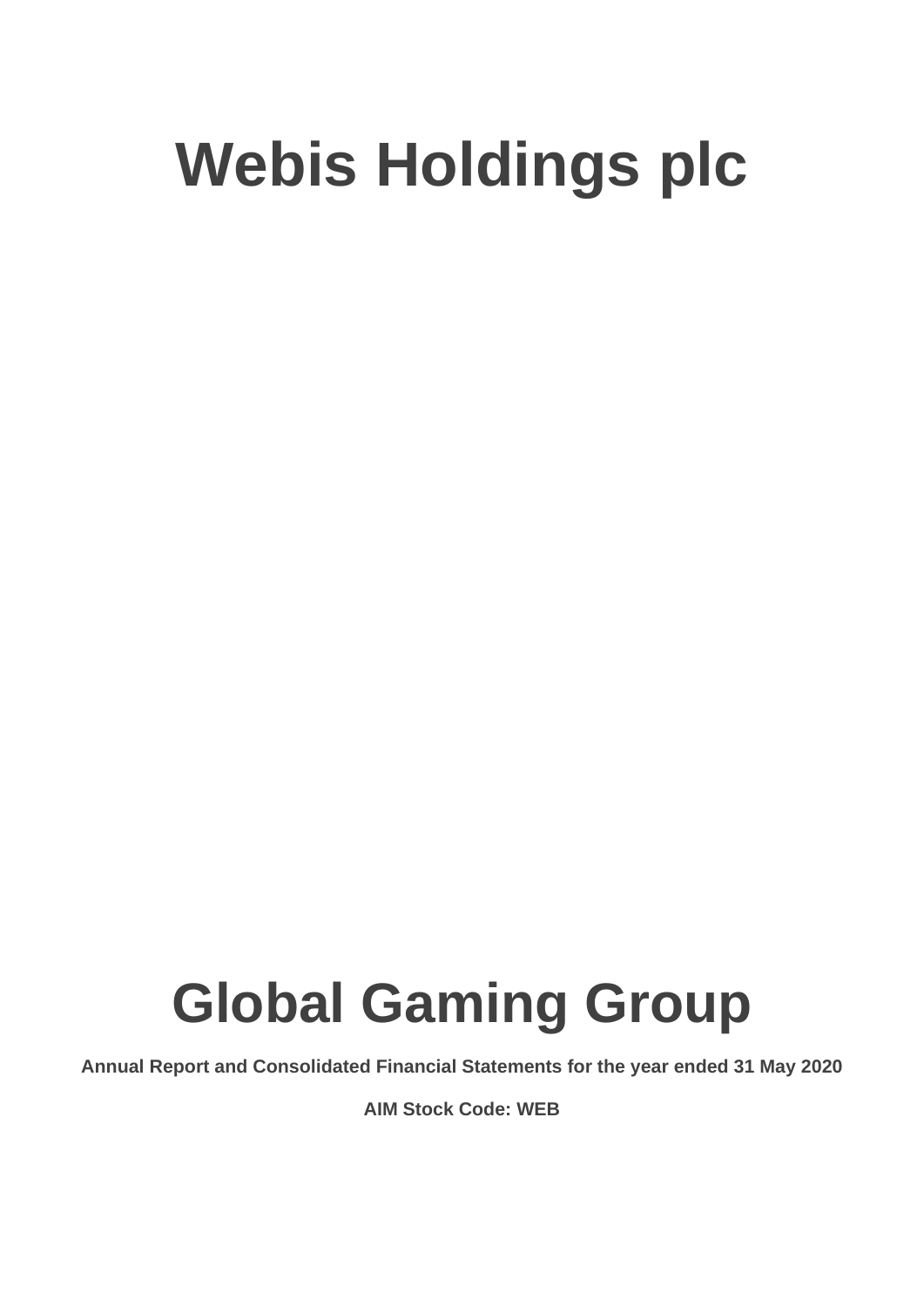# **Contents**

### **Our Performance**

- Group at a Glance
- Chairman's Statement

### **Our Governance**

- The Board of Directors
- Directors' Report
- Corporate Governance Statement
- Audit, Risk and Compliance Committee Report
- Statement of Directors' Responsibilities
- Report of the Remuneration Committee

### **Our Financials**

- Independent Auditor's Report
- Consolidated Statement of Comprehensive Income
- Statements of Financial Position
- Statements of Changes in Equity
- Consolidated Statement of Cash Flows
- Notes to the Financial Statements

### **Shareholder Information**

- Notice of Meeting
- Company Information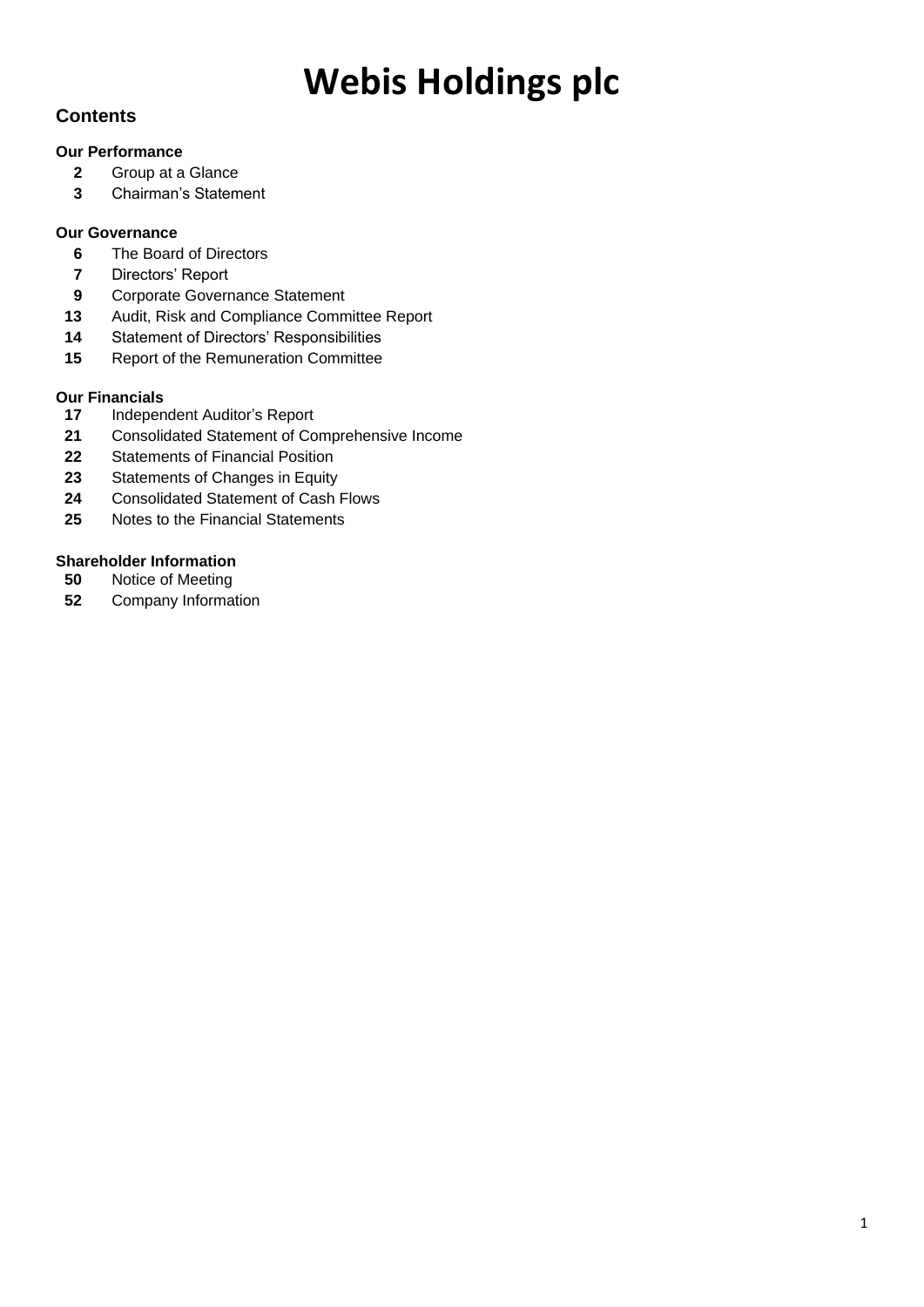### **Group at a Glance**

Webis Holdings plc (the "Company") and its subsidiary companies (together the "Group") operates two primary segments as described below: -

**WatchandWager.com Ltd and WatchandWager.com LLC – Advanced Deposit Wagering ("ADW")**

**WatchandWager.com LLC – Cal Expo Harness Racetrack**

WatchandWager.com Ltd is regulated in the Isle of Man and operates a totalisator wagering hub through its United States Tote supplier, which enables it to conduct its ADW business by passing wagers directly into global racetrack betting pools in real time.

WatchandWager.com LLC has its operational base in Lexington, Kentucky, with its head office in Larkspur, California, and provides pari-mutuel wagering, or pool-betting, services through a number of distribution channels to a global client base. The company holds United States pari-mutuel licences for its ADW business in the USA, including a multijurisdictional licence issued by the States of North Dakota, and individual licences for the States of California, Maryland, Colorado, Minnesota, New York, Washington and Kentucky. The business provides wagering opportunities predominantly on horse and greyhound racing and has contracted with a significant number of prestigious racetrack partners within the United States, Hong Kong, France, Canada, United Kingdom, Ireland, and Australia amongst others. It provides wagering facilities to customers through its interactive website, *watchandwager.com*, as well as offering a business-to-business wagering product and a telephone call centre.

WatchandWager.com LLC also operates Cal Expo Harness Racetrack in Sacramento, California, under a licence issued by the California Horse Racing Board. This 'bricks and mortar' presence in the largest State economy in the USA continues to provide leverage for our related global pari-mutuel operations.

As part of the requirements for the Isle of Man licence, client funds for the Isle of Man licensed companies are held in fully protected segregated client accounts within an Isle of Man regulated bank.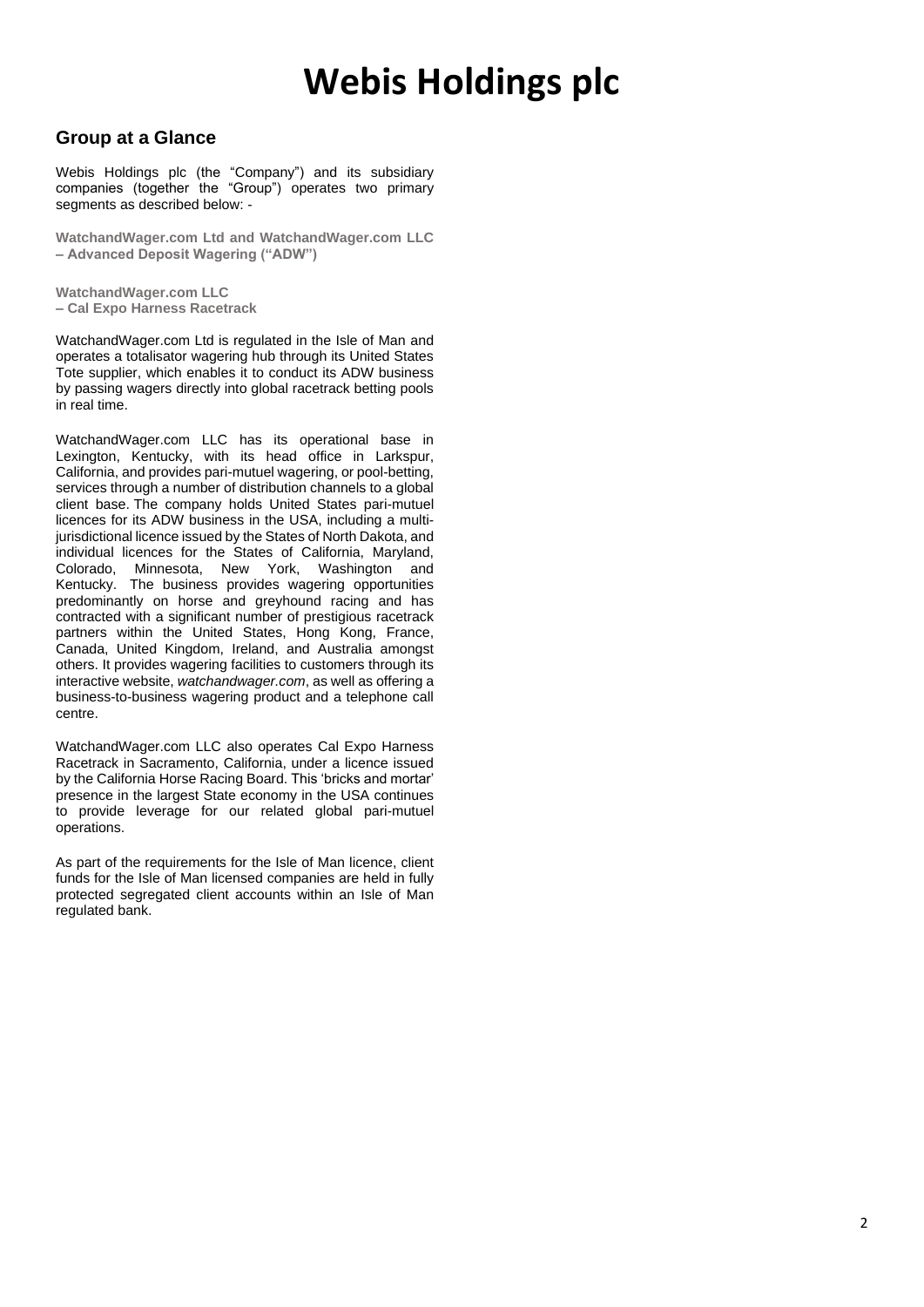# **Chairman's Statement**

#### **Introduction**

I am very pleased to report that it has been a much improved performance from our core USA based business, WatchandWager.com LLC ("WatchandWager") over the financial year, with a significant improvement in trading especially in the second half. In addition, I can confirm that this performance has continued into the new financial year. Indeed, we fully expect a return to profitability for the Group for the 2020/21 financial year.

In addition, your Board believes that our standing as a credible proven licensed operator across the USA continues to place us in a unique position. The USA is clearly the land of opportunity in relation to licensed forms of gaming, and increasingly the major operators in our sector are looking to the USA for increased revenue streams. This can only enhance our position for the benefit of shareholders.

With that said, and clearly in these extraordinary times, this positive report comes with a caveat that any external factors, such as Covid-19 affecting our clients ability to wager on our core content, or other external factors outside our control, may have an unforeseen impact. These factors are analyzed in this report.

#### **Year End Results Review**

The Group amounts wagered for the year ended 31 May 2020 were US\$ 105.3 million (2019: US\$ 136.3 million). Gross Profit reported was up at US\$ 4.53 million (2019: US\$ 4.48 million).

Operating costs were US\$ 4.9 million: down 7% on 2019 (2019 US\$ 5.3 million), as we continue to manage costs over the entire operation. As a result, our loss from operations was US\$ 284,000, again, a significant improvement from last year, and continues our projected curve to return to bottom line profit.

Shareholder equity stands at US\$ 0.9 million (2019: US\$ 1.2 million). Total cash stands at US\$ 4.0 million (2019: US\$ 2.6 million), which includes ring-fenced funds held as protection against our player liability as required under USA and Isle of Man gambling legislation. An amount of US\$ 0.88 million was held during the year as bonds and deposits with regulatory authorities.

#### **Approach to Risk and Corporate Governance**

As part of the adoption of the Quoted Companies Alliance Corporate Governance code in 2018, the Board completed an assessment of the risks inherent in the business and defined and adopted a statement of risk appetite, being the amount and type of risk, it is prepared to seek, accept or tolerate in pursuit of value. This being: -

*"The Group's general risk appetite is a moderate, balanced one that allows it to maintain appropriate growth, profitability and scalability, whilst ensuring full regulatory compliance."*

The Group's primary risk drivers include: -

**Strategic** Reputational Credit **Operational** 

Market Liquidity, Capital and Funding Regulatory and Compliance **Conduct** 

Our risk appetite is classified under an "impact" matrix defined as Zero, Low, Medium and High. Appropriate steps are implemented to ensure the prudential control monitoring of risks to the Group and the Audit, Risk and Compliance Committee oversees this essential requirement. Further details of the Corporate Governance Statement will be found on pages 9 to 12 of this report.

The Board refined the Group's business plan which incorporates the risk and compliance framework.

#### **Performance by Sector**

#### **WatchandWager**

#### **Business-to-Consumer** *www.watchandwager.com***/***mobile*

I can report a significant improvement in performance, both during the period reported and in the future outlook. During the period, we saw a 16% increase in handle versus the same period last year. This despite much of our core content being postponed in the early stages of Covid-19 in March, April and May. In addition, we thoroughly reviewed the operation with a view to improving our performance. This review is carried out regularly and ensures that we achieve optimum cost control to maximize our margin. This excellent performance has continued into the new financial year.

This improvement continued in the second half of the year, enhanced by our content continuing to operate, despite the impact of global Covid-19 lockdowns, from March onwards. Lack of attendance on racetracks and some other sports being unable to operate has helped our online operations. The Board wishes to thank our global content partners for continuing operations during these extremely difficult times

#### **Business-to-Business**

This sector covers the provision of pari-mutuel (pool) wagering to high-roller clients, many of whom specialise in algorithmic or computer assisted trading on a wide range of global racetracks.

This sector has performed satisfactorily but is somewhat complex to manage. We are finding that the area is becoming increasingly competitive, as content holders manage their rates and control their channel of distribution. In addition, as stated before, this sector is a relationship business, where person-to-person interaction with content holders, suppliers, and customers is an important factor for success. This has of course been difficult to achieve during the Covid-19 pandemic due to travel restrictions.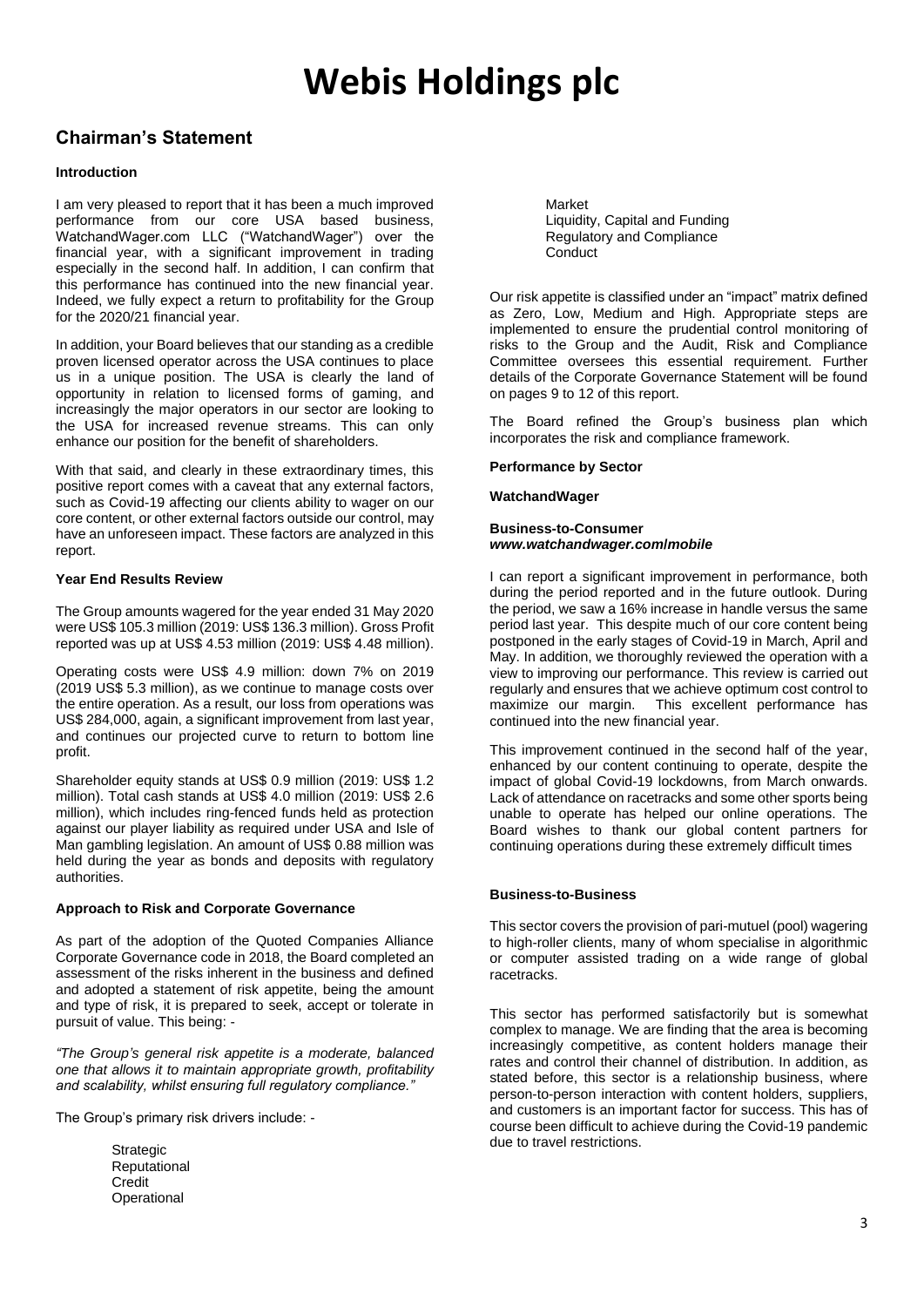## **Chairman's Statement continued**

#### **Cal Expo**

Our racetrack operation at Cal Expo, Sacramento performed well during the period with a good horse population, steady handle and, importantly, zero horse fatalities at the racetrack itself. However, we were impacted by the California wildfires in and around the State, and that remains a concern, mainly due to air quality. We were fortunate in that our meeting ceased on 31 March before the major impact of Covid-19.

Health and safety has been our principle focus and will always continue to be so, especially as a live sporting event. We thank all our staff and all our participants at Cal Expo for their diligence and excellent record in this regard during difficult times to operate a retail operation.

#### **Covid-19 and other risk factors**

This has been an unprecedented period to report upon and I feel it is important to update shareholders on the position of the Company in relation to Covid-19 and other factors out of our control. In relation to Covid-19, we believe that the Company will be largely unaffected by the impact of the pandemic, with our principal revenues being mainly on-line business. However, there is always a caveat insofar as we are reliant on racing continuing throughout any lockdown of sports. We are a content company and without content that would be a risk to the Company, as with many other operations. Wildfires in California also remain a risk to our retail operations at Cal Expo.

#### **Licenses, Regulatory and Compliance**

The management team have once again been busy renewing our key strategic licenses during the period and subsequently. I am pleased to confirm at the time of writing that all our core licenses have either been renewed or in the process of being renewed for the calendar year of 2021 and in some cases, even further.

As announced on to the market on 20 November, we were approved by the California Horseracing Board to continue our advanced deposit wagering operations for a further two years. California being a strategically key State for our operations.

The Board considers these licenses and future applications, alongside our physical presence at Cal Expo, to be the principal assets of the Group, and this is commented more in subsequent events below.

In addition, I can report that the Group did not have any regulatory breaches or complaints from our valued content providers during the period, and indeed to date, as we hold compliance and social responsibility to be high priority across the Group.

#### **Subsequent Events (post period reported)**

#### **Trading**

As mentioned above, I can report a significant upturn in business performance in our new financial year. This has principally been from increased business on our BtoC operation with increases in player numbers and handle generated. Handle has increased by 67% at time of writing across the same period last year.

Our retail facility at Cal Expo has also benefited from wagers placed from locations inside California, which we are entitled to a share of as a licensed operator in the State.

Notwithstanding external factors, the Board is confident this positive trend will continue to the year end. A further update will be provided at our half year results (due to be announced February 2021).

#### **Cal Expo License Renewal**

As reported to shareholders on 19 December 2019, we have renewed our license with our Cal Expo State landlord until 2025, with an option to renew until 2030. We believe this is extremely important to secure our asset in the fifth largest economy in the world. We can also report that our landlord has received funding from the State due to lost income as a result of the pandemic lockdowns.

We will commence live Racing on 21 November and race until mid-April 2021, with 44 race days arranged. At present, we plan to race without crowds but at all times will be guided by the Sacramento County Health Authorities. It should be noted that 97% of our revenues at the facility are generated off the track, and this figure is expected to increase, so the impact of a lack of attendance will be negligible, although of course we would want to welcome spectators back as guided.

#### **USA/California regulated sports betting**

Shareholders may have noted the developments in relation to California legalized sports betting in the summer of this year. We were disappointed that the Dodd/Gray AB10 Bill did not get approved, but we are optimistic for the future. We believe that post the USA Election and in early 2021, this matter will progress. The State has a significant budget deficit, and it will only be a matter of time before legalized sports betting will be embraced, and WatchandWager will be very well positioned to take advantage of this.

We will be increasing our lobbying and activity in the State Capitol post the election. We do not favour the Native American proposal which does not permit on-line wagering. As we have seen across the world, and in indeed in several market leaders such as New Jersey and Pennsylvania, on-line wagering will create for much higher levels of duties, jobs and revenues back into the State. We plan to lobby more aggressively in this matter in 2021 and will keep shareholders up to date as to progress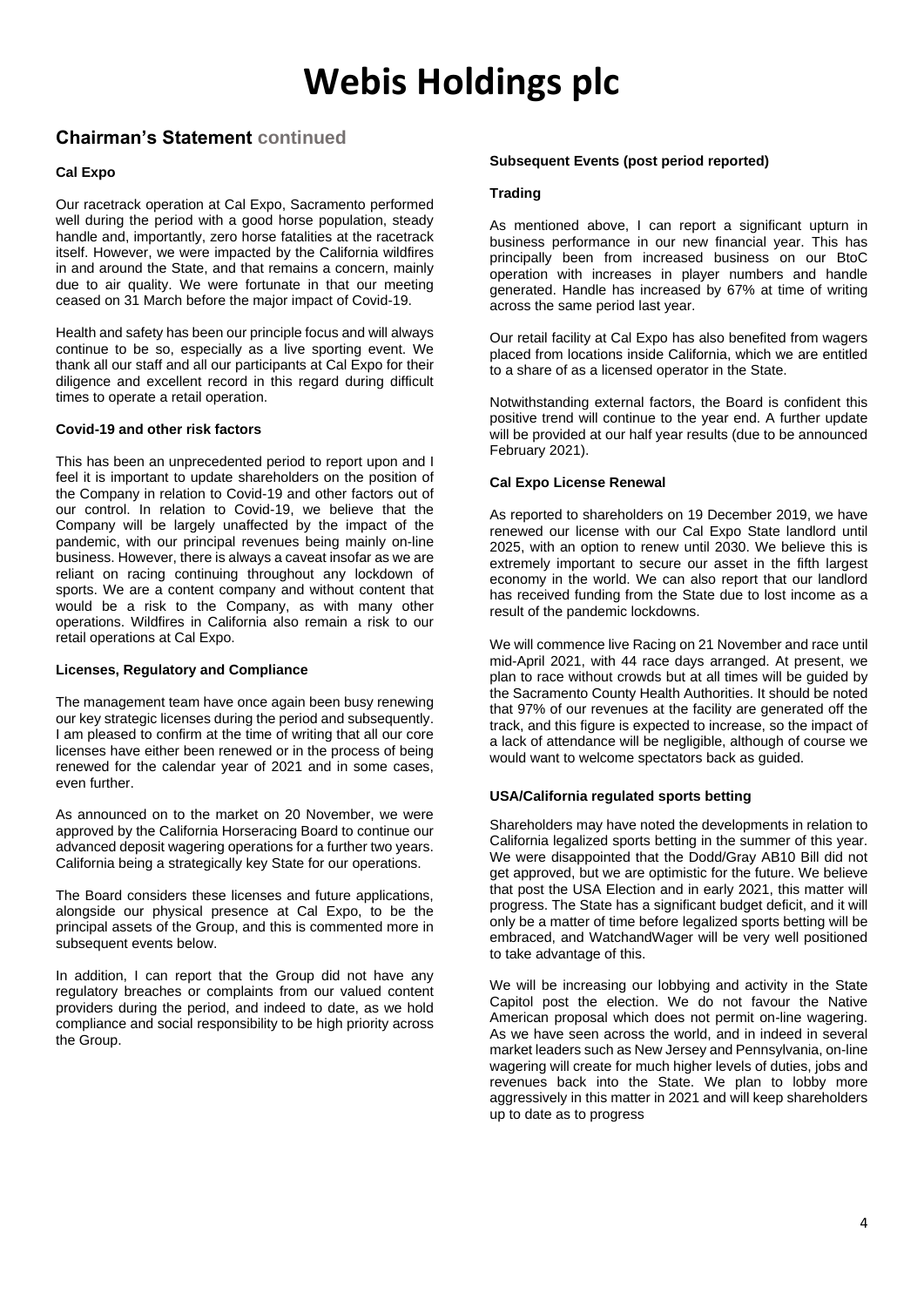# **Chairman's Statement continued**

#### **USA/California regulated sports betting** continued

At time of writing we expect sports betting to be legalized for those with a physical presence in the State by 2022, with a go-live date in 2023.

The Executive continue to look at other opportunities to diversify our product offering in other States and will keep shareholders informed.

#### **Summary and Outlook**

Overall, the Board is pleased with the business performance both during the period and looking forward. Our cash position is much improved, and we expect trading to continue to be solid, notwithstanding external factors beyond our control

We also need to look to the future, and we are very aware that USA regulated gaming is seen as a very relevant subject at present in global gaming space. The likely acquisition of William Hill by a US based corporation is clear evidence of that, and we expect this trend to continue. In relation to that we have hired a leading gaming consultant to look at merger and acquisition opportunities with a natural fit to our business, most likely in the USA. We will keep shareholders informed of any significant developments.

It is also important to re-confirm the support of our principal shareholder for our USA operations, strategy, and expansion plans. As a Board, we also believe we have the ability to raise further capital to support our operations both short term and indeed for future funding of our USA strategy.

Finally, I would like to thank all our shareholders, customers for their continued loyalty, and our staff for their continued hard work during these very difficult times.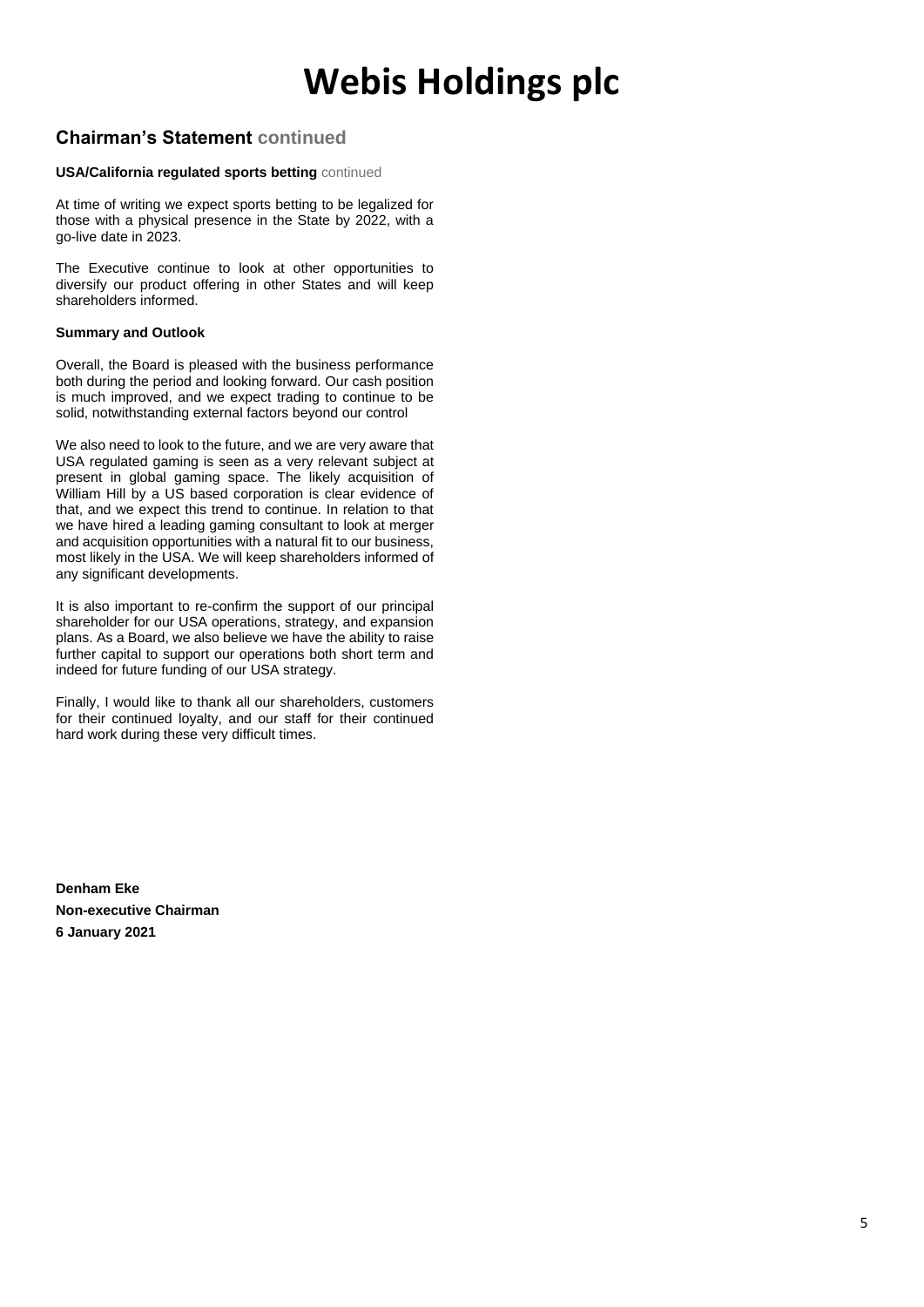### **The Board of Directors**

#### **Denham Eke, aged 69**

**Non-executive Chairman**

Denham Eke began his career in stockbroking before moving into corporate planning for a major UK insurance broker. He is a director of many years' standing of both public and private companies involved in the mining, leisure, manufacturing and financial services sectors.

Denham Eke was appointed Non-executive Chairman in April 2003.

#### **Ed Comins, aged 51**

**Managing Director**

Ed Comins has 30 years' experience in the betting and gaming industry with Coral, Ladbroke Casinos, the Tote and GameAccount. At the Tote he had overall responsibility for developing Totepool's parimutuel business as General Manager of Tote Direct and Development Director for Totepool. He was Commercial Director for GameAccount, a provider of online skill games, where he managed betting partner relationships with key sportsbooks.

Ed Comins joined the Board in May 2010.

#### **Nigel Caine, aged 50**

**Non-executive Director**

Nigel Caine is a Fellow of the Association of Chartered Certified Accountants and a Member of both the Chartered Institute of Securities and Investments and the Chartered Governance Institute. He also holds an MBA from the University of Wales. Nigel began his career in audit and transaction services with KPMG and Deloitte and has since served as the Chief Financial Officer for a number of companies.

Nigel Caine joined the Board in June 2015 and resigned on 17 November 2020.

#### **Sir James Mellon, aged 91**

**Non-executive Director**

Sir James Mellon is a former diplomat who began his career with the Department of Agriculture for Scotland before moving on to several varied roles including Head of Trade Relations and Export Dept (TRED); FCO; UK Ambassador to Denmark; Director-General for Trade and Investment, United States; and Consul-General, New York. He has many years of corporate experience having been a director of both public and private companies.

Sir James Mellon joined the Board in January 2012.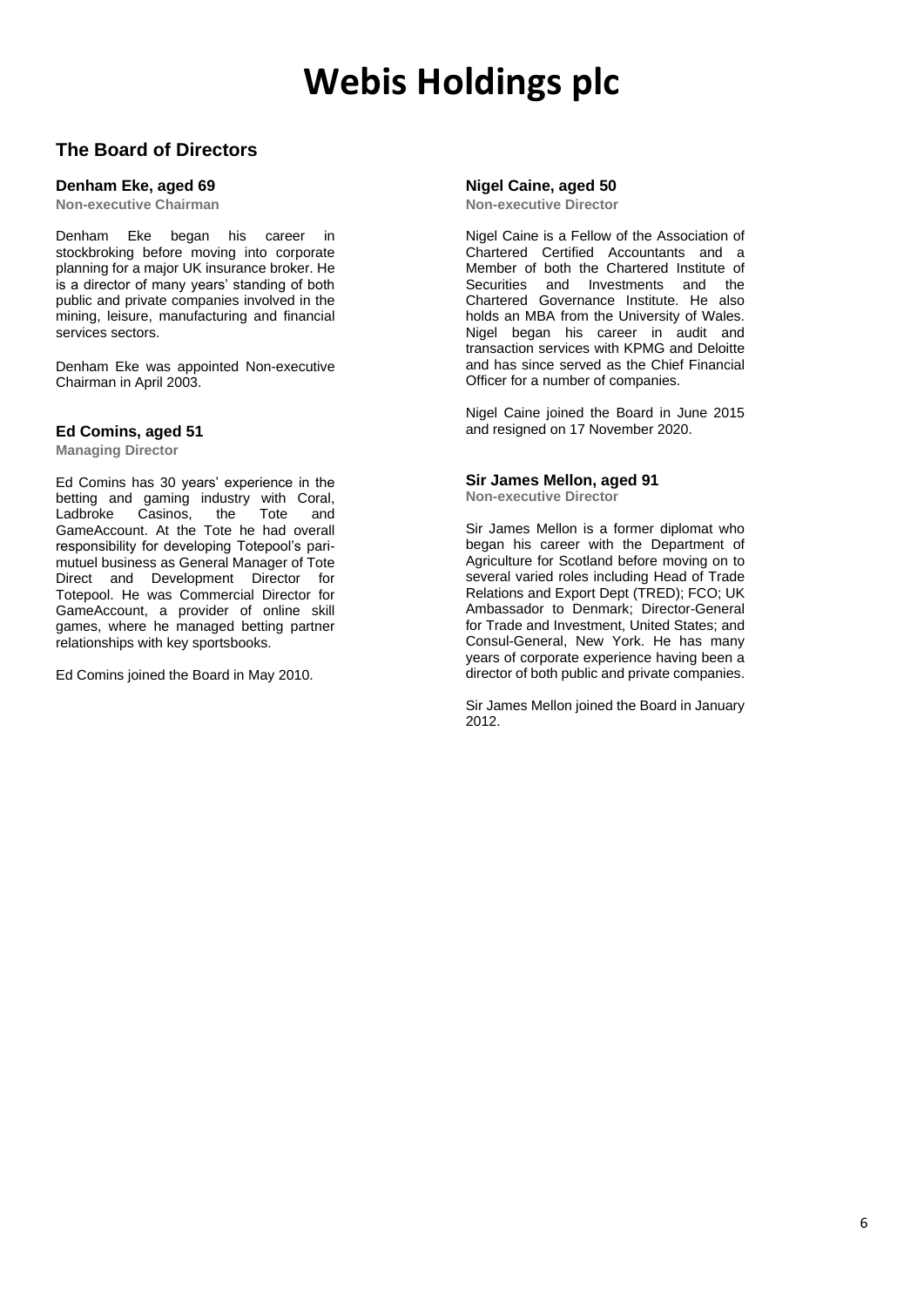### **Directors' Report**

The Directors present their annual report and the audited consolidated financial statements for the year ended 31 May 2020.

#### **Principal activities**

The Group operates:

- a pari-mutuel service to individual and business customers; and
- a racetrack under a licence issued in California, USA.

#### **Business review**

The Group operates on a worldwide basis and provides online and offline facilities in respect of a wide variety of pari-mutuel events.

A more detailed review of the business, its results and future developments is in the Chairman's Statement on pages 3 to 5.

#### **Proposed dividend**

The Directors do not propose the payment of a dividend (2019: US\$Nil).

#### **Policy and practice on payment of creditors**

It is the policy of the Group to agree appropriate terms and conditions for its transactions with suppliers by means of standard written terms to individually negotiated contracts. The Group seeks to ensure that payments are always made in accordance with these terms and conditions.

#### At the year-end there were 26 days (2019: 19 days) of purchases in trade creditors.

#### **Financial risks**

Details relating to financial risk management are shown in note 21 to the financial statements.

#### **Directors and Directors' interests**

The Directors who held office during the year and to date were as follows:

| Denham Eke       | Non-executive Chairman   |
|------------------|--------------------------|
| <b>Ed Comins</b> | <b>Managing Director</b> |
| Sir James Mellon | Non-executive Director   |
| Nigel Caine      | Non-executive Director   |

The Director retiring by rotation is Ed Comins who, being eligible, offers himself for re-election.

Nigel Caine resigned on 17 November 2020.

The Directors who held office at the end of the year had the following interests in the ordinary shares of the Company and options to purchase such shares arising from incentive schemes:

#### **Directors' interests**

|                         |                                              | Ordinary shares                         |                                              | Options                                 |  |
|-------------------------|----------------------------------------------|-----------------------------------------|----------------------------------------------|-----------------------------------------|--|
|                         | <b>Interest</b><br>at end of<br>year<br>2020 | Interest at<br>start of<br>year<br>2019 | <b>Interest</b><br>at end of<br>year<br>2020 | Interest at<br>start of<br>year<br>2019 |  |
| Denham Eke <sup>1</sup> |                                              |                                         |                                              |                                         |  |
| Ed Comins               |                                              |                                         | 14,000,000                                   | 14,000,000                              |  |
| Nigel Caine             |                                              |                                         |                                              |                                         |  |
| Sir James Mellon        |                                              |                                         |                                              |                                         |  |

<sup>1</sup> Denham Eke is Managing Director of Burnbrae Limited which holds 248,204,442 ordinary shares representing 63.10% of the issued capital of the Company.

Further details of the options issued to the executive Directors are contained in the Report of the Remuneration Committee on pages 15 and 16.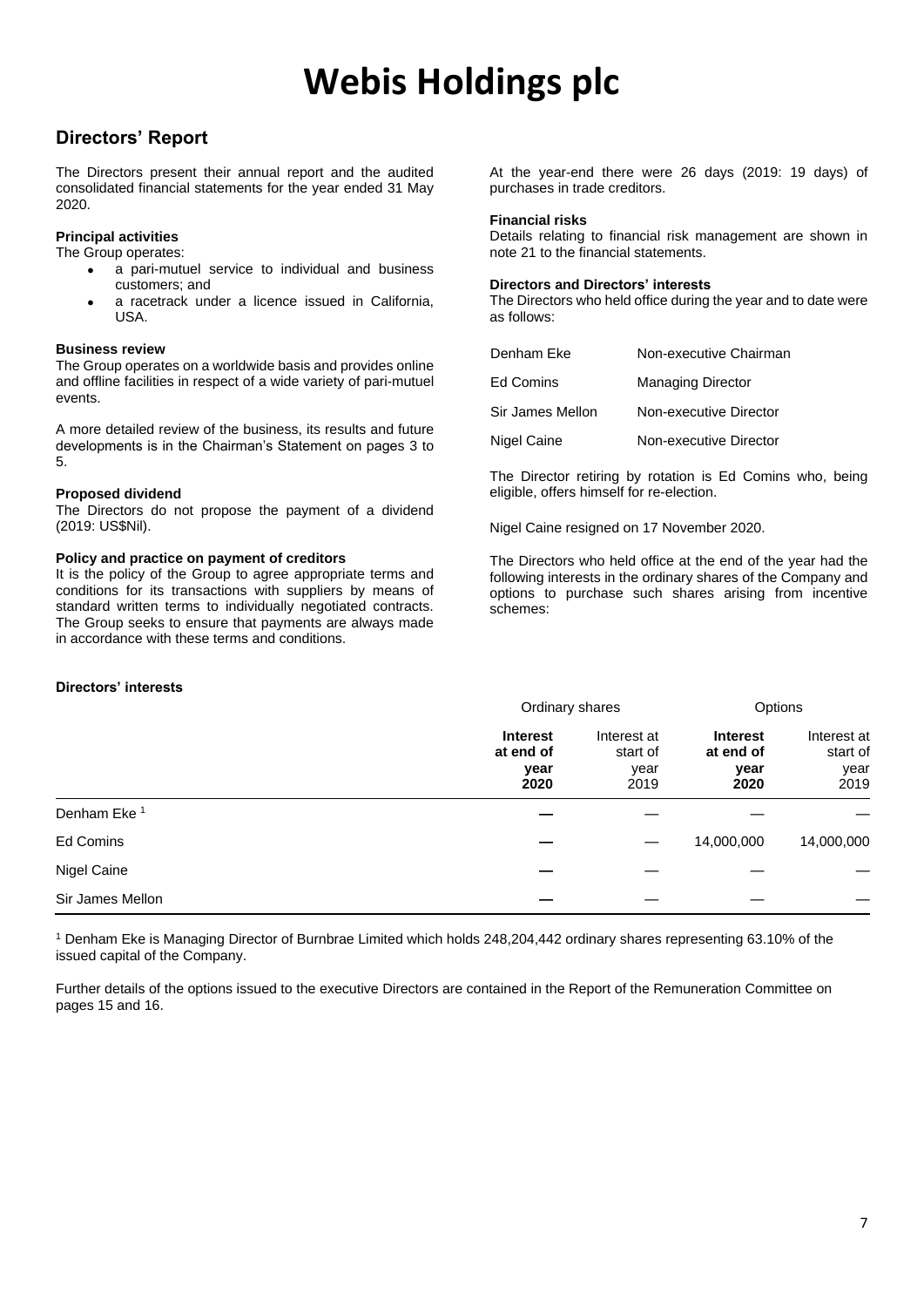### **Directors' Report continued**

#### **Substantial interests**

On 2 October 2020, the following interests in 3% or more of the Company's ordinary share capital had been reported:

|                         | %     | Number of<br>ordinary<br>shares |
|-------------------------|-------|---------------------------------|
| <b>Burnbrae Limited</b> | 63.10 | 248,204,442                     |

#### **Annual General Meeting**

Shareholders will be asked to approve at the Annual General Meeting certain resolutions as special business. Some of these resolutions have become routine business at the Annual General Meetings of most public companies, including your Company, and relate to the renewal of the authority for the Directors to allot relevant securities and the renewal of the powers for the Directors to allot equity securities for cash.

#### **Employees**

The Group is committed to a policy of equal opportunity in matters relating to employment, training and career development of employees, and is opposed to any form of less favourable treatment afforded on the grounds of disability, sex, race or religion.

The Group recognises the importance of ensuring employees are kept informed of the Group's performance, activities and future plans.

#### **Political and charitable contributions**

The Group made no political contributions during the year.

As part of the obligations of the pari-mutuel business in the United States, the Group made charitable contributions of US\$34,195 during the year (2019: US\$39,807).

#### **Auditors**

KPMG Audit LLC, being eligible, have expressed their willingness to continue in office in accordance with Section 12(2) of the Isle of Man Companies Act 1982.

On behalf of the Board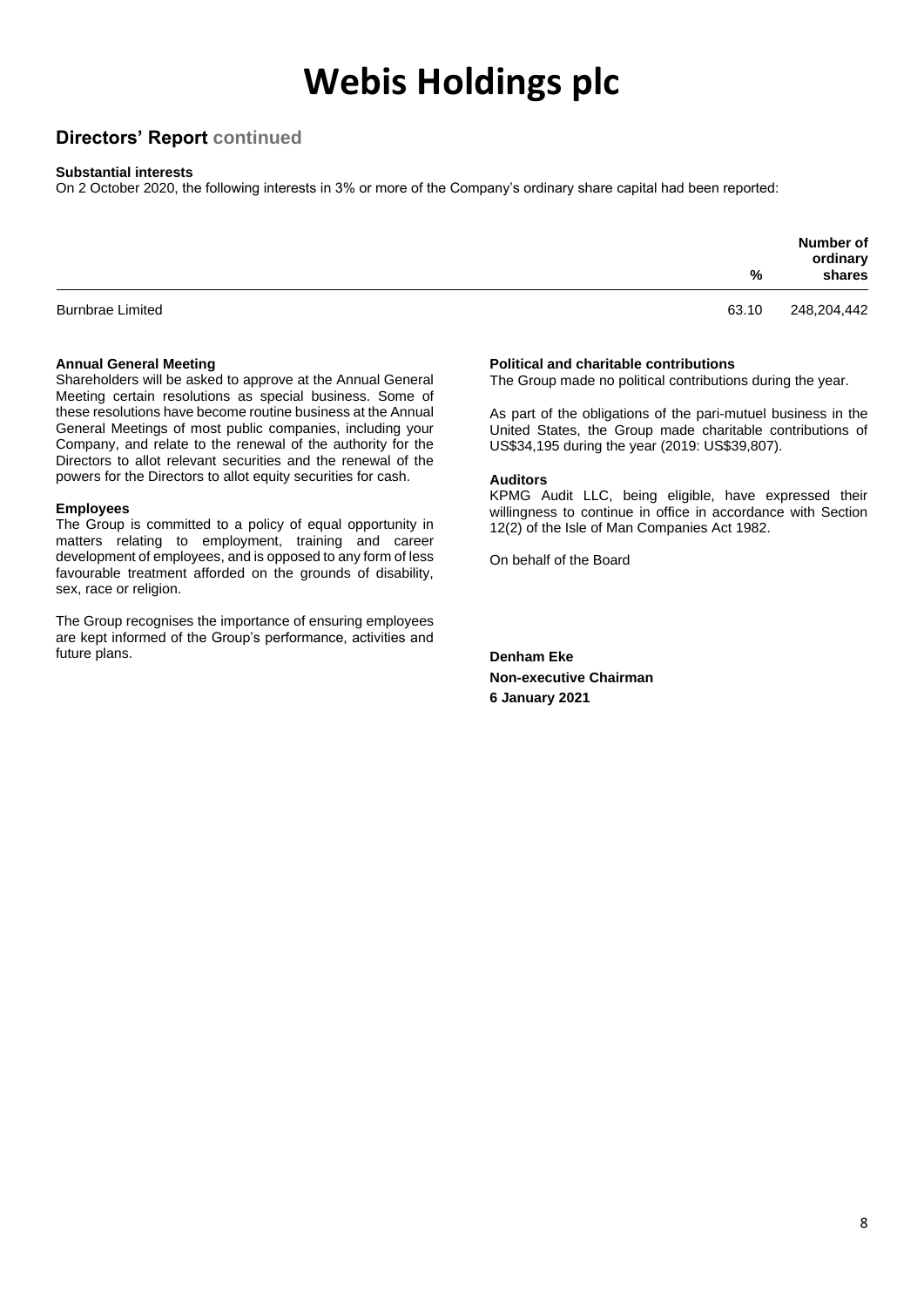### **Corporate Governance Statement**

#### **Corporate Governance Report**

The Webis Holdings Board (the "Board") is committed to best practice in corporate governance throughout Webis Holdings plc and all subsidiary companies (together the "Group"). The Directors have agreed to comply with the provisions of the Quoted Companies Alliance ("QCA") Corporate Governance Code for Small and Mid-Size Quoted Companies (2018) to the extent which is appropriate to its nature and scale of operations. This report illustrates how the Group complies with those principles.

#### **QCA Principle 1: Establish a strategy and business model which promotes long-term value for shareholders**

The strategy and business operations of the Group are set out in the Chairman's Statement on pages 3 to 5.

The Group's strategy and business model and amendments thereto, are developed by the Managing Director and his senior management team and approved by the Board. The management team, led by the Managing Director, is responsible for implementing the strategy and managing the business at an operational level.

The Group's overall strategic objective is to develop a profitable, sustainable advance deposit wagering ("ADW") platform that benefits from a wide and diverse client base, both business and retail. The Group operates through two principal operating subsidiaries: WatchandWager.com Ltd and WatchandWager.com LLC.

WatchandWager.com Ltd is regulated in the Isle of Man and operates a totalisator wagering hub through its United States Tote supplier, which enables it to conduct its ADW business by passing wagers directly into global racetrack betting pools in real time.

WatchandWager.com LLC has its operational base in Lexington, Kentucky, with its head office in Larkspur, California, and provides pari-mutuel, or pool-betting, wagering services through a number of distribution channels to a global client base. The company holds United States pari-mutuel licences for its ADW business in the US, issued by North Dakota, California, Maryland and Colorado. The business provides wagering opportunities predominantly on horse and greyhound racing and has contracted with a significant number of prestigious racetrack partners within the United States, Hong Kong, France, Canada, United Kingdom, Ireland, and Australia amongst others. It provides wagering facilities to customers through its website, watchandwager.com, as well as offering a business-tobusiness wagering product.

WatchandWager.com LLC also operates Cal Expo Harness Racetrack in Sacramento, California, under a licence issued by the California Horse Racing Board. This 'bricks and mortar' presence in the largest state economy in the US continues to provide leverage for our related global pari-mutuel operations.

The Group also plans to develop an attractive US-based sportsbook offering following the recent Supreme Court ruling which paves the way to legalizing wagering on sports in the United States, subject to individual State legislation. Whilst the ruling will not have an immediate impact on revenue levels until individual State legislation is in place, the Group considers this market to be a significant growth area for our US operations. Significantly, California's draft Sports Betting Bill specifies that only land-based racetracks and casinos will

be eligible for license applications. In the United States, WatchandWager.com LLC holds ADW licenses not only for California, but also for North Dakota (providing regulated access to a total of 26 states), together with individual State licenses for New York, Kentucky, Colorado, Minnesota and Washington.

The Group operates in an inherently high risk and heavily regulated sector and this is reflected in the principal risks and uncertainties.

In executing the Group's strategy and operational plans, management will typically confront a range of day-to-day challenges associated with these key risks and uncertainties and will seek to deploy the identified mitigation steps to manage these risks as they manifest themselves.

#### **QCA Principle 2: Seek to understand and meet shareholder needs and expectations**

The Group via the Managing Director seeks to maintain a regular dialogue with both existing and potential new shareholders in order to communicate the Group's strategy and progress and to understand the needs and expectations of shareholders.

Beyond the Annual General Meeting, the Managing Director and, where appropriate, other members of the senior management team or Board will meet with investors and analysts to provide them with updates on the Group's business and to obtain feedback regarding the market's expectations of the Group.

The Group's investor relations activities encompass dialogue with both institutional and private investors. From time to time, the Company attends private investor events, providing an opportunity for those investors to meet with representatives from the Group in a more informal setting.

#### **QCA Principle 3: Take into account wider stakeholder and social responsibilities and their implications for longterm success**

The Group is aware of its corporate social responsibilities and the need to maintain effective working relationships across a range of stakeholder groups. These include the Group's employees, clients, partners, suppliers, regulatory authorities and horseracing colleagues involved in the Group's track facility at Cal Expo. The Group's operations and working methodologies take account of the need to balance the needs of all of these stakeholder groups while maintaining focus on the Board's primary responsibility to promote the success of the Group for the benefit of its members as a whole. The Group endeavours to take account of feedback received from stakeholders, making amendments to working arrangements and operational plans where appropriate and where such amendments are consistent with the Group's longer-term strategy.

The Group takes due account of any impact that its activities may have on the environment and seeks to minimise this impact wherever possible. Through the various procedures and systems, it operates, the Group ensures full compliance with health and safety and environmental legislation relevant to its activities.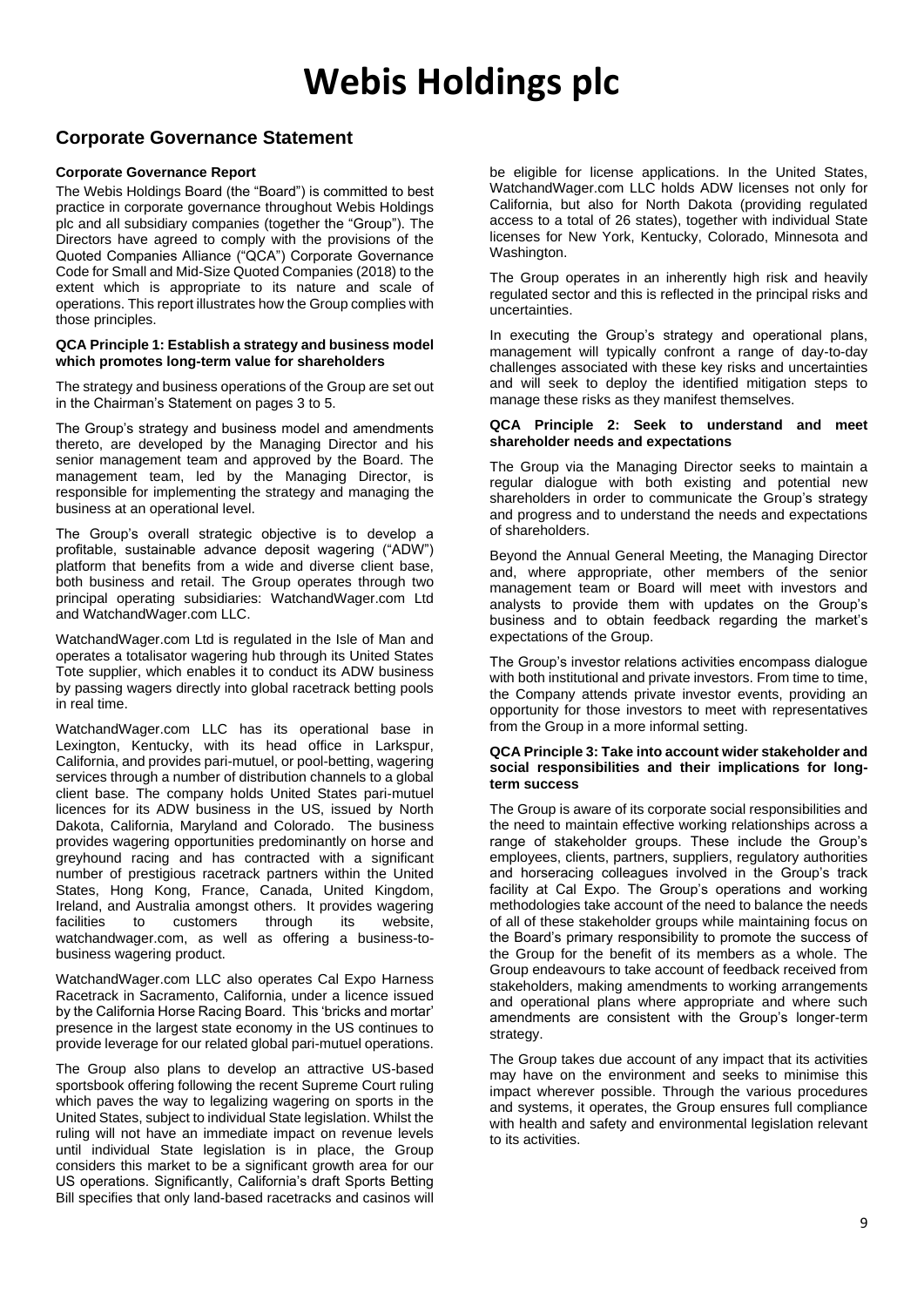### **Corporate Governance Statement continued**

#### **QCA Principle 4: Embed effective risk management, considering both opportunities and threats, throughout the organisation**

The Board is responsible for the systems of risk management and internal control and for reviewing their effectiveness. The internal controls are designed to manage rather than eliminate risk and provide reasonable but not absolute assurance against material misstatement or loss. Through the activities of the Group Audit, Risk and Compliance Committee, the effectiveness of these internal controls is reviewed annually.

A comprehensive budgeting process is completed once a year and is reviewed and approved by the Board. The Group's results, compared with the budget, are reported to the Board on a monthly basis.

The Group maintains appropriate insurance cover in respect of actions taken against the Directors because of their roles, as well as against material loss or claims against the Group. The insured values and type of cover are comprehensively reviewed on a periodic basis.

The senior management team meets at least monthly to consider new risks and opportunities presented to the Group, making recommendations to the Board and/or Group Audit, Risk and Compliance Committee as appropriate.

#### **QCA Principle 5: Maintain the board as a wellfunctioning, balanced team led by the chair**

The Group's Board currently comprises three Non-executive Directors and one Executive Director.

All of the Directors are subject to election by shareholders at the first Annual General Meeting after their appointment to the Board and will continue to seek re-election at least once every three years.

The Board is responsible to the shareholders for the proper management of the Group and meets at least four times a year to set the overall direction and strategy of the Group, to review operational and financial performance and to advise on management appointments. All key operational decisions are subject to Board approval.

Sir James Mellon, one of the Non-executive Directors is considered to be independent, although the Board intends to appoint at least one further independent Director at an appropriate time. The other two Non-executive Directors are not considered independent given their connection to the Company's controlling shareholder. The QCA Code suggests that a board should have at least two independent Nonexecutive Directors. The Board considers that the current composition and structure of the Board of Directors have been appropriate to maintain effective oversight of the Group's activities to date. However, the Board is aware that further oversight through independent Non-executive Directors could be beneficial to the governance environment. This process is under review and is pending the further development of the sportsbook opportunity in the US in order to be able to determine the exact need and requirements.

Non-executive Directors receive their fees in the form of a basic cash emolument. The Executive Director receives a basic cash salary and also holds options over the Group's shares. The number and terms are set out on page 16.

The option grant concerned is not deemed to be significant for the individual Executive Director. The current remuneration structure for the Board's Executive and Non-executive Directors is deemed to be proportionate.

#### **QCA Principle 6: Ensure that between them the Directors have the necessary up-to-date experience, skills and capabilities**

The Board considers that all of the Executive and Nonexecutive Directors are of sufficient competence and calibre to add strength and objectivity to its activities and bring considerable experience in the operational and financial development of gambling and horseracing companies.

The Directors' biographies are set out on page 6.

The Board regularly reviews the composition of the Board to ensure that it has the necessary breadth and depth of skills to support the ongoing development of the Group. Whilst there is no Finance Director on the Board, the overview of the finance function was the responsibility of Nigel Caine, aided by a non-Board Financial Controller.

The Chairman, in conjunction with the Company Secretary, ensures that the Directors' knowledge is kept up to date on key issues and developments pertaining to the Group, its operational environment and to the Directors' responsibilities as members of the Board. During the course of the year, Directors received updates from the Company Secretary and various external advisers on a number of corporate governance matters.

Directors' service contracts or appointment letters make provision for a Director to seek personal advice in furtherance of his or her duties and responsibilities, normally via the Company Secretary.

#### **QCA Principle 7: Evaluate board performance based on clear and relevant objectives, seeking continuous improvement**

Internal evaluation of the Board, the Committees and individual Directors is undertaken on an annual basis in the form of peer appraisal and discussions to determine their effectiveness and performance as well as the Directors' continued independence.

The results and recommendations that come out of the appraisals for the directors shall identify the key corporate and financial targets that are relevant to each Director and their personal targets in terms of career development and training. Progress against previous targets is also assessed where relevant.

The Board may utilise the results of the evaluation process when considering the adequacy of the composition of the Board and for succession planning.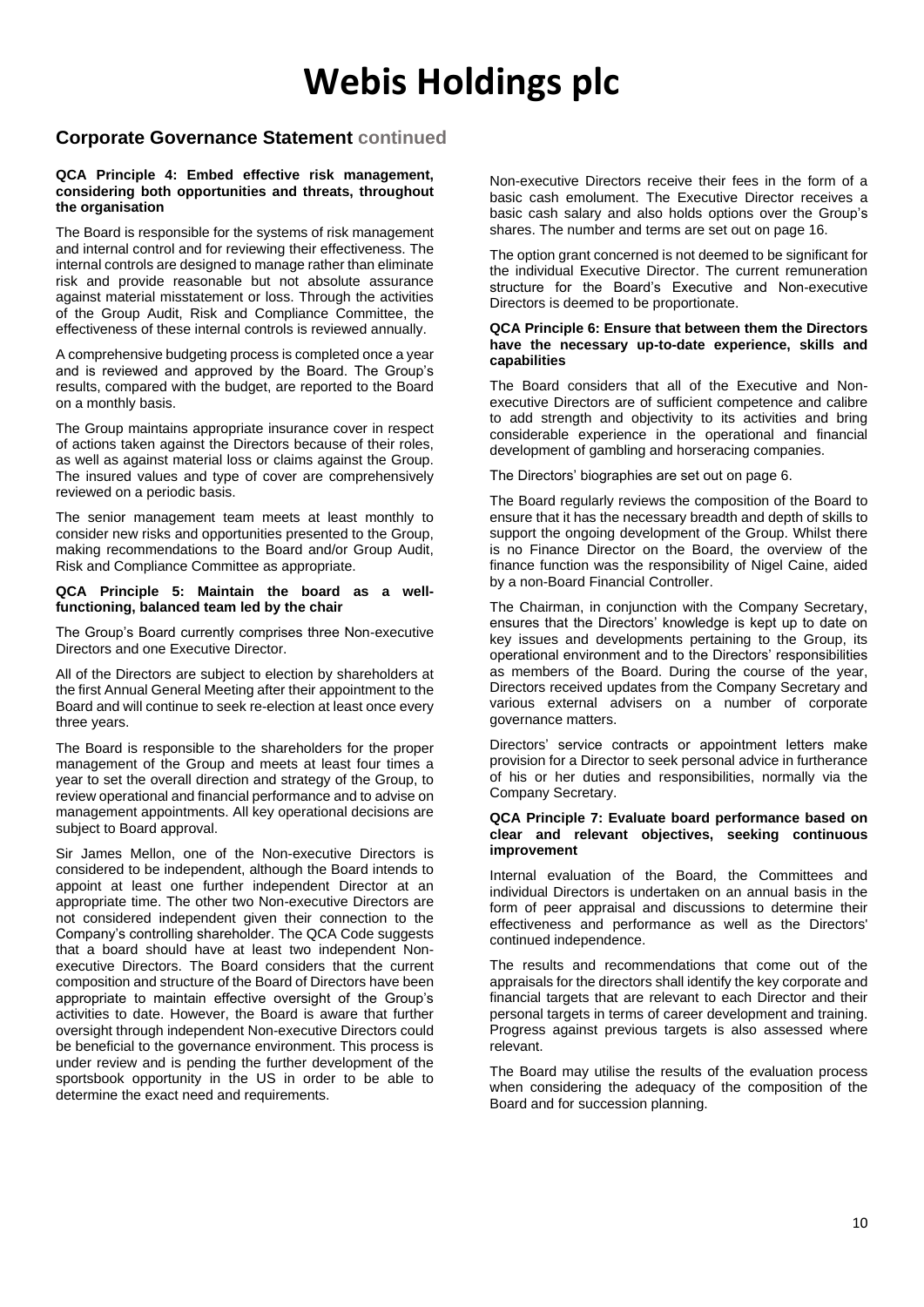### **Corporate Governance Statement continued**

#### **QCA Principle 8: Promote a corporate culture that is based on ethical values and behaviours**

The Board seeks to maintain the highest standards of integrity and probity in the conduct of the Group's operations. These values are enshrined in the written policies and working practices adopted by all employees in the Group. An open culture is encouraged within the Group, with regular communications to staff regarding progress and staff feedback regularly sought. The Executive Management regularly monitors the Group's cultural environment and seeks to address any concerns that may arise, escalating these to Board level as necessary.

The Group is committed to providing a safe environment for its staff and all other parties for which the Group has a legal or moral responsibility in this area. The Group's health and safety policies and procedures are enshrined in the Group's documented quality systems, which encompass all aspects of the Group's day-to-day operations.

#### **QCA Principle 9: Maintain governance structures and processes that are fit for purpose and support good decision- making by the board**

#### **The Role of the Board**

The Board is collectively responsible for the long-term success of the organisation. Its principal function is to determine the strategy and policies of the Group within an effective control framework which enables risk to be assessed and managed.

The Board ensures that the necessary financial and human resources are in place for the Group to meet its objectives and that business and management performances are reviewed. Furthermore, the Board ensures that the Group operates within its constitution, relevant legislation and regulation and that proper accounting records and effective systems of business control are established, maintained, documented and audited.

There are at least four formal Board meetings each year. All Board members have the benefit, at the Group's expense, of liability insurance in respect of their responsibilities as Directors and have access to independent legal or other professional advice if required. The Board has a formal schedule of matters which are reserved for its consideration and it has established three committees to consider specific issues in greater detail, being the Group Audit, Risk and Compliance, Remuneration and Nomination Committees. The Terms of Reference for each of these Committees are published on the Group's website.

#### **The Chairman**

The Chairman is responsible for leading the Board, ensuring its effectiveness in all aspects of its role, promoting a culture of openness of debate and communicating with the Group's members on behalf of the Board. The Chairman sets the direction of the Board and promotes a culture of openness and debate by facilitating the effective contribution of Nonexecutive Directors and ensuring constructive relations between Executive and Non-executive Directors. The Chairman also ensures that Directors receive accurate, timely and clear information. In doing so, this fosters a positive corporate governance culture throughout the Group.

#### **The Managing Director**

The Managing Director is responsible for managing the Group's business and operations within the parameters set by the Board.

#### **Non-executive Directors**

The Non-executive Directors are responsible for bringing independent judgement to the discussions held by the Board, using their breadth of experience and understanding of the business. Their key responsibilities are to constructively challenge and contribute to strategic proposals, and to monitor performance, resources, and standards of conduct, compliance and control, whilst providing support to executive management in developing the Group.

The Board has established a Group Audit, Risk and Compliance Committee ("ARCC"), a Remuneration Committee and a Nominations Committee with formally delegated duties and responsibilities. Sir James Mellon chairs both the ARCC and the Remuneration Committee.

#### **Group Audit, Risk and Compliance Committee**

The Group Audit, Risk and Compliance Committee (the "ARCC") meets at least two times each year and comprises two Non-executive Directors, currently Sir James Mellon (Chairman) and Denham Eke. The external auditors attend by invitation. Its role is to be responsible for reviewing the integrity of the financial statements and the balance of information disclosed in the accompanying Directors' Report, to review the effectiveness of internal controls and risk management systems and recommend to the Board (for approval by the members) the appointment or re-appointment of the external auditor. The ARCC reviews and monitors the external auditor's objectivity, competence, effectiveness and independence, ensuring that if it or its associates are invited to undertake non-audit work it will not compromise auditor objectivity and independence.

Further information can be found within the Group Audit, Risk and Compliance Report contained within this Annual Report.

#### **Remuneration Committee**

The Remuneration Committee meets at least twice a year and comprises of two Non-executive Directors. It is chaired by Sir James Mellon and is responsible for determining the remuneration of the Executive Director, the Company Secretary and other members of the management. Committee members do not take part in discussions concerning their own remuneration.

Further information can be found within the Remuneration Report contained within this Annual Report.

#### **Nomination Committee**

The Nomination Committee is comprised of the whole Board. It is chaired by the Chairman of the Board and is responsible for making recommendations to the Board on matters relating to the composition of the Board, including Executive and Nonexecutive Director succession planning, the appointment of new Directors and the election and re-election of Directors. The Nomination Committee only meets as matters arise.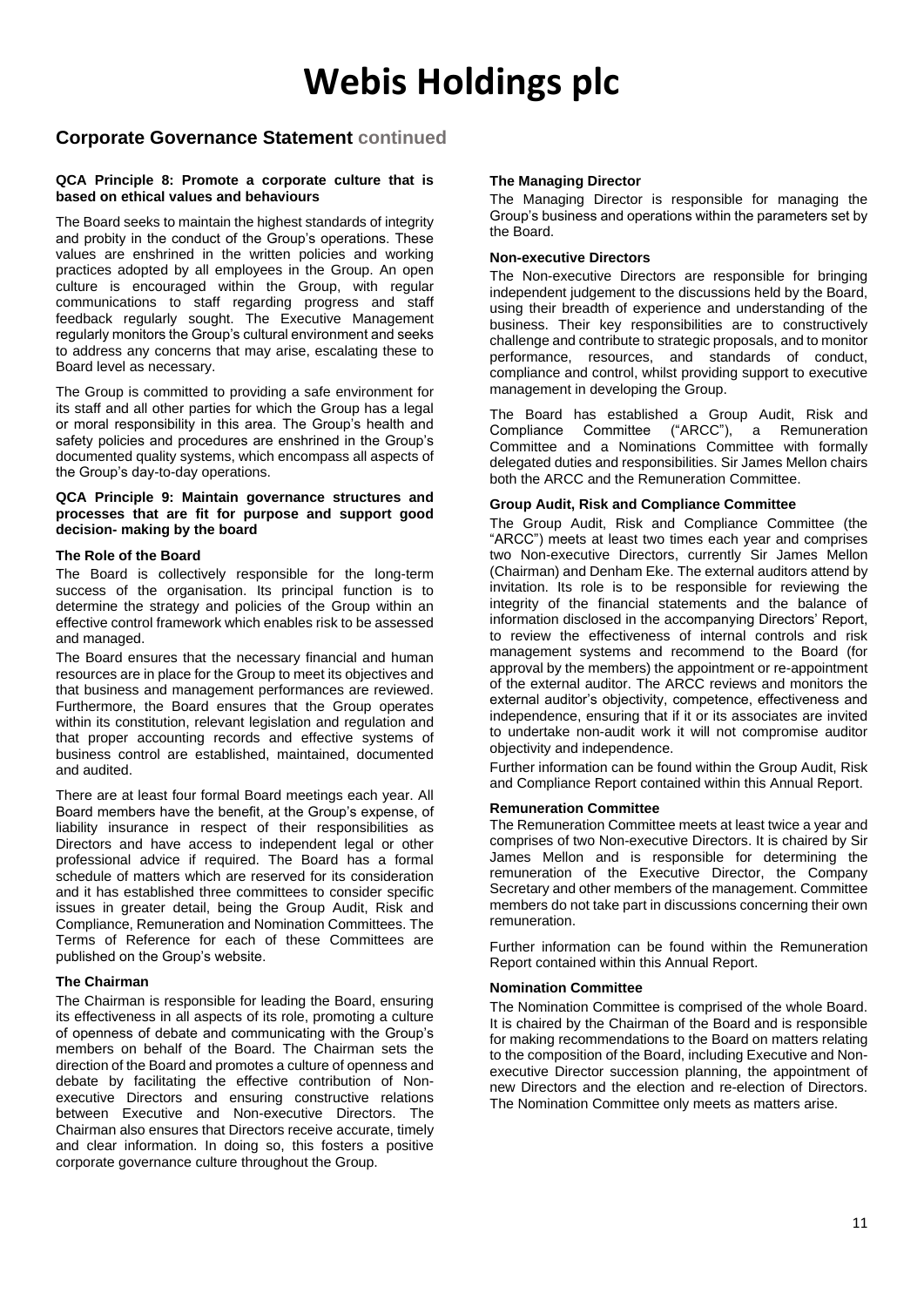### **Corporate Governance Statement continued**

#### **Appointments to the Board**

The principal purpose of the Nomination Committee is to undertake the assessment of the balance of skills, experience, independence and knowledge on the Board against the requirements of the business, with a view to determining whether any shortages exist. Having completed the assessment, the Committee makes recommendations to the Board accordingly. Appointments to the Board are made on merit, with due regard to the benefits of diversity. Within this context, the paramount objective is the selection of the best candidate, irrespective of background, and it is the view of the Board that establishing quotas or targets for the diversity of the Board is not appropriate.

All Director appointments must be approved by the Company's Nominated Adviser, as required under the AIM Rules, before they are appointed to the Board.

Prior to appointment, Non-executive Directors are required to demonstrate that they are able to allocate sufficient time to undertake their duties.

#### **Re-election**

The Group's Rules require that all Directors are submitted for election at the AGM following their first appointment to the Board. Thereafter all directors will submit themselves for reelection at least once every three years, irrespective of performance.

#### **Board and committee attendance**

The number of formal scheduled Board and committee meetings held and attended by Directors during the year was as follows: -

|                        | <b>Board</b> | <b>Audit</b> | <b>Remuneration</b> | <b>Nomination</b> |
|------------------------|--------------|--------------|---------------------|-------------------|
| Denham<br>Eke          | 5/6          | 2/2          | 2/2                 |                   |
| Sir<br>James<br>Mellon | 6/6          | 2/2          | 2/2                 |                   |
| Ed<br>Comins           | 6/6          |              |                     |                   |
| Nigel<br>Caine         | 5/6          |              |                     |                   |

#### **QCA Principle 10: Communicate how the company is governed and is performing by maintaining a dialogue with shareholders and other relevant stakeholders**

The Group places a high priority on regular communications with its various stakeholder groups and aims to ensure that all communications concerning the Group's activities are clear, fair and accurate. The Group's website is regularly updated, and users can register to be alerted when announcements or details of presentations and events are posted onto the website.

Notices of General Meetings of the Company can be found here: http://www.webisholdingsplc.com/latest-news/.

The results of voting on all resolutions in general meetings are posted to the Group's website, including any actions to be taken as a result of resolutions for which votes against have been received from at least 20 per cent of independent shareholders.

#### **Approval**

This report was approved by the Board of Directors on 6 January 2021 and signed on its behalf by: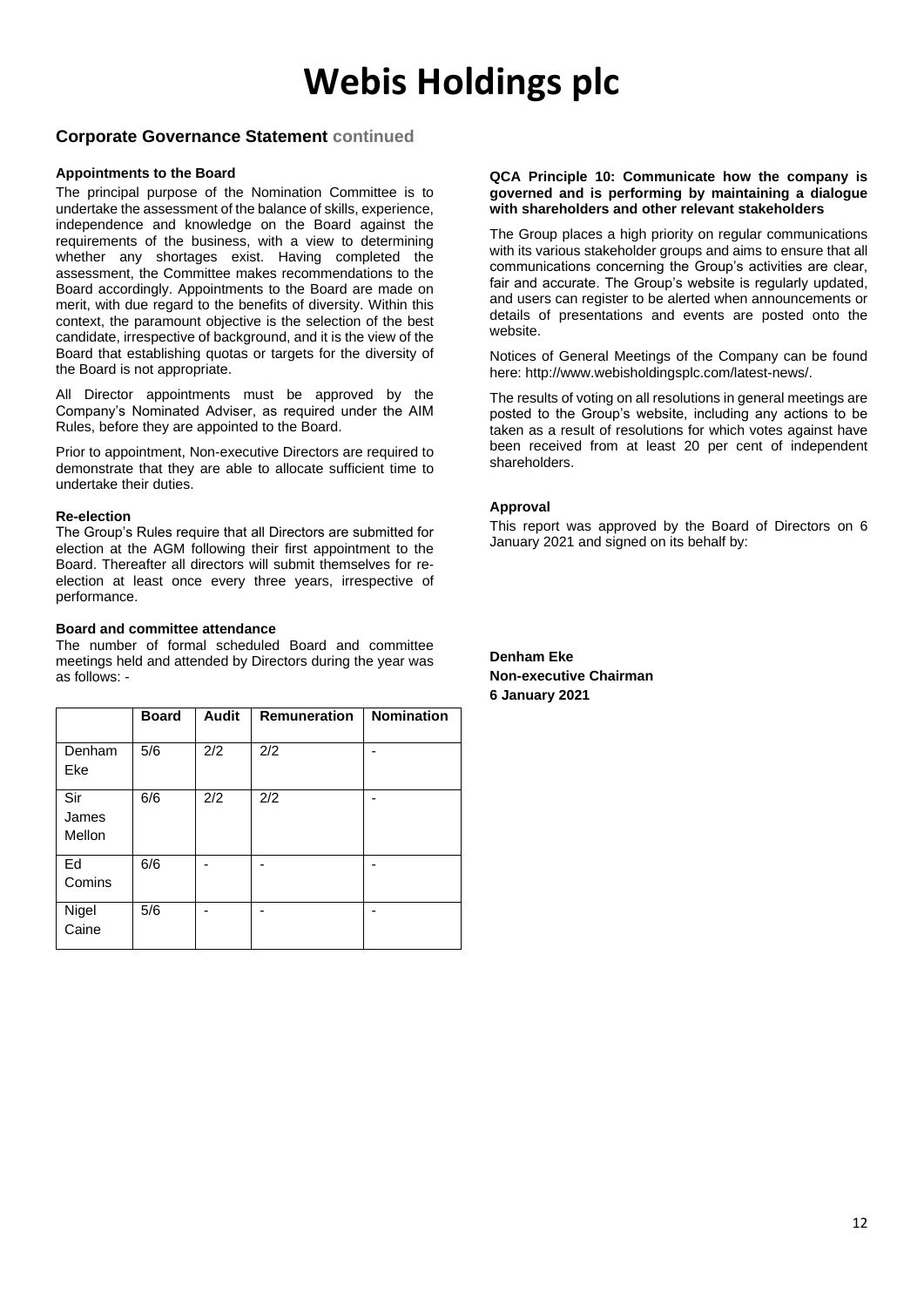### **Audit, Risk and Compliance Committee Report**

The Directors have agreed to comply with the provisions of the Quoted Companies Alliance ("QCA") Corporate Governance Code for Small and Mid-Size Quoted Companies (2018) to the extent which is appropriate to its nature and scale of operations.

This report illustrates how the Group complies with those principles in relation to its Group Audit, Risk and Compliance Committee (the "Committee").

#### **Membership**

The Committee comprises of two Non-executive Directors and the members are Sir James Mellon (Chairman) and Denham Eke. The composition of the Committee has been reviewed during the year and the Board is satisfied that the Committee members have recent relevant financial experience and the expertise to resource and fulfil its responsibilities effectively, including those relating to risk and controls.

#### **Meetings**

The Committee meets two times a year, including the review of the interim and full year results. Other Directors and representatives from the external auditors attend by invitation.

#### **Duties**

The Committee carries out the duties below for the Company and the Group as a whole, as appropriate:

- Monitors the integrity of the financial statements of the Company, including annual and half-yearly reports, interim management statements, and any other formal announcement relating to financial performance, reviewing significant financial reporting issues and judgements which they contain.
- Reviews and challenges the consistency the information presented within the financial statements, compliance with stock exchange or other legal requirements, accounting policies and the methods used to account for significant or unusual transactions.
- Keeps under review the effectiveness of the Group's internal controls and risk management systems.
- Reviews the Group's arrangements for its employees to raise, in confidence, possible wrongdoing in financial reporting or other matters, the procedures for detecting fraud, prevention of bribery and adequacy and effectiveness of the Group's anti-money laundering systems and control.
- KPMG Audit LLC was appointed as auditor in 2002 and the Committee oversees the relationship with them including regular meetings to discuss their remit and review the findings and any issues with the annual audit. It also reviews their terms of appointment, meets them once a year independent of management and considers and makes recommendations to the Board, to be put to the Company for approval at the Annual General Meeting, in relation to the appointment, re-appointment and removal of the Company's external auditor. There are no contractual restrictions in place in respect of the auditor choice.
- The Committee is governed by a Terms of Reference and a copy of this is available on [www.webisholdingsplc.com](http://www.webisholdingsplc.com/) - the Company's website.

#### **2020 Annual Report**

During the year the Committee held two meetings and can confirm that it has received sufficient, reliable and timely information from management and the external auditors to enable it to fulfil its responsibilities.

The Committee has satisfied itself that there are no relationships between the auditor and the Group which could adversely affect the auditor's independence and objectivity and regular meetings have been held with them at both the planning stage prior to the audit and after the audit at the reporting stage.

All internal control and risk issues that have been brought to the attention of the Committee by the external auditors have been considered and the committee confirms that it is satisfied that management has addressed the issues or has plans to do so.

The Group has a number of policies and procedures in place as part of its internal controls and these are subject to continuous review and as a minimum are reviewed by the Committee on an annual basis.

The Committee has reviewed and discussed together with management and the external auditor the Company's financial statements for the year ended 31 May 2020 and reports from the external auditor on the planning for and outcome of their reviews and audit. The key accounting issues and judgements considered relating to the Group's financial statements and disclosures were as follows:

- Revenue recognition  $-$  the Committee considered the conditions of revenue recognition, including that of being recognised on an accrual basis. The Committee agreed that the current method of revenue recognition is appropriate for the market that the Group operates within and that revenue satisfied the necessary criteria to be recognised. Disclosures are included in note 1;
- Going concern  $-$  the Committee reviewed the going concern position of the Group, taking into account the 12 month cash flow forecasts and the continued support of the principal shareholder. The Committee is satisfied that preparing the financial statements on a going concern basis is appropriate. Disclosures are included in note 1;
- Cash balances  $-$  the Committee reviewed the cash position to ensure that it is able to meet its ongoing requirements and also has sufficient cash reserves to cover the relevant player liabilities. The Committee is satisfied that there are sufficient cash balances to meet its ongoing expenses and cover the player balances in full if required. Disclosures are included in note 12;
- Government grant the Committee reviewed the Government loan received during the financial year to ensure the forgiveness terms provided reasonable assurance it could be classed as a government grant; and
- Reviewed changes to treatment of leases due to adoption of IFRS 16 effective 1 June 2019.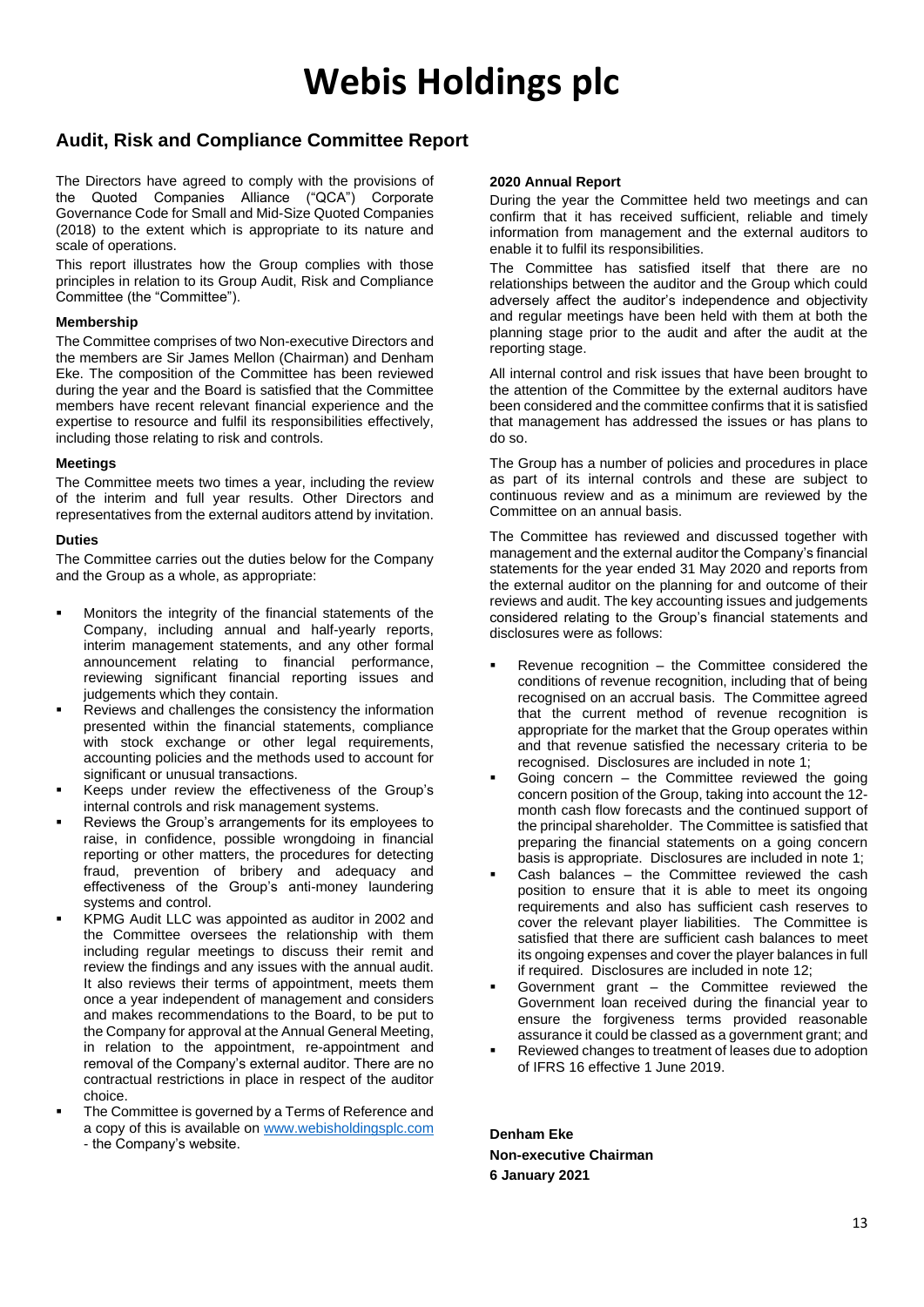### **Statement of Directors' Responsibilities in Respect of the Annual Report and the Financial Statements**

The Directors are responsible for preparing the Annual Report and the Group and Parent Company financial statements in accordance with applicable law and regulations.

Company law requires the Directors to prepare Group and Parent Company financial statements for each financial year. Under the AIM Rules of the London Stock Exchange they are required to prepare the Group financial statements in accordance with International Financial Reporting Standards as adopted by the European Union (IFRSs as adopted by the EU) and applicable law and they have elected to prepare the Parent Company financial statements on the same basis.

Under company law the Directors must not approve the financial statements unless they are satisfied that they give a true and fair view of the state of affairs of the Group and Parent Company and of their profit or loss for that period. In preparing each of the Group and Parent Company financial statements, the Directors are required to:

- select suitable accounting policies and then apply them consistently;
- make judgements and estimates that are reasonable, relevant and reliable;
- state whether they have been prepared in accordance with IFRSs as adopted by the EU;
- assess the Group and Parent Company's ability to continue as a going concern, disclosing, as applicable, matters related to going concern; and
- use the going concern basis of accounting unless they either intend to liquidate the Group or the Parent Company or to cease operations or have no realistic alternative but to do so.

The Directors are responsible for keeping adequate accounting records that are sufficient to show and explain the

Parent Company's transactions and disclose with reasonable accuracy at any time the financial position of the Parent Company and enable them to ensure that its financial statements comply with the Companies Acts 1931-2004. They are responsible for such internal control as they determine is necessary to enable the preparation of financial statements that are free from material misstatement, whether due to fraud or error, and have general responsibility for taking such steps as are reasonably open to them to safeguard the assets of the Group and to prevent and detect fraud and other irregularities.

Under applicable law and regulations, the Directors are also responsible for preparing a Directors' Report that complies with that law and those regulations.

The Directors are responsible for the maintenance and integrity of the corporate and financial information included on the company's website. Legislation in the Isle of Man governing the preparation and dissemination of financial statements may differ from legislation in other jurisdictions.

Signed on behalf of the Board.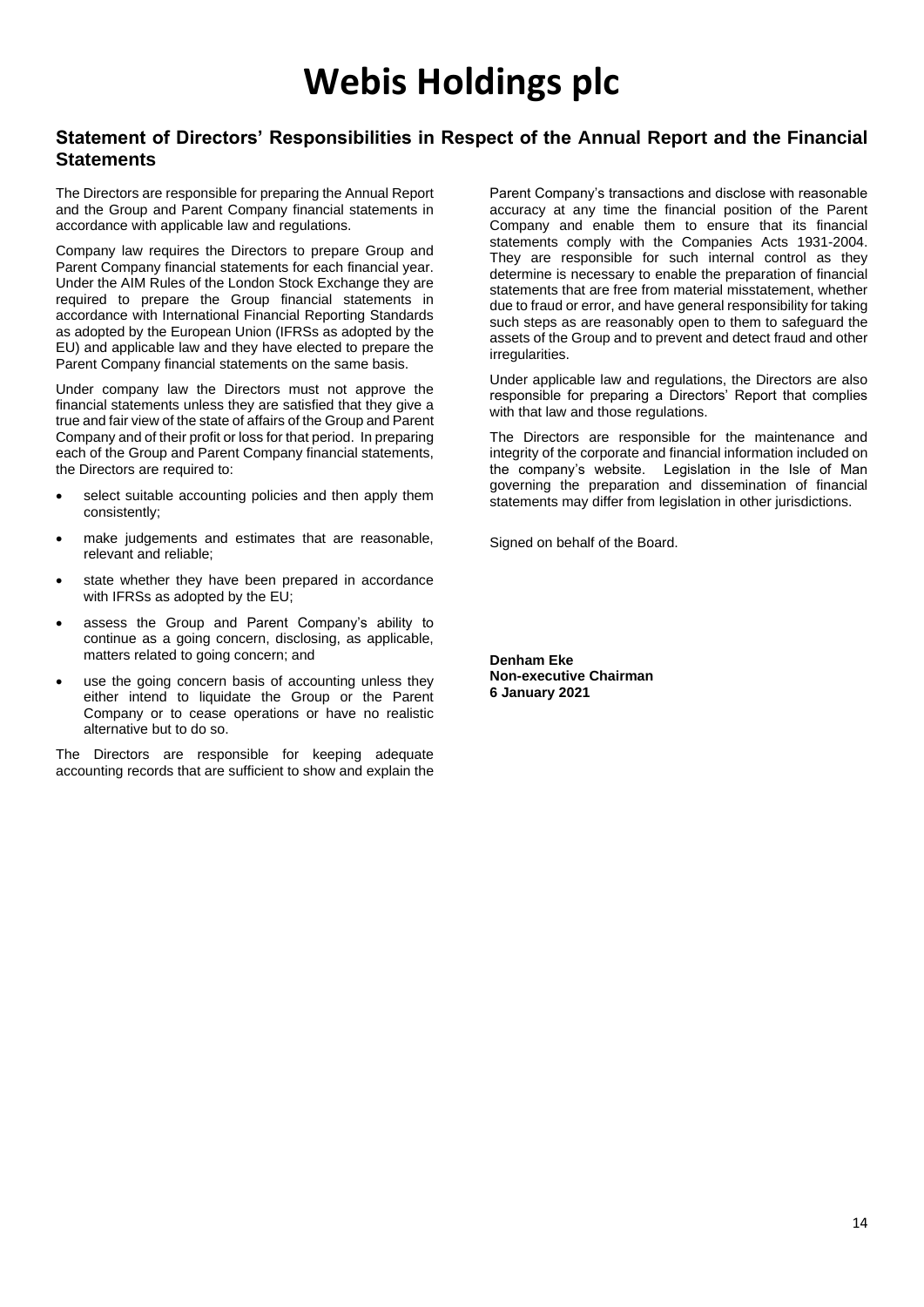### **Report of the Remuneration Committee**

#### **Directors' Remuneration Report**

As an Isle of Man registered company there is no requirement to produce a Directors' Remuneration Report. However, the Board follows best practice and therefore has prepared such a report.

The Directors have agreed to comply with the provisions of the Quoted Companies Alliance ("QCA") Corporate Governance Code for Small and Mid-Size Quoted Companies (2018) to the extent which is appropriate to its nature and scale of operations.

This report illustrates how the Group complies with those principles in relation to Directors' remuneration.

#### **The Level and Components of Executive Director Remuneration**

The Group's Remuneration Policy reflects the Group's business strategy and objectives as well as sustained and long-term value creation for shareholders. In addition, the policy aims to be fair and provide equality of opportunity, ensuring that: -

- the Group is able to attract, develop and retain highperforming and motivated employees in the competitive local and wider US markets;
- employees are offered a competitive remuneration package to encourage enhanced performance and are, in a fair and responsible manner, rewarded for their individual contribution to the success of the Group;
- it reflects our culture and values; and
- there is full transparency of the Group's Remuneration Policy.

In line with the Board's approach, which reflects that adopted within other comparable organisations, the Group's Remuneration Policy provides for the reward of the Executive Director through salary and other benefits.

#### **Executive Director's Emoluments**

The remuneration for the Executive Director reflects their responsibilities. It comprises basic salary, eligibility to participate in an annual bonus scheme when this is considered appropriate, private healthcare and share option incentives.

Annual bonus scheme payments are not pensionable and are not contracted.

As with staff generally, whose salaries are subject to annual reviews, the basic salary payable to the Executive Director is reviewed each year with reference to jobs carrying similar responsibilities in comparable e-gaming organisations, market

conditions generally and local employment competition in view of the Group's geographical position.

It is anticipated that an annual bonus scheme will operate when Group profitability and cash flow allow. Bonuses for the executive director are calculated with reference to the profit before tax as disclosed in the audited accounts of the Group, together with an assessment by the Committee of the director's performance against agreed personal targets. Bonus payments are not pensionable.

The Committee believes that share ownership by executives strengthens the link between their personal interests and those of shareholders. Options are granted to executives periodically at the discretion of the Remuneration Committee. The grant of share options is not subject to fixed performance criteria. This is deemed to be appropriate as it allows the Committee to consider the performance of the Group and the contribution of the individual executives and, as with annual bonus payments, illustrates the relative importance placed on performance-related remuneration.

The Group does not intend to contribute to the personal pension plans of Directors in the forthcoming year.

#### **Executive Directors' Contractual Terms**

The service contract of the Executive Director provides for a notice period of six months.

#### **Non-executive Directors' Remuneration**

Non-executive Directors do not receive any benefits other than their fees and travelling expenses for which they are reimbursed. The level of fees payable to Non-executive Directors is assessed using benchmarks from a group of comparable e-gaming organisations.

#### **The Procedure for Determining Remuneration**

The Remuneration Committee, comprising two Non-executive Directors, is responsible for setting the remuneration of the Executive Director and is chaired by Sir James Mellon. Committee members do not take part in discussions concerning their own remuneration. The basic Non-executive Director fee is set by the Group Chairman. The Chairman of the Committee reports at the Board meeting following a Committee meeting.

It is the view of the Committee that Directors' remuneration awarded across the Group for the year has been in accordance with the Group's stated Remuneration Policy and, on behalf of the Committee I recommend that you endorse this Group report. An analysis of Directors' emoluments is as follows:

|                                                     | 2020<br><b>US\$000</b> | 2019<br><b>US\$000</b> |
|-----------------------------------------------------|------------------------|------------------------|
| Emoluments - salaries, bonuses and taxable benefits | 368                    | 348                    |
| — fees                                              | 64                     | 67                     |
|                                                     | 432                    | 415                    |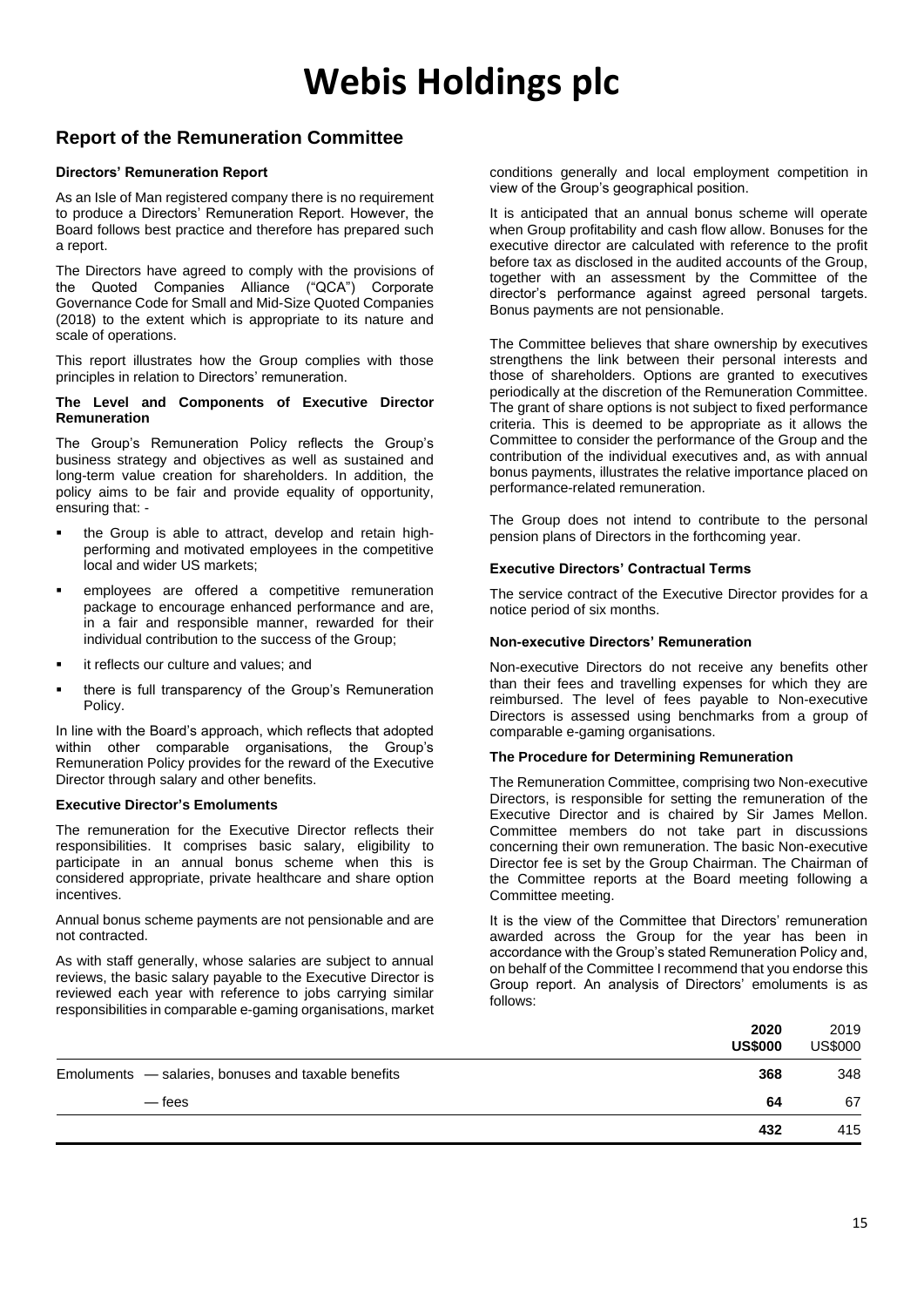## **Report of the Remuneration Committee continued**

#### **Directors' Emoluments**

|                             | Basic<br>salary<br><b>US\$000</b> | Fees<br><b>US\$000</b> | <b>Bonus</b><br>US\$000 | Termination<br>payments<br><b>US\$000</b> | <b>Benefits</b><br><b>US\$000</b> | 2020<br><b>Total</b><br><b>US\$000</b> | 2019<br>Total<br><b>US\$000</b> |
|-----------------------------|-----------------------------------|------------------------|-------------------------|-------------------------------------------|-----------------------------------|----------------------------------------|---------------------------------|
| <b>Executive</b>            |                                   |                        |                         |                                           |                                   |                                        |                                 |
| <b>Ed Comins</b>            | 310                               |                        | 30                      |                                           | 28                                | 368                                    | 348                             |
| Non-executive               |                                   |                        |                         |                                           |                                   |                                        |                                 |
| Denham Eke*                 |                                   | 25                     |                         |                                           |                                   | 25                                     | 26                              |
| Nigel Caine*                |                                   | 20                     |                         |                                           |                                   | 20                                     | 21                              |
| Sir James Mellon            |                                   | 19                     |                         |                                           |                                   | 19                                     | 20                              |
| <b>Aggregate emoluments</b> | 310                               | 64                     | 30                      |                                           | 28                                | 432                                    | 415                             |

\* Paid to Burnbrae Limited.

Details of the options outstanding at 31 May 2020 are as follows:

| Name of<br>director    | 31 May<br>2019 | Granted /<br>(lapsed) in<br>vear | 31 May<br>2020 | Exercise price | Date<br>from which<br>exercisable | Expiry<br>date |
|------------------------|----------------|----------------------------------|----------------|----------------|-----------------------------------|----------------|
| Ed Comins              |                |                                  |                |                |                                   |                |
| 2016 Share Option Plan | 14,000,000     |                                  | 14,000,000     |                | 1p 3 March 2019 3 March 2026      |                |
|                        | 14,000,000     |                                  | 14,000,000     |                |                                   |                |

The market price of the shares at 31 May 2020 was 1.55p. The range during the year was 2.70p to 0.85p.

#### **Approval**

The report was approved by the Board of Directors and signed on behalf of the Board.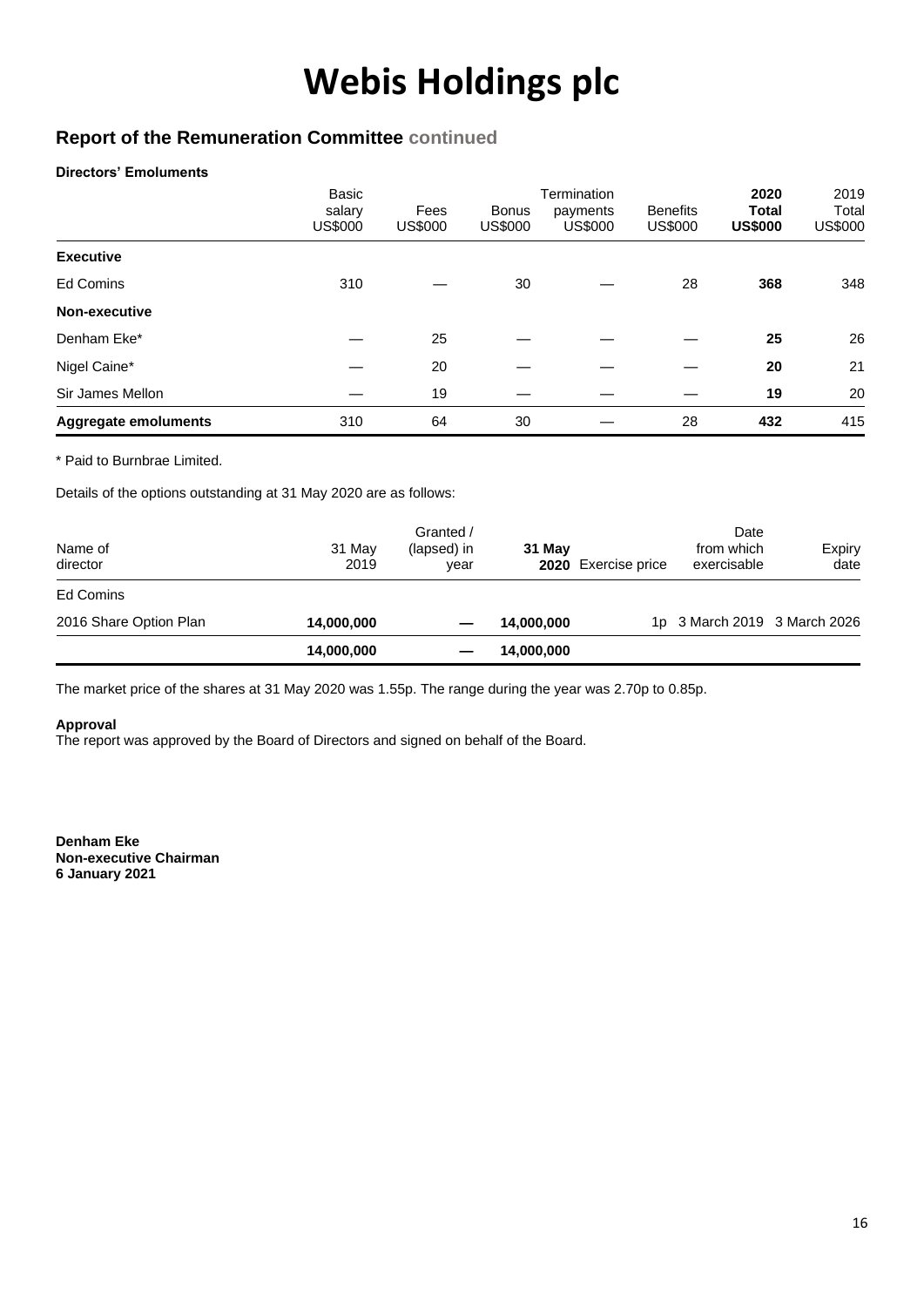### **Independent Auditor's Report, to the members of Webis Holdings plc**

#### **1 Our opinion is unmodified**

We have audited the financial statements of Webis Holdings PLC ("the Company" or ("the Group") for the year ended 31 May 2020 which comprise the Consolidated Statement of Comprehensive Income, Consolidated and Parent Company Statements of Financial Position, Consolidated and Parent Company Statements of Changes in Equity, Consolidated Statement of Cash Flows and the related notes, including the accounting policies in note 1.

In our opinion:

- the financial statements give a true and fair view of the state of the Group's and of the Parent Company's affairs as at 31 May 2020 and of the Group's loss for the year then ended;
- the Group financial statements have been properly prepared in accordance with International Financial Reporting Standards as adopted by the European Union (IFRSs as adopted by the EU);
- the Parent Company financial statements have been properly prepared in accordance with IFRSs as adopted by the EU and as applied in accordance with the provisions of the Companies Acts 1931 to 2004; and
- the financial statements have been prepared in accordance with the requirements of the Companies Acts 1931-2004.

#### *Basis for opinion*

We conducted our audit in accordance with International Standards on Auditing (UK) ("ISAs (UK)") and applicable law. Our responsibilities are described below. We have fulfilled our ethical responsibilities under, and are independent of the Group in accordance with, UK ethical requirements including the FRC Ethical Standard as applied to listed entities. We believe that the audit evidence we have obtained is a sufficient and appropriate basis for our opinion.

#### **2 Material uncertainty related to going concern**

We draw attention to note 1.1 to the financial statements which indicates that the Group incurred a net loss of US\$284,000 for the year (2019: loss of US\$930,000) and has had a decrease in its net assets from US\$1,152,000 to US\$868,000. As indicated in note 1.1, in view of the history of recent losses and uncertainties in achieving projected cashflow, the Group's and Parent Company's ability to continue as a going concern is dependent on Galloway Limited, a related party, providing additional financial support if required. As further indicated in that note, there is no certainty that such support will continue.

These events and conditions, along with the other matters explained in note 1.1, constitute a material uncertainty that may cast significant doubt on the Group and the Parent Company's ability to continue as a going concern.

Our opinion is not modified in respect of this matter.

#### **3 Other key audit matters: our assessment of risks of material misstatement**

Key audit matters are those matters that, in our professional judgment, were of most significance in the audit of the financial statements and include the most significant assessed risks of material misstatement (whether or not due to fraud) identified by us, including those which had the greatest effect on: the overall audit strategy; the allocation of resources in the audit; and directing the efforts of the engagement team. These matters were addressed in the context of our audit of the financial statements as a whole, and in forming our opinion thereon, we do not provide a separate opinion on these matters. Going concern is a significant key audit matter and is described in section 2 of our report. In arriving at our audit opinion above, the other key audit matters, in decreasing order of audit significance, were as follows: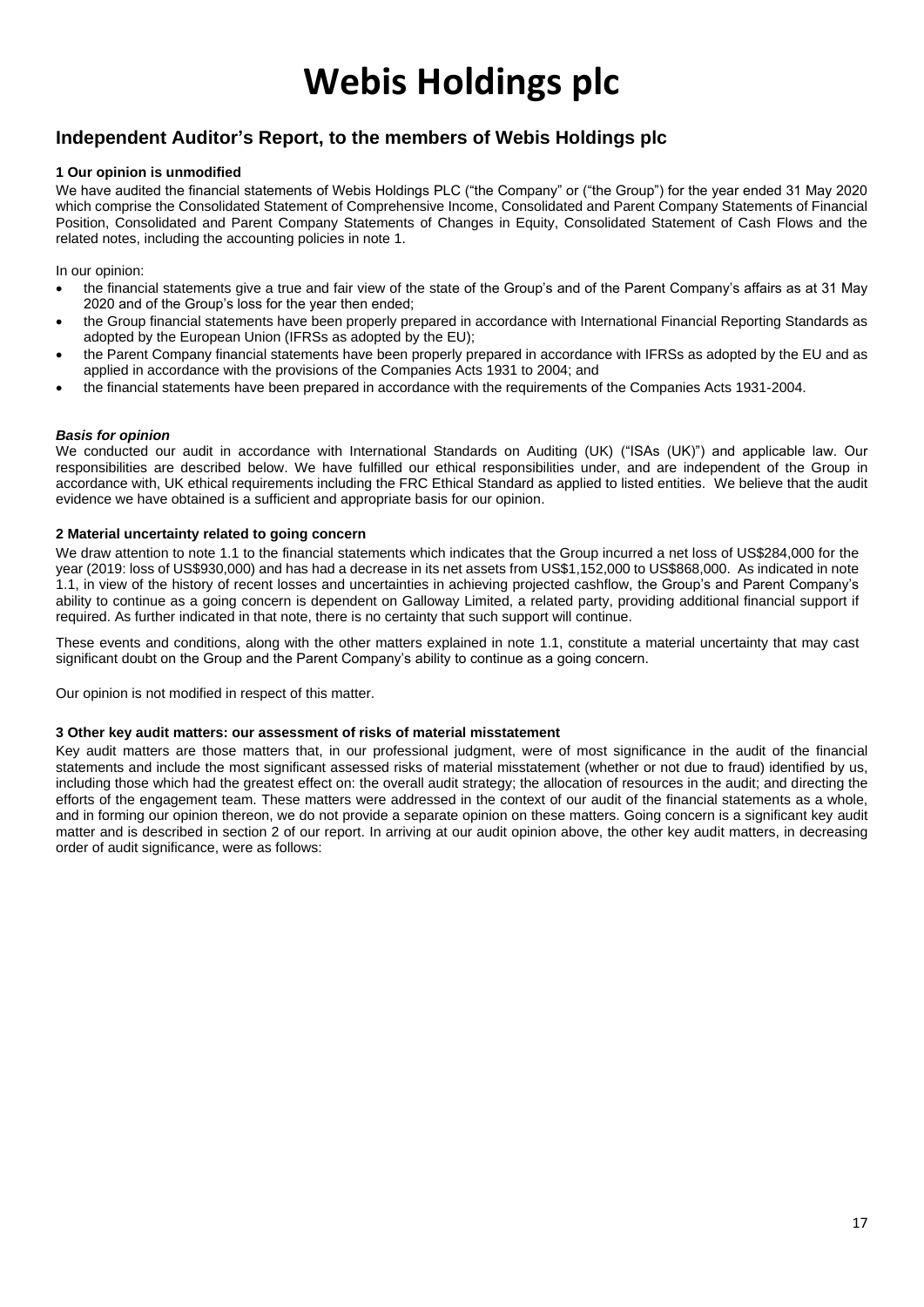# **Independent Auditor's Report, to the members of Webis Holdings plc continued**

### **3 Other key audit matters: our assessment of risks of material misstatement continued**

| Key audit matter                                                                                                                                                                                        | The risk                                                                                                                                                                                                                                                                                                                                                                                                                                                                                                                                                                                                                                                                                                                                                                                                                                                                                                                                                                                                                                                                                                                | Our response                                                                                                                                                                                                                                                                                                                                                                                                                                                                                                                                                                                                                                                                                                                                                                                                                                                                                                                                                                                                                                                                                                                                                                                                                                                                                                                                                                                                                                                                    |
|---------------------------------------------------------------------------------------------------------------------------------------------------------------------------------------------------------|-------------------------------------------------------------------------------------------------------------------------------------------------------------------------------------------------------------------------------------------------------------------------------------------------------------------------------------------------------------------------------------------------------------------------------------------------------------------------------------------------------------------------------------------------------------------------------------------------------------------------------------------------------------------------------------------------------------------------------------------------------------------------------------------------------------------------------------------------------------------------------------------------------------------------------------------------------------------------------------------------------------------------------------------------------------------------------------------------------------------------|---------------------------------------------------------------------------------------------------------------------------------------------------------------------------------------------------------------------------------------------------------------------------------------------------------------------------------------------------------------------------------------------------------------------------------------------------------------------------------------------------------------------------------------------------------------------------------------------------------------------------------------------------------------------------------------------------------------------------------------------------------------------------------------------------------------------------------------------------------------------------------------------------------------------------------------------------------------------------------------------------------------------------------------------------------------------------------------------------------------------------------------------------------------------------------------------------------------------------------------------------------------------------------------------------------------------------------------------------------------------------------------------------------------------------------------------------------------------------------|
| <b>Revenue recognition</b>                                                                                                                                                                              | Revenue<br>recognition-                                                                                                                                                                                                                                                                                                                                                                                                                                                                                                                                                                                                                                                                                                                                                                                                                                                                                                                                                                                                                                                                                                 | Our procedures included:                                                                                                                                                                                                                                                                                                                                                                                                                                                                                                                                                                                                                                                                                                                                                                                                                                                                                                                                                                                                                                                                                                                                                                                                                                                                                                                                                                                                                                                        |
| Consolidated<br>Statement<br>οf<br>Comprehensive<br>Income:<br>Revenue<br>US\$43,436,000 (2019: US\$47,259,000)<br>Refer to note 1.2 (Accounting Policy for<br>Revenue) and note 2 (Segmental analysis) | occurrence<br>The Group enters into high<br>volumes of revenue-generating<br>transactions each day which<br>are processed on Complex IT<br>systems. There is a risk that a<br>system may not be configured<br>correctly from the outset such<br>that winning and losing bets or<br>commissions are calculated<br>incorrectly, that the systems do<br>not interface correctly from the<br>customer<br>facing<br>systems<br>financial<br>through<br>to<br>the<br>information systems and that<br>unauthorised changes may be<br>made to any of these systems,<br>which may result in the<br>misstatement of revenue.<br>There is also the risk that<br>revenue is materially misstated<br>in order to boost the parent<br>company's earnings position<br>and future outlook may be<br>induced by a number of factors.<br>This may include the client's<br>AIM listed status - hence an<br>effort to maintain a high share<br>price and the need to meet both<br>internal goals and external<br>market expectations.<br>Considering the factors above<br>we identified the occurrence of<br>revenue as a significant risk. | <b>Outsourcing controls:</b><br>- We evaluated the control environment<br>of the service organisation by obtaining<br>the latest System and Organisation<br>Controls (SOC) reports upon whose<br>system infrastructure and applications<br>are relied on by the Group, and in<br>assessing the design.<br>- We tested the operating effectiveness of<br>controls by using SOC reports obtained<br>from the service organisation.<br>- We<br>objectivity,<br>assessed<br>the<br>competence and the nature of work<br>performed by the Independent Service<br>Auditor who provides the SOC reports.<br><b>Tests of detail:</b><br>- We agreed total revenues and payouts<br>recorded by the Group to the reports<br>extracted from the third-party service<br>organisation's system,<br>which we<br>obtained independently from third party<br>service organisations system.<br>- We tested a sample of the other directly<br>related expenses by tracing amounts<br>recorded to supplier invoices.<br>- We recalculated net gaming revenue<br>subtracting total payouts and other<br>directly<br>related<br>expenses<br>from<br>revenue.<br>- We have performed a cut-off test to<br>ensure that revenue occurred during the<br>year and that revenue earned in P1<br>2021 hasn't been recorded incorrectly in<br>the year under audit.<br>- Reviewed post year end journals for<br>reversals in revenue.<br>- Compared FX rates used in translating<br>revenue to market rates. |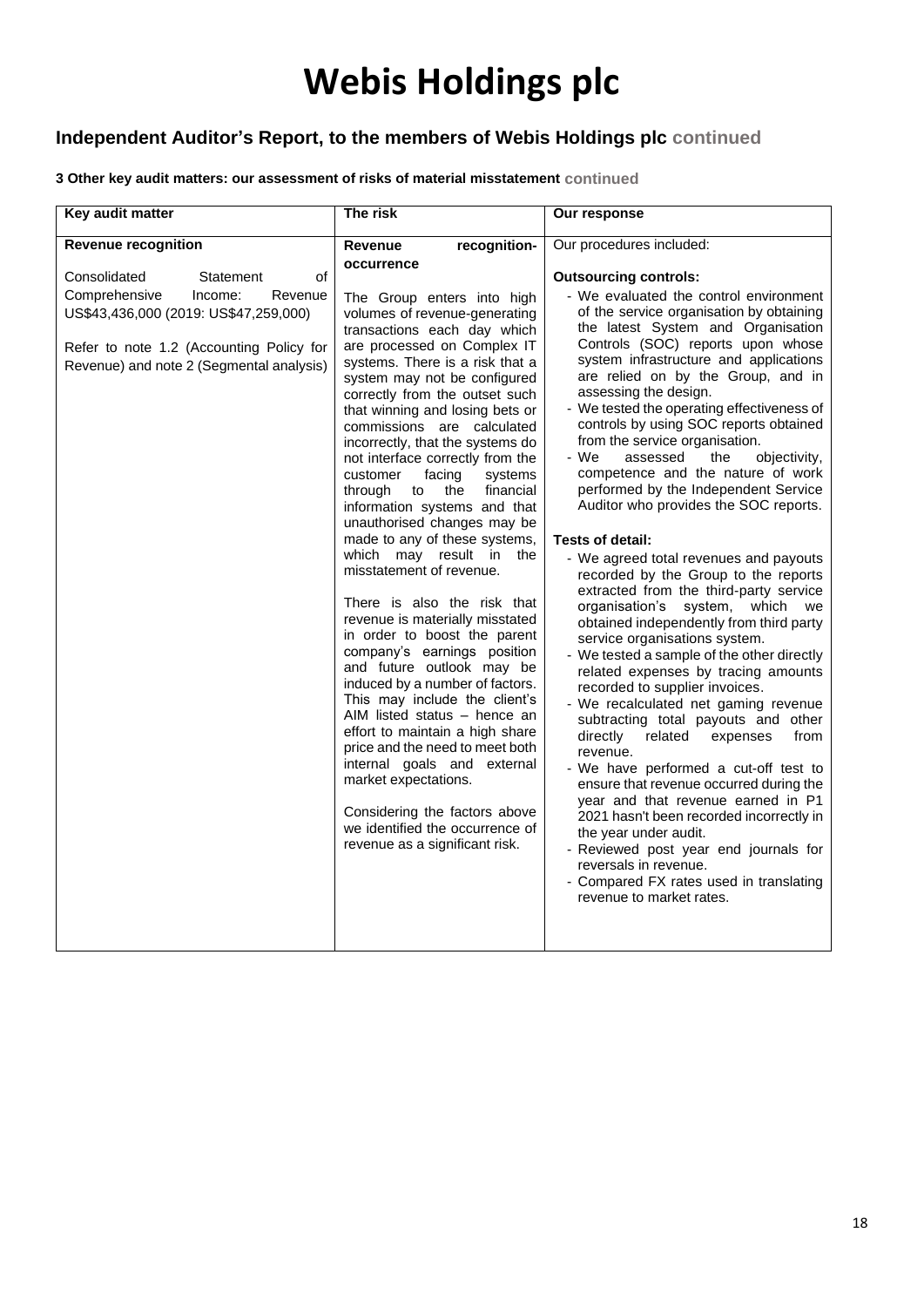### **Independent Auditor's Report, to the members of Webis Holdings plc continued**

#### **4 Our application of materiality and an overview of the scope of our audit**

Materiality for the Group financial statements as a whole was set at US\$41,000 (2019: US\$40,000), of which it represents 0.9% (2019: 0.9%). We consider net gaming revenue (Gross profit) to be the most appropriate benchmark as it provides a more stable measure year on year than Group profit before tax.

Materiality for the Parent Company financial statements as a whole was set at US\$12,000 (2019: US\$18,000), Determined as an allocation of group materiality as above, of which it represented 30% (2019: 45%).

We agreed to report to the Audit Committee any corrected or uncorrected identified misstatements exceeding US\$2,000 (2019: US\$2,000) for the Group financial statements and US\$600 (2019: US\$900) for the Parent Company financial statements, in addition to other identified misstatements that warranted reporting on qualitative grounds.

All of the Group's subsidiaries were subjected to full scope audit by the Group audit team and in accordance with the Group's materiality, or a lower level of materiality based on their individual financial statements.

#### **5 We have nothing to report on the other information in the Annual Report**

The Directors are responsible for the other information presented in the Annual Report together with the financial statements. Our opinion on the financial statements does not cover the other information and, accordingly, we do not express an audit opinion or, except as explicitly stated below, any form of assurance conclusion thereon.

Our responsibility is to read the other information and, in doing so, consider whether, based on our financial statements audit work, the information therein is materially misstated or inconsistent with the financial statements or our audit knowledge

Based solely on our work on the other information:

- we have not identified material misstatements in the directors' report;
- in our opinion the information given in those reports for the financial year is consistent with the financial statements; and
- in our opinion those reports have been prepared in accordance with the Companies Act 1931-2004

#### **6 We have nothing to report on the other matters on which we are required to report by exception**

- Under the Companies Act 1931-2004, we are required to report to you if, in our opinion: adequate accounting records have not been kept by the parent Company, or returns adequate for our audit have not been received from branches not visited by us; or
- the parent Company financial statements are not in agreement with the accounting records and returns; or
- certain disclosures of directors' remuneration specified by law are not made; or
- we have not received all the information and explanations we require for our audit.

We have nothing to report in these respects.

#### **7 Respective responsibilities**

#### *Directors' responsibilities*

As explained more fully in their statement set out on page 14, the Directors are responsible for: the preparation of the financial statements including being satisfied that they give a true and fair view; such internal control as they determine is necessary to enable the preparation of financial statements that are free from material misstatement, whether due to fraud or error; assessing the Group and Parent Company's ability to continue as a going concern, disclosing, as applicable, matters related to going concern; and using the going concern basis of accounting unless they either intend to liquidate the Group or the Parent Company or to cease operations, or have no realistic alternative but to do so.

#### *Auditor's responsibilities*

Our objectives are to obtain reasonable assurance about whether the financial statements as a whole are free from material misstatement, whether due to fraud or error, and to issue our opinion in an auditor's report. Reasonable assurance is a high level of assurance but does not guarantee that an audit conducted in accordance with ISAs (UK) will always detect a material misstatement when it exists. Misstatements can arise from fraud or error and are considered material if, individually or in aggregate, they could reasonably be expected to influence the economic decisions of users taken on the basis of the financial statements.

A fuller description of our responsibilities is provided on the FRC's website a[t www.frc.org.uk/auditorsresponsibilities.](http://www.frc.org.uk/auditorsresponsibilities)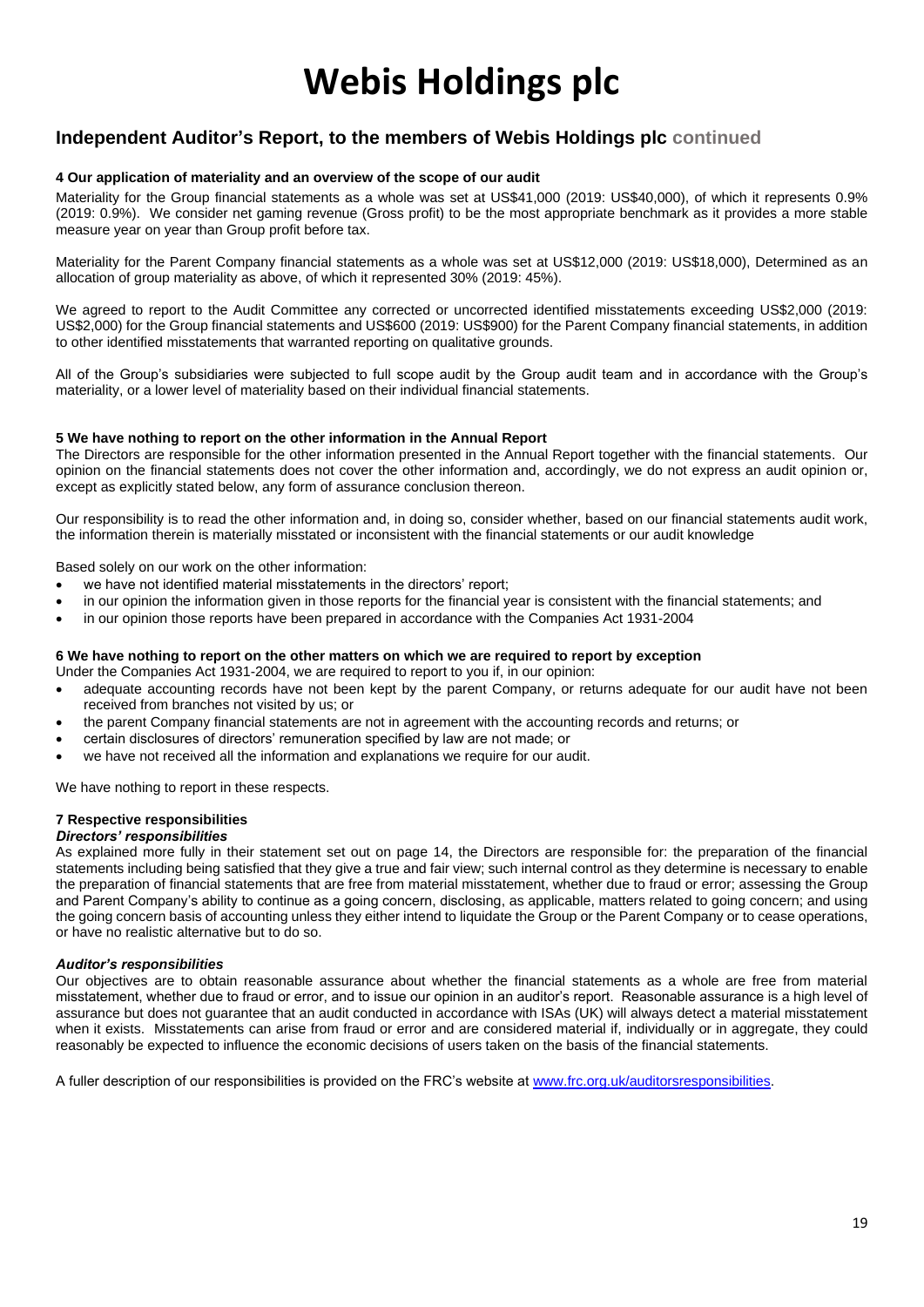### **Independent Auditor's Report, to the members of Webis Holdings plc continued**

#### **8 The purpose of our audit work and to whom we owe our responsibilities**

This report is made solely to the company's members, as a body, in accordance with Section 15 of the Companies Act 1982. Our audit work has been undertaken so that we might state to the company's members those matters we are required to state to them in an auditor's report and for no other purpose. To the fullest extent permitted by law, we do not accept or assume responsibility to anyone other than the company and the company's members as a body, for our audit work, for this report, or for the opinions we have formed.

**KPMG Audit LLC** Chartered Accountants Heritage Court 41 Athol Street Douglas Isle of Man IM1 1LA 6 January 2021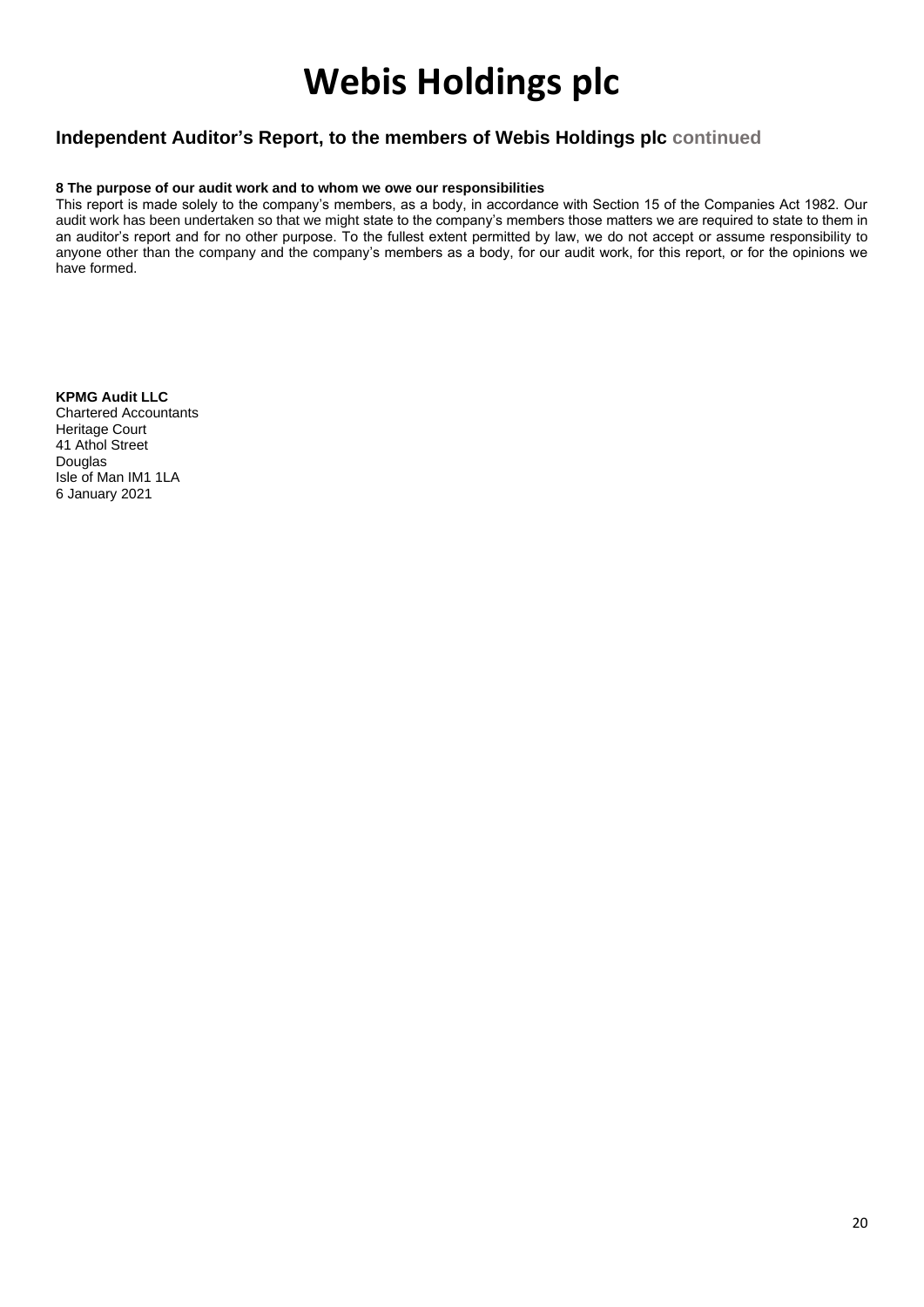### **Consolidated Statement of Comprehensive Income**

For the year ended 31 May 2020

|                                                                                                                  | Note           | 2020<br><b>US\$000</b> | 2019<br><b>US\$000</b> |
|------------------------------------------------------------------------------------------------------------------|----------------|------------------------|------------------------|
| <b>Amounts wagered</b>                                                                                           |                | 105,325                | 136,353                |
|                                                                                                                  |                |                        |                        |
| Revenue                                                                                                          | $\overline{c}$ | 43,436                 | 47,259                 |
| Cost of sales                                                                                                    |                | (38, 820)              | (42, 625)              |
| Betting duty paid                                                                                                |                | (83)                   | (146)                  |
| <b>Gross profit</b>                                                                                              |                | 4,533                  | 4,488                  |
| Operating costs                                                                                                  |                | (4,908)                | (5,277)                |
| Impairment loss on trade receivables                                                                             | 21             | (18)                   | (67)                   |
| Re-organisational and other costs                                                                                |                | (28)                   | (54)                   |
| Other losses                                                                                                     |                | (29)                   | (166)                  |
| Government grant                                                                                                 | 1.3            | 48                     |                        |
| Other income                                                                                                     |                | 212                    | 187                    |
| <b>Operating loss</b>                                                                                            | 3              | (190)                  | (889)                  |
| Finance costs                                                                                                    | 4              | (94)                   | (41)                   |
| Loss before income tax                                                                                           |                | (284)                  | (930)                  |
| Income tax expense                                                                                               | 6              |                        |                        |
| Loss for the year                                                                                                |                | (284)                  | (930)                  |
| Other comprehensive income:                                                                                      |                |                        |                        |
| Items that may be subsequently reclassified to profit or loss:                                                   |                |                        |                        |
| Currency translation differences on disposal of foreign subsidiaries                                             |                |                        |                        |
| Other comprehensive loss for the year                                                                            |                |                        |                        |
| Total comprehensive loss for the year                                                                            |                | (284)                  | (930)                  |
| Basic earnings per share for loss attributable to the equity holders of the Company<br>during the year (cents)   | 7              | (0.07)                 | (0.24)                 |
| Diluted earnings per share for loss attributable to the equity holders of the<br>Company during the year (cents) | 7              | (0.07)                 | (0.23)                 |

The notes on pages 25 to 49 form part of these financial statements.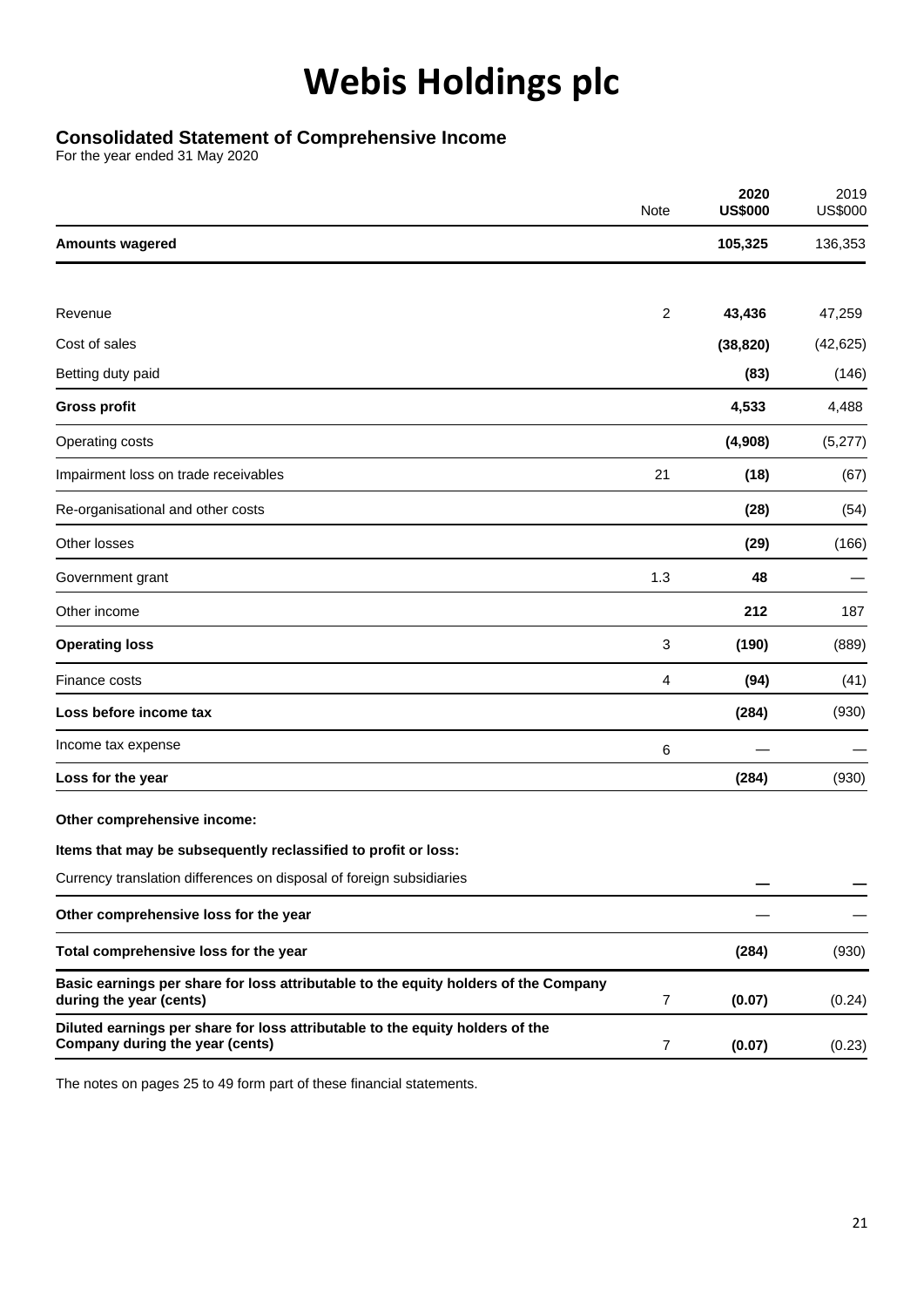## **Statements of Financial Position**

As at 31 May 2020

|                                            | Note | 31.05.20<br>Group<br><b>US\$000</b> | 31.05.20<br>Company<br><b>US\$000</b> | 31.05.19<br>Group<br><b>US\$000</b> | 31.05.19<br>Company<br><b>US\$000</b> |
|--------------------------------------------|------|-------------------------------------|---------------------------------------|-------------------------------------|---------------------------------------|
| <b>Non-current assets</b>                  |      |                                     |                                       |                                     |                                       |
| Intangible assets                          | 8    | 30                                  |                                       | 104                                 | $\overline{7}$                        |
| Property, equipment and motor vehicles     | 9    | 415                                 | $\overline{7}$                        | 26                                  | 10                                    |
| Investments                                | 10   |                                     | $\mathbf{2}$                          |                                     | 3                                     |
| Bonds and deposits                         | 11   | 101                                 |                                       | 101                                 |                                       |
| <b>Total non-current assets</b>            |      | 546                                 | 9                                     | 231                                 | 20                                    |
| <b>Current assets</b>                      |      |                                     |                                       |                                     |                                       |
| Bonds and deposits                         | 11   | 882                                 |                                       | 882                                 |                                       |
| Trade and other receivables                | 13   | 1,256                               | 463                                   | 1,191                               | 427                                   |
| Cash, cash equivalents and restricted cash | 12   | 3,969                               | 1,780                                 | 2,594                               | 1,416                                 |
| Total current assets                       |      | 6,107                               | 2,243                                 | 4,667                               | 1,843                                 |
| <b>Total assets</b>                        |      | 6,653                               | 2,252                                 | 4,898                               | 1,863                                 |
| <b>Equity</b>                              |      |                                     |                                       |                                     |                                       |
| Called up share capital                    | 17   | 6,334                               | 6,334                                 | 6,334                               | 6,334                                 |
| Share option reserve                       | 17   | 42                                  | 42                                    | 42                                  | 42                                    |
| <b>Retained losses</b>                     |      | (5,508)                             | (5, 526)                              | (5,224)                             | (5, 412)                              |
| <b>Total equity</b>                        |      | 868                                 | 850                                   | 1,152                               | 964                                   |
| <b>Current liabilities</b>                 |      |                                     |                                       |                                     |                                       |
| Trade and other payables                   | 14   | 3,749                               | 52                                    | 2,896                               | 49                                    |
| Deferred income                            | 15   | 272                                 |                                       |                                     |                                       |
| Loans, borrowings and lease liabilities    | 16   | 97                                  |                                       |                                     |                                       |
| <b>Total current liabilities</b>           |      | 4,118                               | 52                                    | 2,896                               | 49                                    |
| <b>Non-current liabilities</b>             |      |                                     |                                       |                                     |                                       |
| Loans, borrowings and lease liabilities    | 16   | 1,667                               | 1,350                                 | 850                                 | 850                                   |
| <b>Total non-current liabilities</b>       |      | 1,667                               | 1,350                                 | 850                                 | 850                                   |
| <b>Total liabilities</b>                   |      | 5,785                               | 1,402                                 | 3,746                               | 899                                   |
| <b>Total equity and liabilities</b>        |      | 6,653                               | 2,252                                 | 4,898                               | 1,863                                 |

The notes on pages 25 to 49 form part of these financial statements

The financial statements were approved by the Board of Directors on 6 January 2021

**Denham Eke Non-executive Chairman**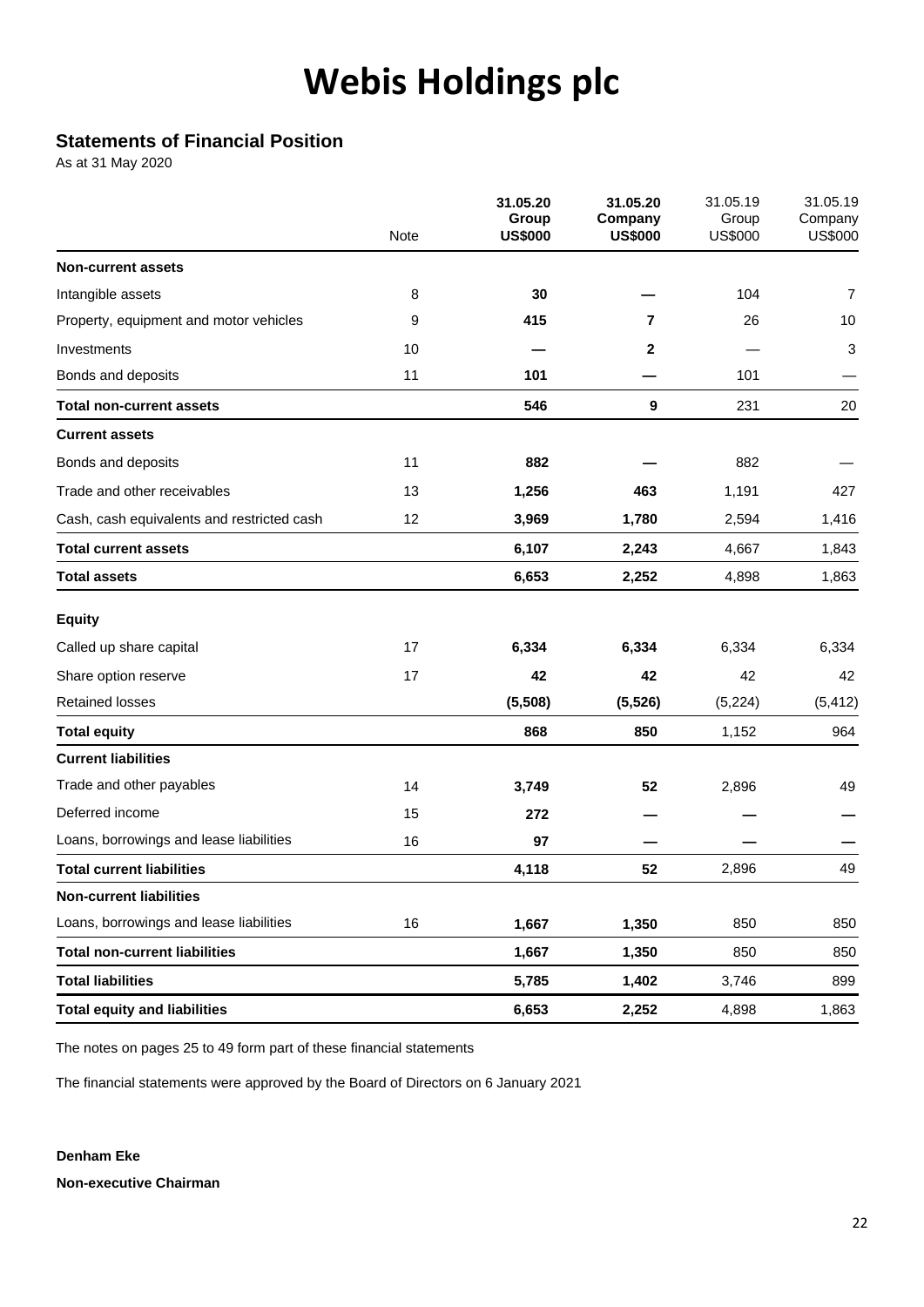### **Statements of Changes in Equity**

For the year ended 31 May 2020

| Group                                  | Called up<br>share capital<br><b>US\$000</b> | <b>Share option</b><br>reserve<br><b>US\$000</b> | <b>Retained</b><br>earnings<br><b>US\$000</b> | Total<br>equity<br><b>US\$000</b> |
|----------------------------------------|----------------------------------------------|--------------------------------------------------|-----------------------------------------------|-----------------------------------|
| Balance as at 31 May 2018              | 6,334                                        | 4                                                | (4,294)                                       | 2,044                             |
| Total comprehensive loss for the year: |                                              |                                                  |                                               |                                   |
| Loss for the year                      |                                              |                                                  | (930)                                         | (930)                             |
| <b>Transactions with owners:</b>       |                                              |                                                  |                                               |                                   |
| Share-based payment expense (note 17)  |                                              | 38                                               |                                               | 38                                |
| Balance as at 31 May 2019              | 6,334                                        | 42                                               | (5,224)                                       | 1,152                             |
| Total comprehensive loss for the year: |                                              |                                                  |                                               |                                   |
| Loss for the year                      |                                              |                                                  | (284)                                         | (284)                             |
| <b>Transactions with owners:</b>       |                                              |                                                  |                                               |                                   |
| Share-based payment expense (note 17)  |                                              |                                                  |                                               |                                   |
| Balance as at 31 May 2020              | 6,334                                        | 42                                               | (5,508)                                       | 868                               |

| Company                                | Called up<br>share capital<br><b>US\$000</b> | <b>Share option</b><br>reserve<br><b>US\$000</b> | <b>Retained</b><br>earnings<br><b>US\$000</b> | Total<br>equity<br><b>US\$000</b> |
|----------------------------------------|----------------------------------------------|--------------------------------------------------|-----------------------------------------------|-----------------------------------|
| Balance as at 31 May 2018              | 6,334                                        | 4                                                | (5,282)                                       | 1,056                             |
| Total comprehensive loss for the year: |                                              |                                                  |                                               |                                   |
| Loss for the year                      |                                              |                                                  | (130)                                         | (130)                             |
| <b>Transactions with owners:</b>       |                                              |                                                  |                                               |                                   |
| Share-based payment expense (note 17)  |                                              | 38                                               |                                               | 38                                |
| Balance as at 31 May 2019              | 6,334                                        | 42                                               | (5, 412)                                      | 964                               |
| Total comprehensive loss for the year: |                                              |                                                  |                                               |                                   |
| Loss for the year                      |                                              |                                                  | (114)                                         | (114)                             |
| <b>Transactions with owners:</b>       |                                              |                                                  |                                               |                                   |
| Share-based payment expense (note 17)  |                                              |                                                  |                                               |                                   |
| Balance as at 31 May 2020              | 6,334                                        | 42                                               | (5, 526)                                      | 850                               |

The notes on pages 25 to 49 form part of these financial statements.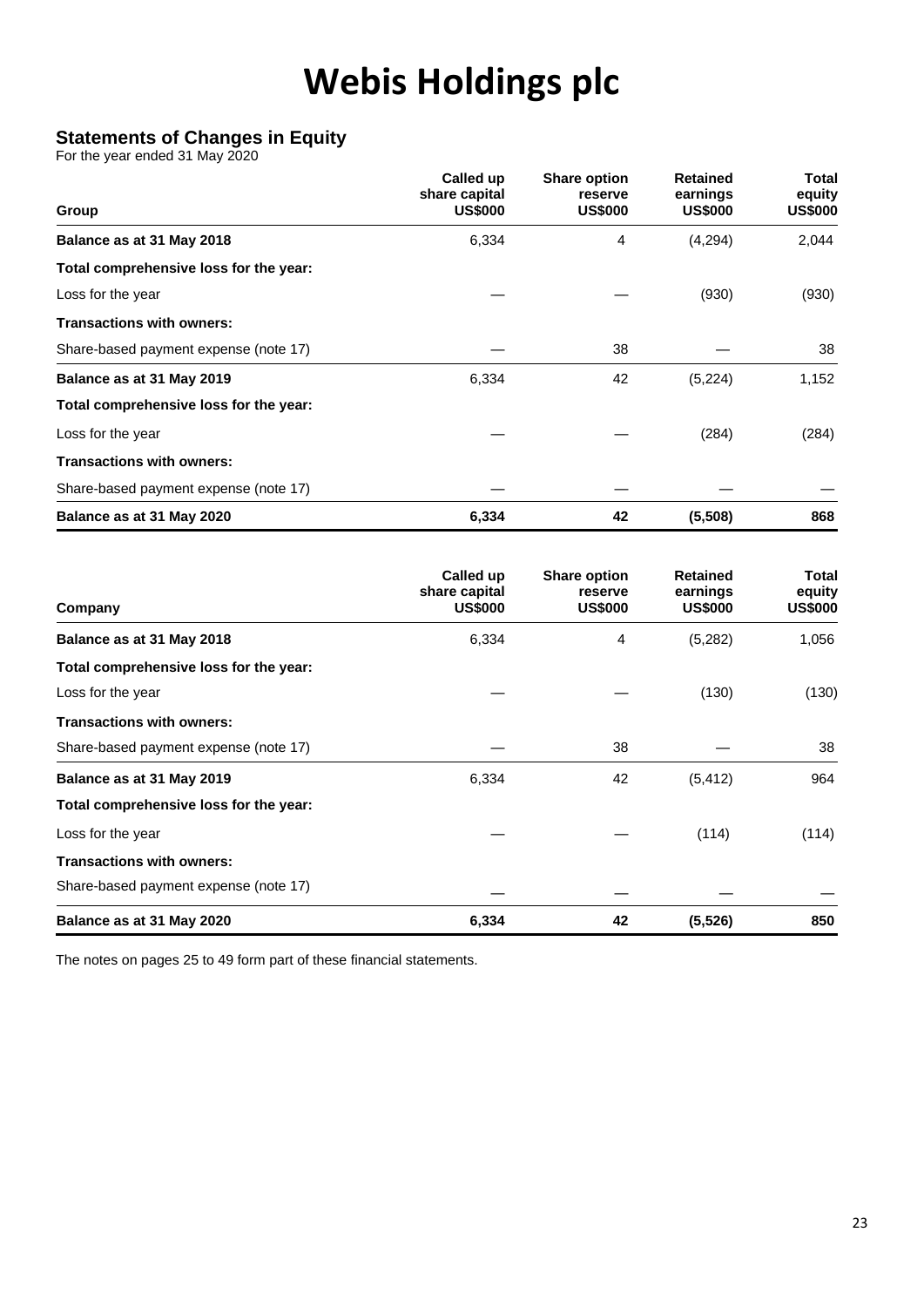# **Consolidated Statement of Cash Flows**

For the year ended 31 May 2020

|                                                            | Note | 2020<br><b>US\$000</b> | 2019<br><b>US\$000</b> |
|------------------------------------------------------------|------|------------------------|------------------------|
| Cash flows from operating activities                       |      |                        |                        |
| Loss before income tax                                     |      | (284)                  | (930)                  |
| Adjustments for:                                           |      |                        |                        |
| - Depreciation of property, equipment and motor vehicles   | 9    | 122                    | 34                     |
| - Amortisation of intangible assets                        | 8    | 73                     | 80                     |
| - Rent concession received                                 |      | (13)                   |                        |
| - Finance costs                                            | 4    | 94                     | 41                     |
| - Government grant utilised                                |      | (48)                   |                        |
| - Share based payment expense                              | 17   |                        | 38                     |
| - Other foreign exchange movements                         |      | (83)                   | 363                    |
| Changes in working capital:                                |      |                        |                        |
| - (Increase) / decrease in receivables                     |      | (65)                   | 1,109                  |
| - Increase / (decrease) in payables                        |      | 853                    | (13, 425)              |
| <b>Cash flows from operations</b>                          |      | 649                    | (12,690)               |
| Bonds and deposits placed in the course of operations      | 11   |                        | 1,964                  |
| Net cash generated from / (used in) operating activities   |      | 649                    | (10, 726)              |
| Cash flows from investing activities                       |      |                        |                        |
| Purchase of intangible assets                              | 8    |                        | (18)                   |
| Purchase of property, equipment and motor vehicles         | 9    | (39)                   |                        |
| Net cash used in investing activities                      |      | (39)                   | (18)                   |
| Cash flows from financing activities                       |      |                        |                        |
| Interest paid                                              | 4    | (94)                   | (41)                   |
| Payment of lease liabilities and rent concessions received |      | (101)                  |                        |
| Repayment of loans and borrowings                          |      | (1)                    |                        |
| Receipt of Government funding/grant                        |      | 320                    |                        |
| Loans, borrowings and lease liabilities received           |      | 556                    | 350                    |
| Net cash generated from financing activities               |      | 680                    | 309                    |
| Net increase / (decrease) in cash and cash equivalents     |      | 1,290                  | (10, 435)              |
| Cash and cash equivalents at beginning of year             |      | 1,363                  | 11,962                 |
| Exchange gains / (losses) on cash and cash equivalents     |      | 85                     | (363)                  |
| (Increase) / decrease in movement of restricted cash       |      | (239)                  | 199                    |
| Cash and cash equivalents at end of year                   | 12   | 2,499                  | 1,363                  |

The notes on pages 25 to 49 form part of these financial statements.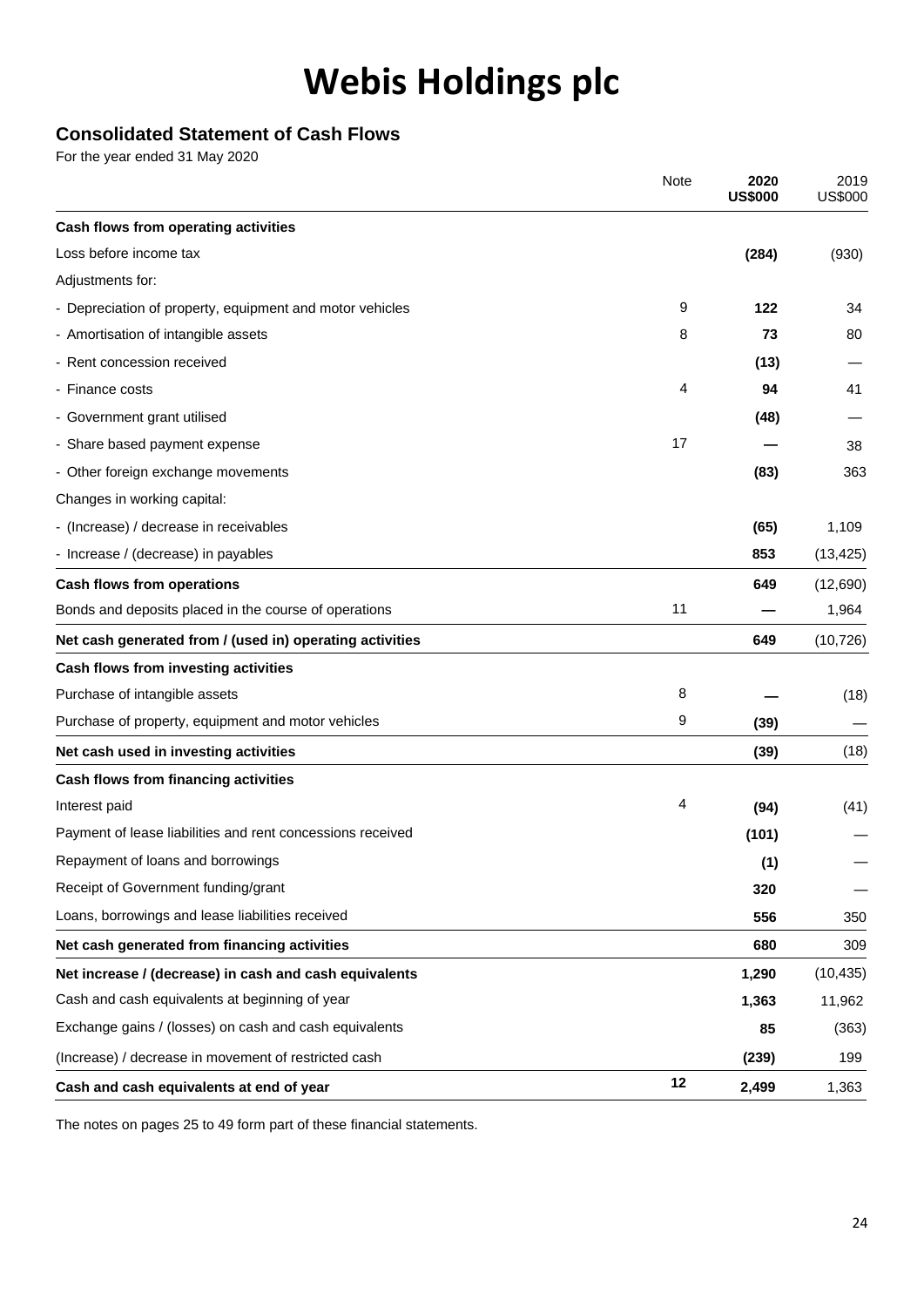### **Notes to the Financial Statements**

For the year ended 31 May 2020

#### **1 Reporting entity (the "Company")**

Webis Holdings plc is a company domiciled in the Isle of Man. The address of the Company's registered office is Viking House, Nelson Street, Douglas, Isle of Man, IM1 2AH. The Webis Holdings plc consolidated financial statements as at and for the year ended 31 May 2020 consolidate those of the Company and its subsidiaries (together referred to as the "Group").

#### **1.1 Basis of preparation**

#### **(a) Statement of compliance**

The consolidated financial statements have been prepared in accordance with International Financial Reporting Standards ("IFRS") and its interpretations as adopted by the European Union.

Except for the changes detailed in note 1.2, the Group has consistently applied the accounting policies as set out in note 1.3 to all periods presented in these financial statements.

#### **Functional and presentational currency**

These financial statements are presented in US Dollars which is the Group's primary functional currency and its presentational currency. Financial information presented in US Dollars has been rounded to the nearest thousand, unless otherwise indicated. All continued operations of the Group have US Dollars as their functional currency.

#### **Other information presented**

In line with the Isle of Man Companies Acts 1931-2004, the Company also presents Parent Company Statements of Financial Position, the Parent Company Statement of Changes in Equity and related disclosures

#### **(b) Basis of measurement**

The Group consolidated financial statements are prepared under the historical cost convention except where assets and liabilities are required to be stated at their fair value.

#### **(c) Use of estimates and judgement**

The preparation of the Group financial statements in conformity with IFRS as adopted by the EU requires management to make judgements, estimates and assumptions that affect the application of policies and reported amounts of assets and liabilities, income and expenses. Although these estimates are based on management's best knowledge and experience of current events and expected economic conditions, actual results may differ from these estimates.

The Directors consider the only critical judgement areas to be as follows:

- Note 16 discount rates applied to lease liabilities. The Directors consider that the assumptions used to determine the relevant incremental borrowing rates reflect fair market rates and are appropriate for the purposes of the calculations.
- Note 21 the measurement of Expected Credit Loss ("ECL") allowance for trade and other receivables and assessment of specific impairment allowances where receivables are past due.

#### **Going concern**

The Group and Parent Company financial statements have been prepared on a going concern basis.

As indicated in the statement of comprehensive income, the Group has a loss of US\$284,000 (2019: US\$930,000) in the current year and net assets have decreased from US\$1,152,000 to US\$868,000 due to that.

Further, WatchandWager.com LLC (USA Subsidiary) has been historically loss making and nullified the profit generated by WatchandWager.com Limited (IOM Subsidiary) which resulted in the consolidated accumulated loss of US\$5,508,000 at the group level.

As noted within the Chairman's Statement and note 23, the global coronavirus ("COVID-19") pandemic has had an unprecedented impact on communities and businesses worldwide. Despite this, the horseracing industry was able to reopen, albeit behind closed doors, in advance of other sports which has attracted higher player numbers and wagering volumes. This has resulted in increased profitability since the close of the financial year and extensive efforts have been made to promote the content and markets the Group provides to a wider customer base with an increased focus on player retention. Whilst there can be no certainty as to the level and duration of higher volumes and improved trading results, significant attention is being applied to sustain these trading patterns through attracting and retaining new players.

The Directors recognise that there is difficulty in maintaining the recent uplift in revenue as other sporting events start up again.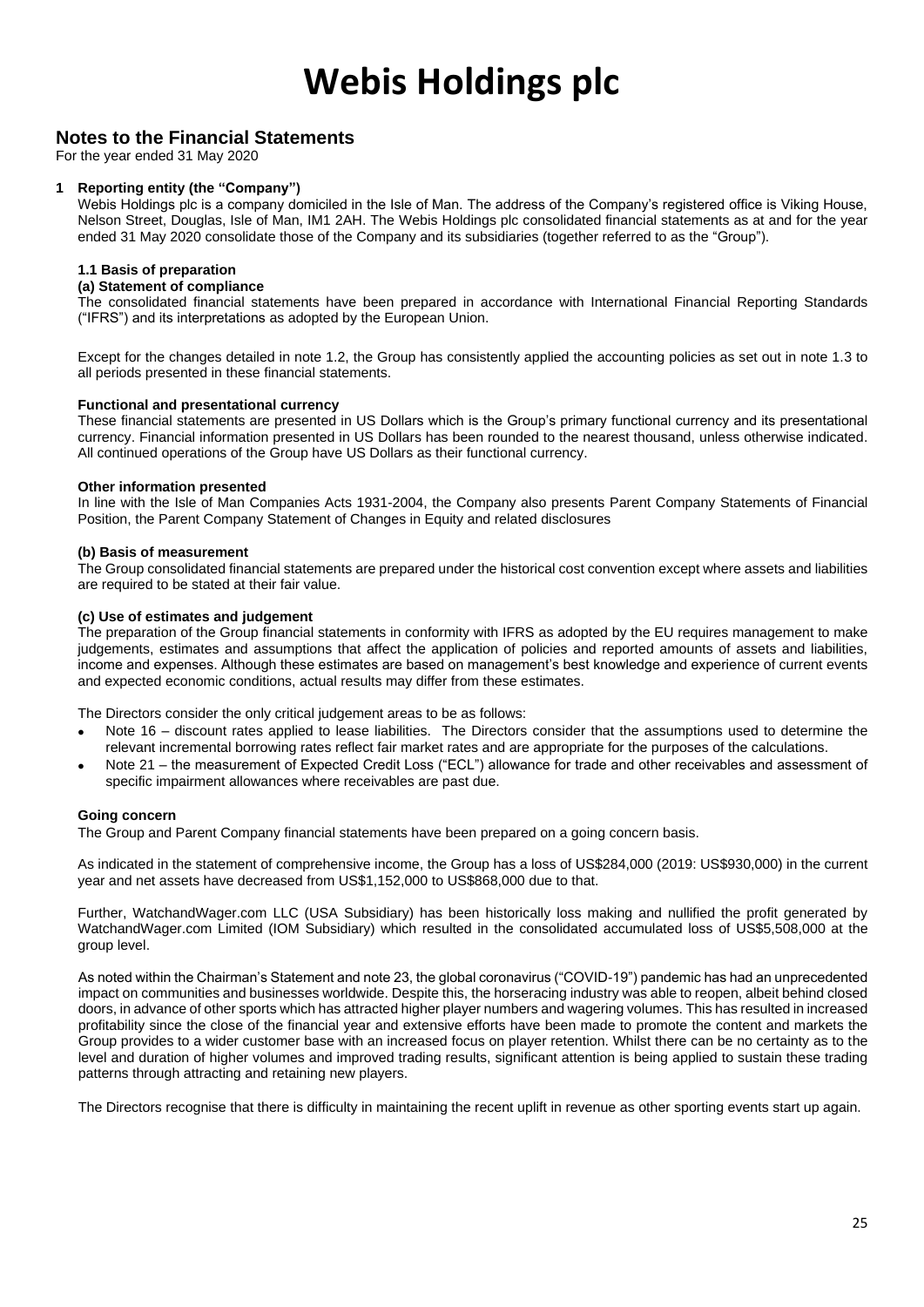### **Notes to the Financial Statements continued**

#### **1.1 Basis of preparation continued**

#### **Going concern continued**

In order to help achieve its goal of profitability and maintaining adequate liquidity in order to continue its operations the Directors are pursuing strategies that include:

- broadening the Group's client base and the continued expansion of its business to customer base;
- continuing to renew and acquire further US state regulated gaming licenses and continuing to develop and expand the Cal Expo racetrack operation; and
- taking advantage of the anticipated regulatory change in the State of California's adoption of sports betting legislation which will further open up opportunities for the Group

Whilst the Directors continue to assess all strategic options in relation to the strategies noted in the previous paragraph, the Directors recognize that the ultimate success of strategies adopted is difficult to predict as they require additional liquidity to pursue the required investment, including bonds to be placed with the relevant authorities to allow for betting on those tracks and excess cost to be paid to service providers to add more servers to allow for increased number of users . The Directors have prepared cash flow forecasts for a period of 12 months from the date of approval of these financial statements which indicate that, taking account of reasonably possible downsides, the Group is projected to have sufficient funds. Projections are inherently uncertain (also considering the history of losses) and, in that regard, the related entity has committed to extend funding in case the Group faces any difficulty to meet its liabilities as they fall due for that period.

The Company and the Group depend on Galloway Limited (related entity) for financial support and Galloway Limited has indicated its intention to continue to make available funds as and when needed by the Group. The loan from Galloway Limited stands at \$1,350,000 as at 31 May 2020.

As with any company placing reliance on other parties for financial support, the Directors acknowledge that there can be no certainty that this support will continue, although, at the date of approval of these financial statements, they have no reason to believe that it will not do so. The willingness of Galloway Limited to continue to provide this support is reliant on the strategies highlighted above which are subject to uncertainty.

Based on these indications, (namely cashflow projections and commitment of support from the related entity), the Directors believe that it remains appropriate to prepare the financial statements on a going concern basis. However, the circumstances discussed in the note represent a material uncertainty that may cast significant doubt on the Company's and the Group's ability to continue as a going concern and, therefore, to continue realising its assets and discharging its liabilities in the normal course of business. The financial statements do not include any adjustments to the carrying amounts and classification of assets, liabilities and reported expenses that may otherwise be required if the basis of preparation should be inappropriate.

#### **1.2 Changes in significant accounting policies**

During the current year the Group adopted all the new and revised IFRSs that are relevant to its operation and are effective for accounting periods beginning on 1 June 2019. Except for the transition to IFRS 16 detailed below, no other adoption had a material effect on the accounting policies of the Group.

#### **IFRS 16 Transition**

IFRS 16 introduced a single, on-balance sheet accounting model for lessees. As a result, the Group, as a lessee, has recognised right of use assets representing its rights to use the underlying assets and lease liabilities representing its obligation to make lease payments.

The Group has applied IFRS 16 using the modified retrospective approach, under which the cumulative effect of initial application is recognised in retained earnings as at 1 June 2019. Accordingly, the comparative information presented to 31 May 2019 has not been restated – i.e. it is presented, as previously reported, under IAS 17 and related interpretations.

The details of the changes in accounting policies are disclosed below.

#### **A. Definition of a lease**

Previously, the Group determined at contract inception whether an arrangement was or contained a lease under IAS 17. The Group now assesses whether a contract is, or contains, a lease based on the new definition of a lease. Under IFRS 16, a contract is, or contains, a lease if the contract conveys a right to control the use of an identified asset for a period of time in exchange for consideration.

On transition to IFRS 16, the Group elected to apply the practical expedient to grandfather the assessment of which transactions are leases. It applied IFRS 16 only to contracts that were previously identified as leases. Contracts that were not identified as leases under IAS 17 were not reassessed. Therefore, the definition of a lease under IFRS 16 has been applied only to contracts entered into or changed on or after 1 June 2019.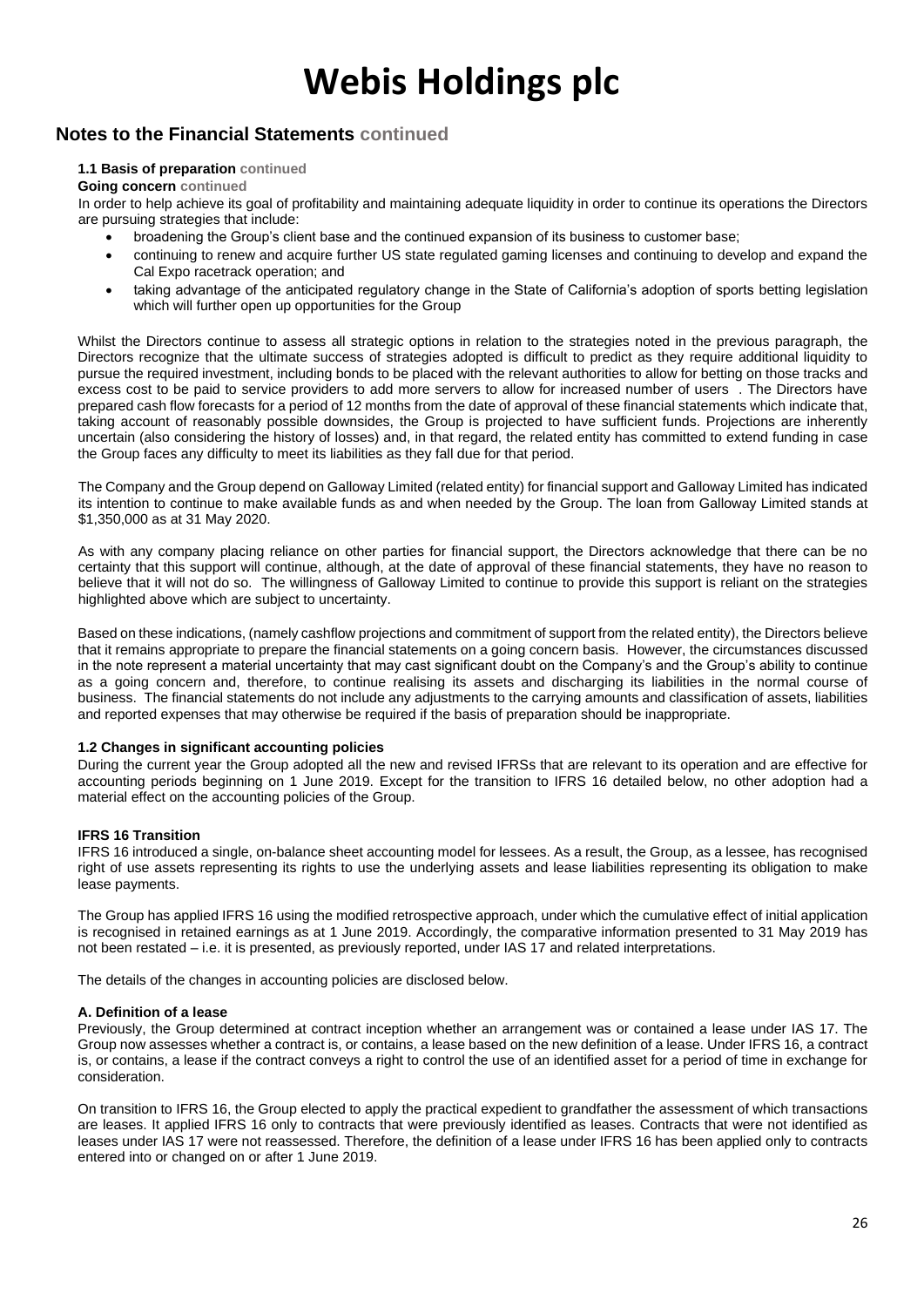### **Notes to the Financial Statements continued**

#### **1.2 Changes in significant accounting policies continued**

#### **IFRS 16 Transition continued**

#### **B. As a lessee**

The Group leases property assets. As a lessee, the Group previously classified these leases as operating leases based on its assessment of whether the lease transferred substantially all of the risks and rewards of ownership. Under IFRS 16, the Group recognises right of use assets and lease liabilities for leases that meet the relevant definition, presenting these leases on the Statement of Financial Position.

The Group does not recognise right of use assets and lease liabilities for property rental costs that do not meet the definition of leases under IFRS 16. The Group recognises these costs as an expense on a straight-line basis.

#### **i. Significant accounting policies**

The Group recognises a right of use asset and a lease liability at the lease commencement/modification date. The right of use asset is initially measured at cost, and subsequently at cost less accumulated depreciation and impairment loss and adjusted for certain remeasurements of the lease liability.

The right of use asset is subsequently depreciated using the straight-line method from the commencement date to the end of the lease term.

The lease liability is initially measured at the present value of the lease payments that are not paid at the commencement date, discounted at the Group's applicable incremental borrowing rate (the rate implicit in the lease cannot be determined). The Group has measured the incremental borrowing as equal to external borrowing rates. The lease liability is subsequently increased by the interest cost of the lease liability and decreased by the lease payment made. It is remeasured when there is a change in future lease payments arising from a change in an index or rate, a change in the estimate of the amount expected to be payable under a residual value guarantee, or as appropriate, changes in the assessment of whether a purchase or extension option is reasonably certain to be exercised, or a termination option is reasonably certain not to be exercised.

The Group has applied judgment to determine the lease term for some lease contracts in which it is a lessee that include renewal options. The assessment of whether the Group is reasonably certain to exercise such options impacts the lease term, which affects the amount of lease liabilities and right of use assets recognised. Extension/renewal is only available to lessor on terms and conditions to be agreed between both parties.

#### **ii. Impacts on transition**

Previously, the Group classified property leases as operating leases under IAS 17. The leases typically run for a period of 1 to 6 years and the operating lease commitment relating to these leases at 31 May 2019 as disclosed in the Group's consolidated financial statements was US\$294,000. At transition, for relevant leases classified as operating leases under IAS 17, lease liabilities were measured at the present value of the remaining lease payments, discounted at the Group's applicable incremental borrowing rate as at 1 June 2019. Right of use assets are measured at an amount equal to the lease liability, adjusted by the amount of any net prepaid and accrued lease payments, if applicable. The impact on transition is summarised below.

| As at 1 June 2019   | <b>US\$000</b> |
|---------------------|----------------|
| Right of use assets | 262            |
| Lease liabilities   | (262)          |
| Retained earnings   |                |

# **iii. Impacts for the period**

*Right of use assets*

The carrying amount of right of use assets at the end of the year is as follows:

| Balance at 31 May 2020              | 375                        | 375                      |  |  |
|-------------------------------------|----------------------------|--------------------------|--|--|
| Modification to right of use assets | 211                        | 211                      |  |  |
| Depreciation expense                | (98)                       | (98)                     |  |  |
| Balance at 1 June 2019              | 262                        | 262                      |  |  |
|                                     | Property<br><b>US\$000</b> | assets<br><b>US\$000</b> |  |  |
|                                     |                            | Right of use             |  |  |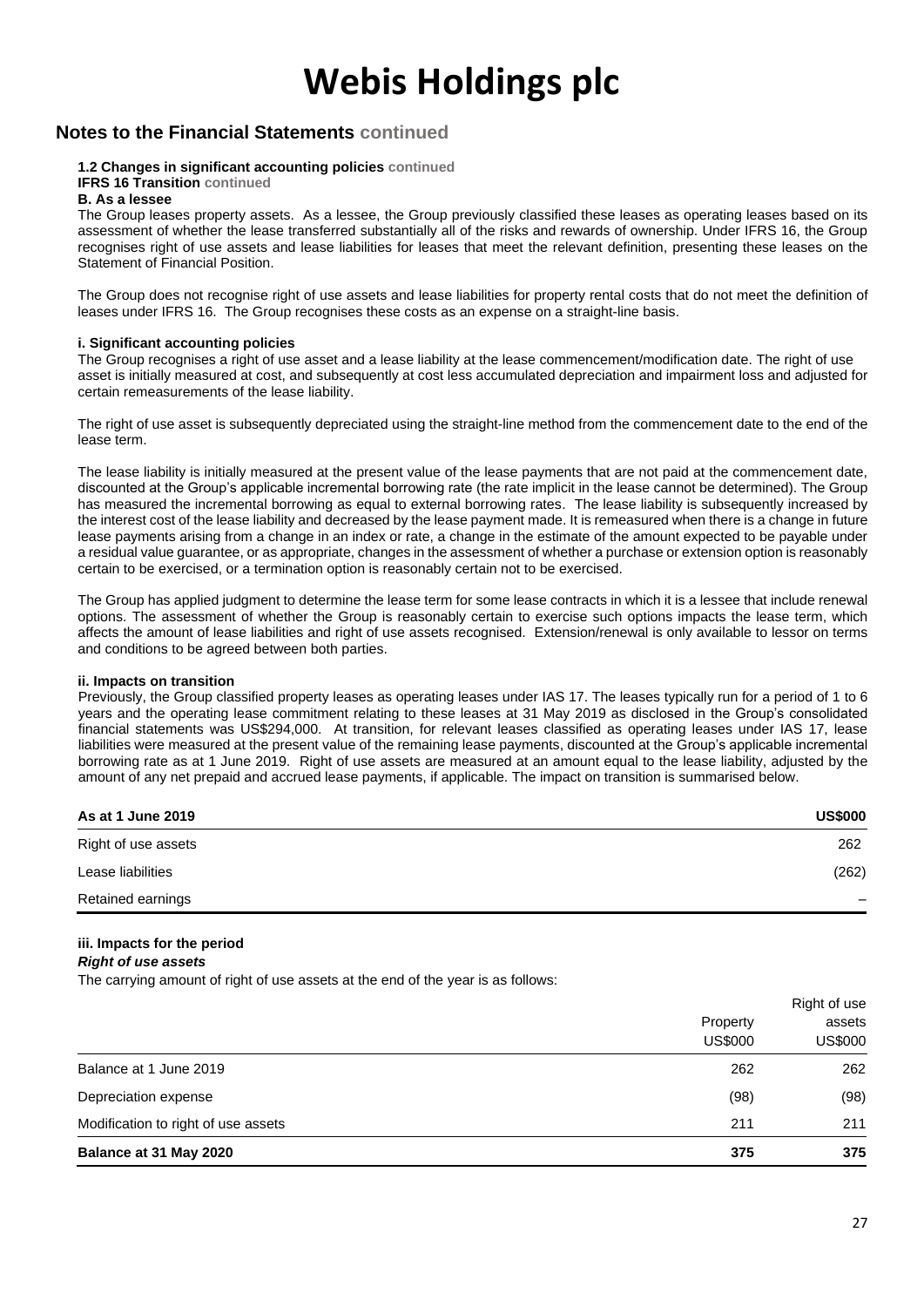### **Notes to the Financial Statements continued**

#### **1.2 Changes in significant accounting policies continued**

**IFRS 16 Transition continued**

**iii. Impacts for the period continued**

#### *Lease liability*

The carrying amount of lease liability at the end of the year is as follows:

|                                   | Property<br><b>US\$000</b> | Lease liability<br><b>US\$000</b> |
|-----------------------------------|----------------------------|-----------------------------------|
| Balance at 1 June 2019            | 262                        | 262                               |
| Interest expense                  | 25                         | 25                                |
| Lease payments                    | (101)                      | (101)                             |
| Rent concessions received         | (13)                       | (13)                              |
| Modification to lease liabilities | 211                        | 211                               |
| Balance at 31 May 2020            | 384                        | 384                               |

The Group has classified cash payments for the principal portion of lease payments as financing activities. During the year under review, an extension was agreed to the lease term of one of the leases, which has resulted in a modification to the relevant right of use asset and lease liability.

During the year, the Group received a rent concession of US\$12,600 and the practical expedient has been applied to all rent concessions that meet the conditions. This was recognised as a deduction from depreciation expense.

#### **iv. Exemptions taken**

The Group used the following practical expedient when applying IFRS 16 to leases previously classified as operating leases under IAS 17:

• Applied the exemption not to recognise right of use assets and lease liabilities for leases with less than 12 months of lease term.

#### **v. Lease policy until 31 May 2019**

Leases in which a significant portion of the risks and rewards of ownership are retained by the lessor are classified as operating leases. Payments made under operating leases (net of any incentives received from the lessor) are charged to the income statement on a straight-line basis over the period of the lease. The Group is not party to any leases that are classified as finance leases.

#### **1.3 Summary of significant accounting policies**

The principal accounting policies applied in the preparation of these consolidated financial statements are set out below. These policies have been consistently applied to all the years presented unless otherwise stated.

#### **Basis of consolidation**

The consolidated financial statements incorporate the results of the Group. Subsidiaries are consolidated from the date of acquisition, being the date on which the Group obtains control, and continue until the date that such control ceases. Control exists when the Group has the power, directly or indirectly, to govern the financial and operating policies of an entity so as to obtain benefits from its activities.

The Group applies the acquisition method to account for business combinations. The consideration transferred for the acquisition of a subsidiary is the fair values of the assets transferred, the liabilities incurred to the former owners of the acquiree and the equity interests issued by the Group. The consideration transferred includes the fair value of any asset or liability resulting from a contingent consideration arrangement. Identifiable assets acquired and liabilities and contingent liabilities assumed in a business combination are measured initially at their fair values at the acquisition date. Acquisition-related costs are expensed as incurred.

Inter-company transactions, balances and unrealised gains on transactions between the Group companies are eliminated. Unrealised losses are also eliminated. When necessary amounts reported by subsidiaries have been adjusted to conform with the Group's accounting policies.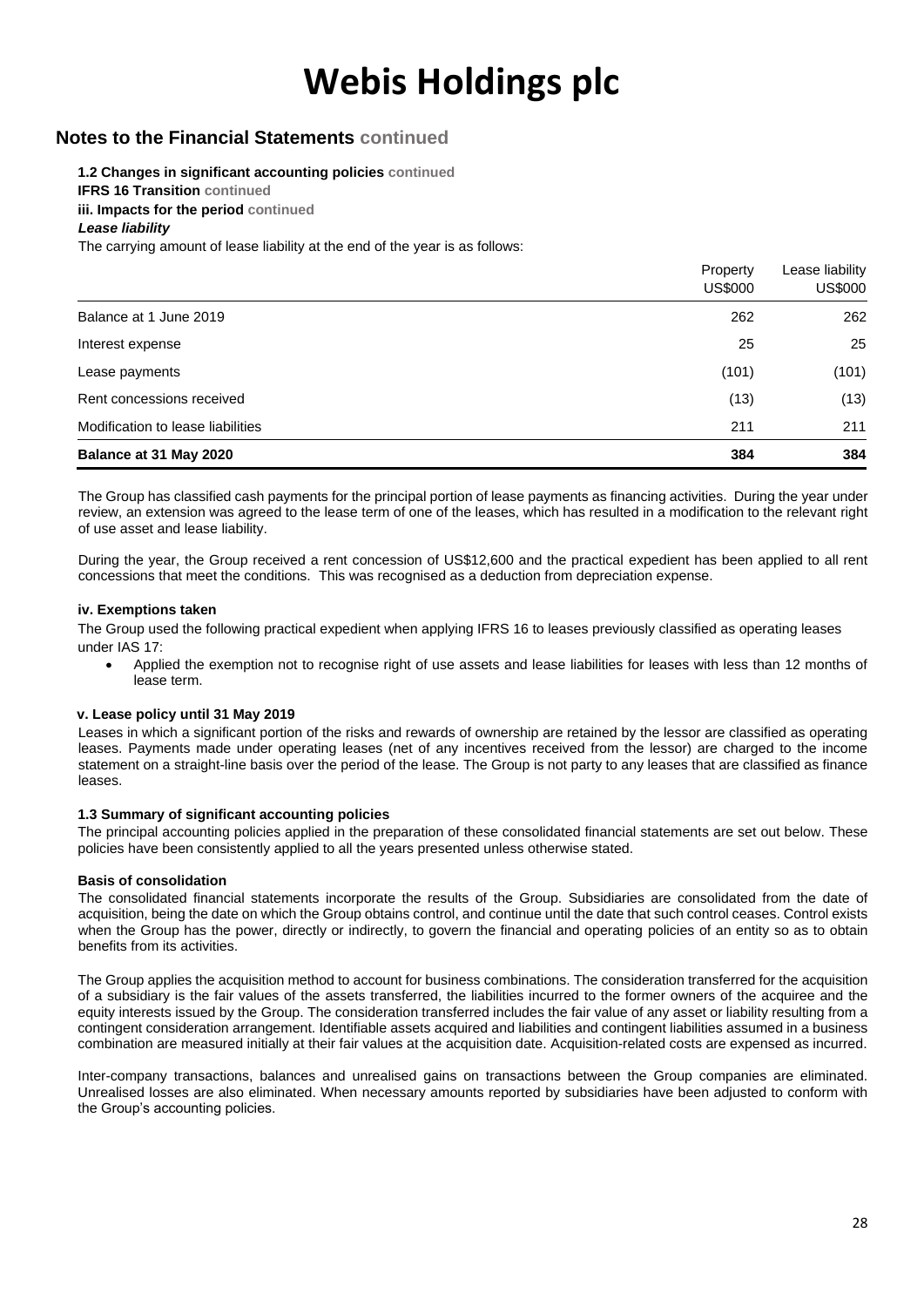### **Notes to the Financial Statements continued**

#### **1.3 Summary of significant accounting policies continued**

#### **Foreign currency translation**

#### (a) Functional and presentation currency

Items included in the financial statements of each of the Group's entities are measured using the currency of the primary economic environment in which the entity operates ('the functional currency'). The consolidated financial statements are presented in US Dollars, which is also the Group's functional currency.

#### (b) Transactions and balances

Foreign currency transactions are translated into the functional currency using the exchange rates prevailing at the dates of the transactions or valuation where items are remeasured. Foreign exchange gains and losses resulting from the settlement of such transactions and from the translation at year-end exchange rates of monetary assets and liabilities denominated in foreign currencies are recognised in the income statement, except when deferred in other comprehensive income as qualifying cash flow hedges and qualifying net investment hedges. Foreign exchange gains and losses that relate to borrowings are presented in the income statement within 'Finance income' or 'Finance costs'. All other foreign exchange gains and losses are presented in the income statement within 'Other (losses)/gains'.

Goodwill and fair value adjustments arising on the acquisition of a foreign entity are treated as assets and liabilities of the foreign entity and translated at the closing rate. Exchange differences arising are recognised in other comprehensive income.

#### **Revenue from contracts with customers**

The Group generates revenue primarily from the provision of wagering services and the hosting of races on which guests are entitled to participate in the related wagering services. Revenue is measured based on the consideration specified in a contract with a customer. The Group recognises revenue when it discharges services to a customer. Revenue has been disaggregated by geographical locations which are consistent with the operating segments (note 2).

Hosting fees (Racetrack operations) are recognised when the customers participate in the Group's pari-mutuel pools and the race audio visual signals are transmitted. Hosting fees are recorded on a gross receipts basis.

Wagering revenue from the Group's activities as the race host is recognised when a race on which wagers are placed is completed. The wagering commission from the Group's commingling of its wagering pools with a host's pool is recognised when the race on which those wagers are placed is completed. The Group acts as a principal when it allows customers to place wagers in the races it hosts and as an agent when it allows customers to place wagers in other entities' races.

Settlement terms for revenue where the Group acts as a host is usually 7 days for on and off-track wagering and 30 days from month end for ADW wagering. Where the Group acts as an agent, settlement terms are typically 30 days from month end.

Transactions fees (ADW operations) are recognised when the Group facilitates customers' deposit transactions into their betting accounts. The Group recognises revenue for transaction services net of related winnings.

#### **Government grants**

The Group initially recognises government grants, that compensate for expenses incurred, as deferred income at fair value if there is a reasonable assurance that they will be received. They are then recognised in profit or loss on a systematic basis in the periods in which the expenses are recognised.

#### **Segmental reporting**

Segmental reporting is based on the business areas in accordance with the Group's internal reporting structure, which allows the individual operating segments to be identified by the disparate nature of the principal activity they undertake. The Group determines and presents segments based on the information that internally is provided to the Board and Managing Director, the Group's chief operating decision maker.

An operating segment is a component of the Group and engages in business activities from which it may earn revenues and incur expenses. An operating segment's operating results are reviewed regularly by the Board and Managing Director to make decisions about resources to be allocated to the segment and assess its performance, and for which discrete financial information is available.

#### **Current and deferred income tax**

The tax expense for the period comprises current and deferred tax. Tax is recognised in the income statement, except to the extent that it relates to items recognised in other comprehensive income or directly in equity. In this case, the tax is also recognised in other comprehensive income or directly in equity, respectively.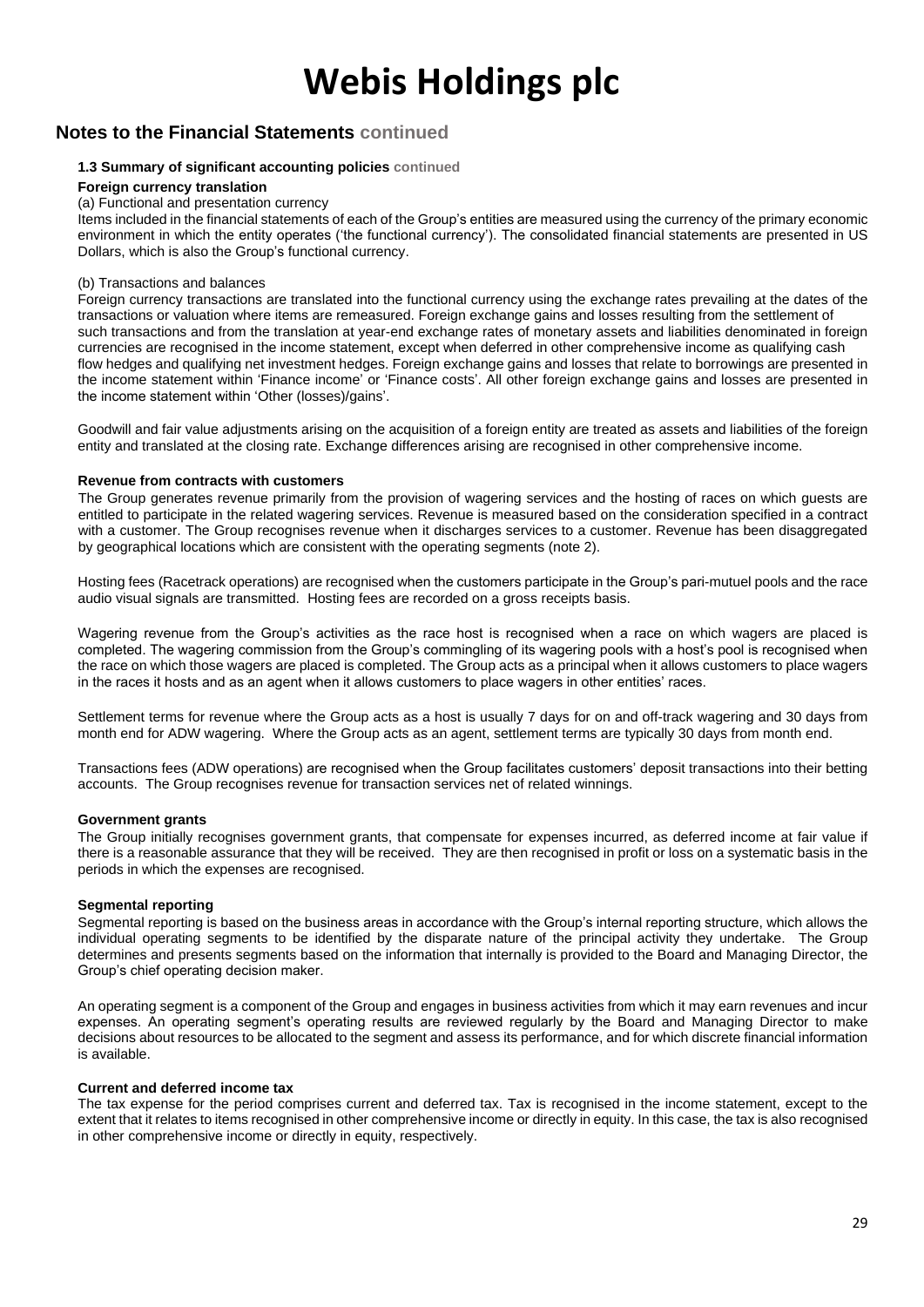### **Notes to the Financial Statements continued**

#### **1.3 Summary of significant accounting policies continued**

#### **Current and deferred income tax continued**

Current tax comprises the expected tax payable or receivable on the taxable income or loss for the year and any adjustment to the tax payable or receivable in respect of previous years. The amount of current tax payable or receivable is the best estimate of the tax amount expected to be paid or received that reflects uncertainty related to income taxes, if any. It is measured using tax rates enacted or substantively enacted at the reporting date. Current tax also includes any tax arising from dividends. Current tax assets and liabilities are offset only if certain criteria are met.

Deferred income tax is recognised on temporary differences arising between the tax bases of assets and liabilities and their carrying amounts in the consolidated financial statements. However, deferred tax liabilities are not recognised if they arise from the initial recognition of goodwill; deferred tax is not accounted for if it arises from initial recognition of an asset or liability in a transaction other than a business combination that at the time of the transaction affects neither accounting nor taxable profit or loss. Deferred tax is determined using tax rates (and laws) that have been enacted or substantively enacted by the reporting date and are expected to apply when the related deferred income tax asset is realised or the deferred income tax liability is settled.

Deferred income tax assets are recognised only to the extent that it is probable that future taxable profit will be available against which the temporary differences can be utilised.

Deferred income tax liabilities are provided on taxable temporary differences arising from investments in subsidiaries except for deferred income tax liability, where the timing of the reversal of the temporary difference is controlled by the Group and it is probable that the temporary difference will not reverse in the foreseeable future. Only where there is an agreement in place that gives the Group the ability to control the reversal of the temporary difference is the liability not recognised.

Deferred income tax assets are recognised on deductible temporary differences arising from investments in subsidiaries only to the extent that it is probable the temporary difference will reverse in the future and there is sufficient taxable profit available against which the temporary difference can be utilised.

Deferred income tax assets and liabilities are offset when there is a legally enforceable right to offset current tax assets against current tax liabilities and when the deferred income taxes, assets and liabilities relate to income taxes levied by the same taxation authority on either the same taxable entity or different taxable entities where there is an intention to settle the balances on a net basis.

#### **Intangible assets — goodwill**

Goodwill arises on the acquisition of subsidiaries and represents the excess of the consideration transferred over the Group's interest in net fair value of the net identifiable assets, liabilities and contingent liabilities of the acquiree and the fair value of the non-controlling interest in the acquiree.

For the purpose of impairment testing, goodwill acquired in a business combination is allocated to each of the cash-generating units ("CGUs"), or groups of CGUs, that is expected to benefit from the synergies of the combination. Each unit or group of units to which the goodwill is allocated represents the lowest level within the entity at which the goodwill is monitored for internal management purposes. Goodwill is monitored at the operating segment level.

Goodwill impairment reviews are undertaken annually or more frequently if events or changes in circumstances indicate a potential impairment. The carrying value of goodwill is compared to the recoverable amount, which is the higher of value in use and the fair value less costs of disposal. Any impairment is recognised immediately as an expense and is not subsequently reversed.

#### **Intangible assets — other**

#### (a) Trademarks and licences

Separately acquired trademarks and licences are shown at historical cost. Trademarks and licences acquired in a business combination are recognised at fair value at the acquisition date. Trademarks and licences have a finite useful life and are carried at cost less accumulated amortisation. Amortisation is calculated using the straight-line method to allocate the cost of trademarks and licences over their estimated useful lives of three years.

Acquired computer software licences are capitalised on the basis of the costs incurred to acquire and bring to use the specific software. These costs are amortised over their estimated useful lives of three years.

#### (b) Website design and development costs

Costs associated with maintaining websites are recognised as an expense as incurred. Development costs that are directly attributable to the design and testing of identifiable and unique websites controlled by the Group are recognised as intangible assets when the following criteria are met: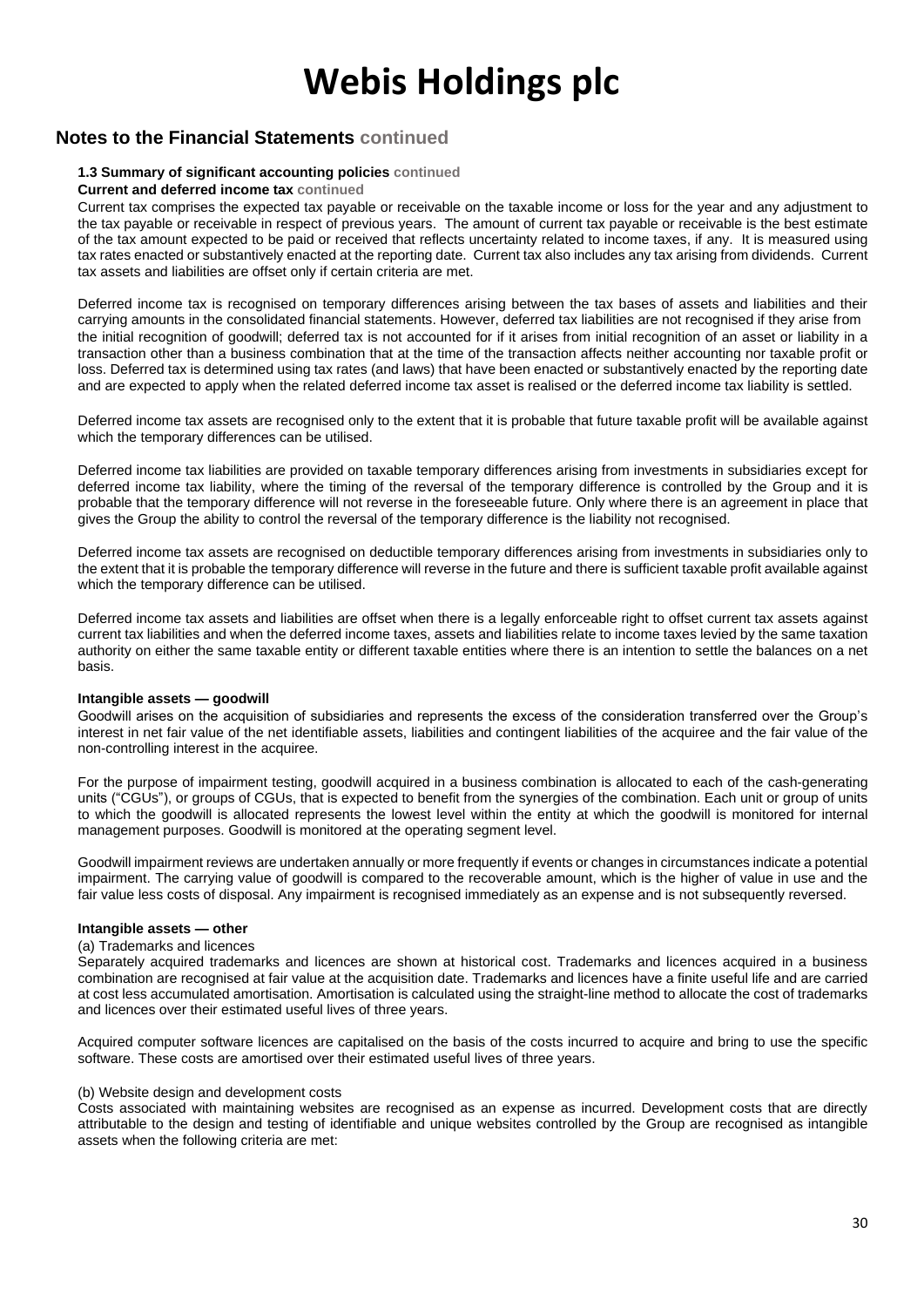### **Notes to the Financial Statements continued**

#### **1.3 Summary of significant accounting policies continued**

**Intangible assets — other continued**

(b) Website design and development costs continued

- it is technically feasible to complete the website so that it will be available for use;
- management intends to complete the website and use it:
- there is an ability to use the website:
- it can be demonstrated how the website will generate probable future economic benefits;
- adequate technical, financial and other resources to complete the development and to use the website are available; and
- the expenditure attributable to the website during its development can be reliably measured.

Directly attributable costs that are capitalised as part of the website include the website employee costs and an appropriate portion of relevant overheads.

Other development expenditures that do not meet these criteria are recognised as an expense as incurred. Development costs previously recognised as an expense are not recognised as an asset in a subsequent period.

Website development costs recognised as assets are amortised over their estimated useful lives, which do not exceed three years.

#### **Property, equipment and motor vehicles**

Items of property, equipment and motor vehicles are stated at historical cost less accumulated depreciation (see below) and impairment losses. Historical cost includes expenditure that is directly attributable to the acquisition of the items.

Subsequent costs are included in the asset's carrying amount or recognised as a separate asset, as appropriate, only when it is probable that future economic benefits associated with the item will flow to the Group and the cost of the item can be measured reliably. The carrying amount of the replaced part is derecognised. All other repairs and maintenance are charged to the income statement during the financial period in which they are incurred.

The assets' residual values and useful lives are reviewed, and adjusted if appropriate, at the financial position date. An asset's carrying amount is written down immediately to its recoverable amount if the asset's carrying amount is greater than its estimated recoverable amount. Depreciation is calculated using the straight-line method to allocate the cost of property, equipment and motor vehicles over their estimated useful lives.

The estimated useful lives of property, equipment and motor vehicles for current and comparative periods are as follows:

| Plant and equipment   | 3 years |
|-----------------------|---------|
| Motor vehicles        | 5 years |
| Fixtures and fittings | 3 years |

Gains and losses on disposals are determined by comparing the proceeds with the carrying amount and are recognised within 'Other gains/(losses) – net' in the income statement.

#### **Share-based payment expense**

The Group operates an equity-settled, share-based compensation plan, under which the entity receives services from employees as consideration for equity instruments (options) of the Group. The fair value of the employee services received in exchange for the grant of the options is recognised as an expense. The total amount to be expensed is determined by reference to the fair value of the options granted:

- including any market performance conditions (for example, an entity's share price); and
- excluding the impact of any service and non-market performance vesting conditions (for example, profitability, sales growth targets and remaining an employee of the entity over a specified time-period).

Non-market performance and service conditions are included in assumptions about the number of options that are expected to vest. The total expense is recognised over the vesting period, which is the period over which all of the specified vesting conditions are to be satisfied.

At the end of each reporting period, the Group revises its estimates of the number of options that are expected to vest based on the non-market vesting conditions. It recognises the impact of the revision to original estimates, if any, in the income statement, with a corresponding adjustment to equity.

When the options are exercised, the Company issues new shares. The proceeds received net of any directly attributable transaction costs are credited to share capital (nominal value) and share premium.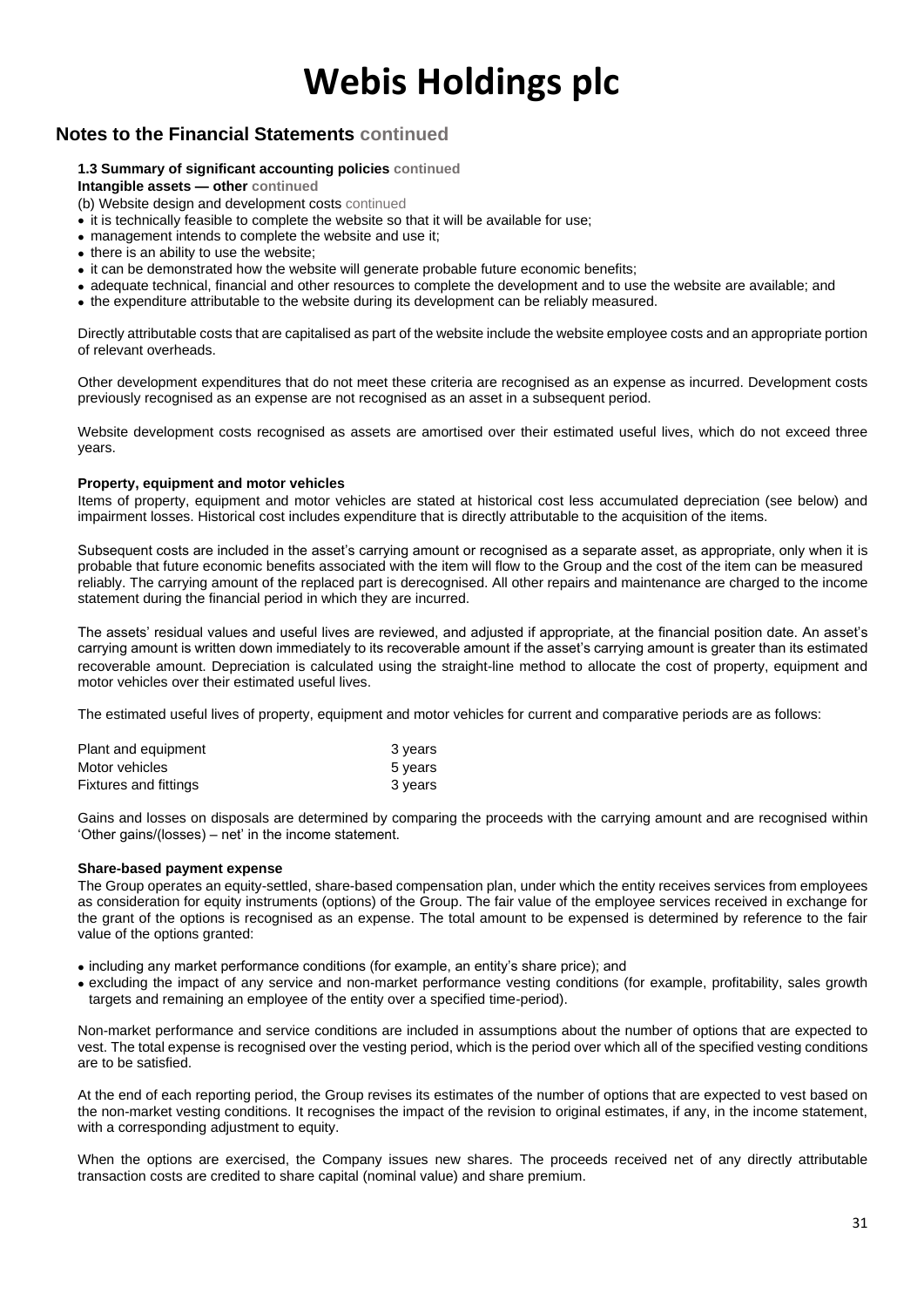### **Notes to the Financial Statements continued**

#### **1.3 Summary of significant accounting policies** continued

#### **Equity**

Share capital is determined using the nominal value of shares that have been issued.

Equity settled share-based employee remuneration is credited to the share option reserve until related stock options are exercised. On exercise or lapse, amounts recognised in the share option reserve are taken to retained earnings.

Retained earnings include all current and prior period results as determined in the income statement and any other gains or losses recognised in the Statement of Changes in Equity.

#### **Financial instruments**

#### **Recognition and measurement**

Non-derivative financial instruments include trade and other receivables, cash and cash equivalents, bonds and deposits, borrowings and trade and other payables.

Financial assets and financial liabilities are recognised on the Group's balance sheet when the Group becomes party to the contractual terms of the instrument. Transaction costs are included in the initial measurement of financial instruments, except financial instruments classified as at fair value through profit and loss. The subsequent measurement of financial instruments is dealt with below.

#### *Trade and other receivables*

Trade and other receivables are recognised initially at fair value and subsequently measured at amortised cost using the effective interest method, less provision for impairment.

#### *Cash and cash equivalents*

Cash and cash equivalents are defined as cash in bank and in hand as well as bank deposits, money held for processors and cash balances held on behalf of players. Cash equivalents are held for the purpose of meeting short-term cash commitments rather than for investment or other purposes.

#### *Bonds and deposits*

Bonds and deposits are recognised initially at fair value and subsequently measured at amortised cost using the effective interest method, less provision for impairment.

#### *Borrowings*

Interest-bearing borrowings and overdrafts are recorded at the proceeds received net of direct issue costs. Finance charges, including premiums payable on settlement or redemption and direct issue costs are charged on an accrual basis using the effective interest method and are added to the carrying amount of the instrument to the extent they are not settled in the period in which they arise.

#### *Trade and other payables*

Trade payables are recognised initially at fair value and subsequently measured at amortised cost using the effective interest method.

#### **Impairment of financial assets**

The Group uses an impairment model that applies to financial assets measured at amortised cost and contract assets and is detailed below. Financial assets at amortised cost include trade receivables, cash and cash equivalents, bonds and deposits.

#### *Performing financial assets*

#### Stage 1

From initial recognition of a financial asset to the date on which an asset has experienced a significant increase in credit risk relative to its initial recognition, a stage 1 loss allowance is recognised equal to the credit losses expected to result from its default occurring over the earlier of the next 12 months or its maturity date ('12-month ECL').

#### Stage 2

Following a significant increase in credit risk relative to the initial recognition of the financial asset, a stage 2 loss allowance is recognised equal to the credit losses expected from all possible default events over the remaining lifetime of the asset ('Lifetime ECL'). The assessment of whether there has been a significant increase in credit risk requires considerable judgment, based on the lifetime probability of default ('PD'). Stage 1 and 2 allowances are held against performing loans; the main difference between stage 1 and stage 2 allowances is the time horizon. Stage 1 allowances are estimated using the PD with a maximum period of 12 months, while stage 2 allowances are estimated using the PD over the remaining lifetime of the asset.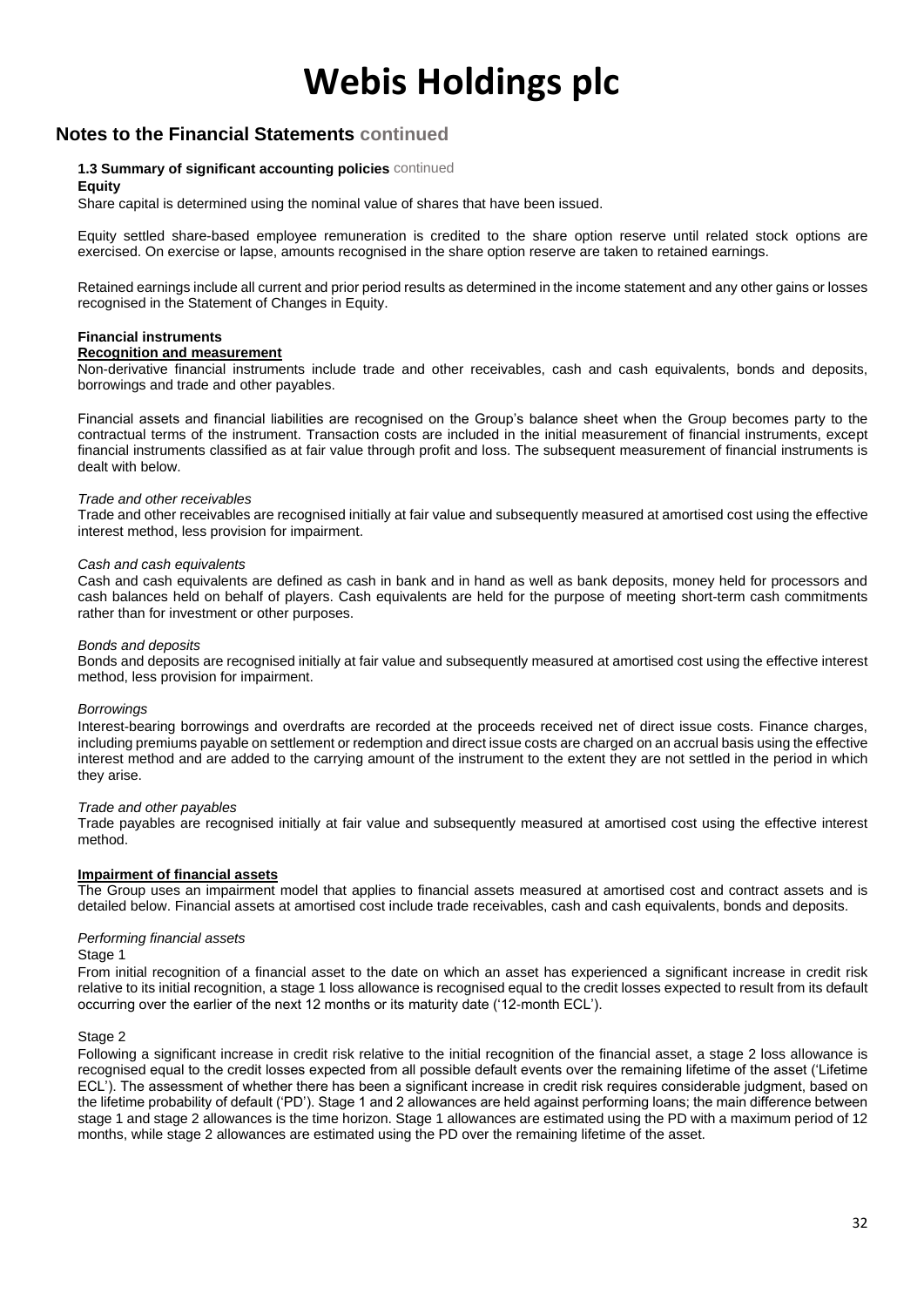### **Notes to the Financial Statements continued**

**1.3 Summary of significant accounting policies** continued

**Financial instruments** continued Impairment of financial assets continued

*Impaired financial assets*

Stage 3

When a financial asset is considered to be credit-impaired, the allowance for credit losses ('ACL') continues to represent lifetime expected credit losses, however, interest income is calculated based on the amortised cost of the asset, net of the loss allowance, rather than its gross carrying amount.

The Group applies the ECL model to two main types of financial assets that are measured at amortised cost:

Trade receivables, to which the simplified approach (provision matrix) prescribed by IFRS 9 is applied. This approach requires the recognition of a Lifetime ECL allowance on day one.

Other financial assets at amortised cost, to which the general three stage model (described above) is applied, whereby a 12 month ECL is recognised initially and the balance is monitored for significant increases in credit risk which triggers the recognition of a Lifetime ECL allowance.

ECLs are a probability-weighted estimate of credit losses. ECLs for financial assets that are not credit-impaired at the reporting date are measured as the present value of all cash shortfalls (i.e. the difference between the cash flows due in accordance with the contract and the cash flows that the company expects to receive). ECLs for financial assets that are credit-impaired at the reporting date are measured as the difference between the gross carrying amount and the present value of estimated future cash flows. ECLs are discounted at the effective interest rate of the financial asset which is 0% for all financial assets at amortised cost. The maximum period considered when estimating ECLs is the maximum contractual period over which the Group is exposed to credit risk. The measurement of ECLs considers information about past events and current conditions, as well as supportable information about future events and economic conditions. The Group reviews its impairment methodology for estimating the ECLs, taking into account forward-looking information in determining the appropriate level of allowance. In addition, it identifies indicators and set up procedures for monitoring for significant increases in credit risk.

#### **Employee benefits**

#### (a) Pension obligations

The Group does not operate any post-employment schemes, including both defined benefit and defined contribution pension plans.

#### (b) Short-term employee benefits

Short-term employee benefits, such as salaries, paid absences, and other benefits, are accounted for on an accrual's basis over the period in which employees have provided services in the year. All expenses related to employee benefits are recognised in the Statement of Comprehensive Income in operating costs.

#### (c) Profit sharing and bonus plans

The Group recognises a liability and an expense for bonuses and profit sharing, based on a formula that takes into consideration the profit attributable to the Company's shareholders after certain adjustments. The Group recognises a provision where contractually obliged or where there is a past practice that has created a constructive obligation.

#### **Standards and interpretations in issue not yet adopted**

A number of new standards, amendments to standards and interpretations are not yet effective for the year, and have not been applied in preparing these consolidated financial statements:

| <b>Standards</b>                                                                                         | <b>Effective date</b><br>(accounting periods)<br>commencing on or after) |
|----------------------------------------------------------------------------------------------------------|--------------------------------------------------------------------------|
| Amendments to IFRS 9, IAS 39 and IFRS 7: Interest Rate Benchmark Reform (issued on 26<br>September 2019) | 1 January 2020                                                           |
| Amendments to IAS 1 and IAS 8: Definition of Material (issued on 31 October 2018)                        | 1 January 2020                                                           |
| Amendments to References to the Conceptual Framework in IFRS Standards (issued on 29<br>March 2018)      | 1 January 2020                                                           |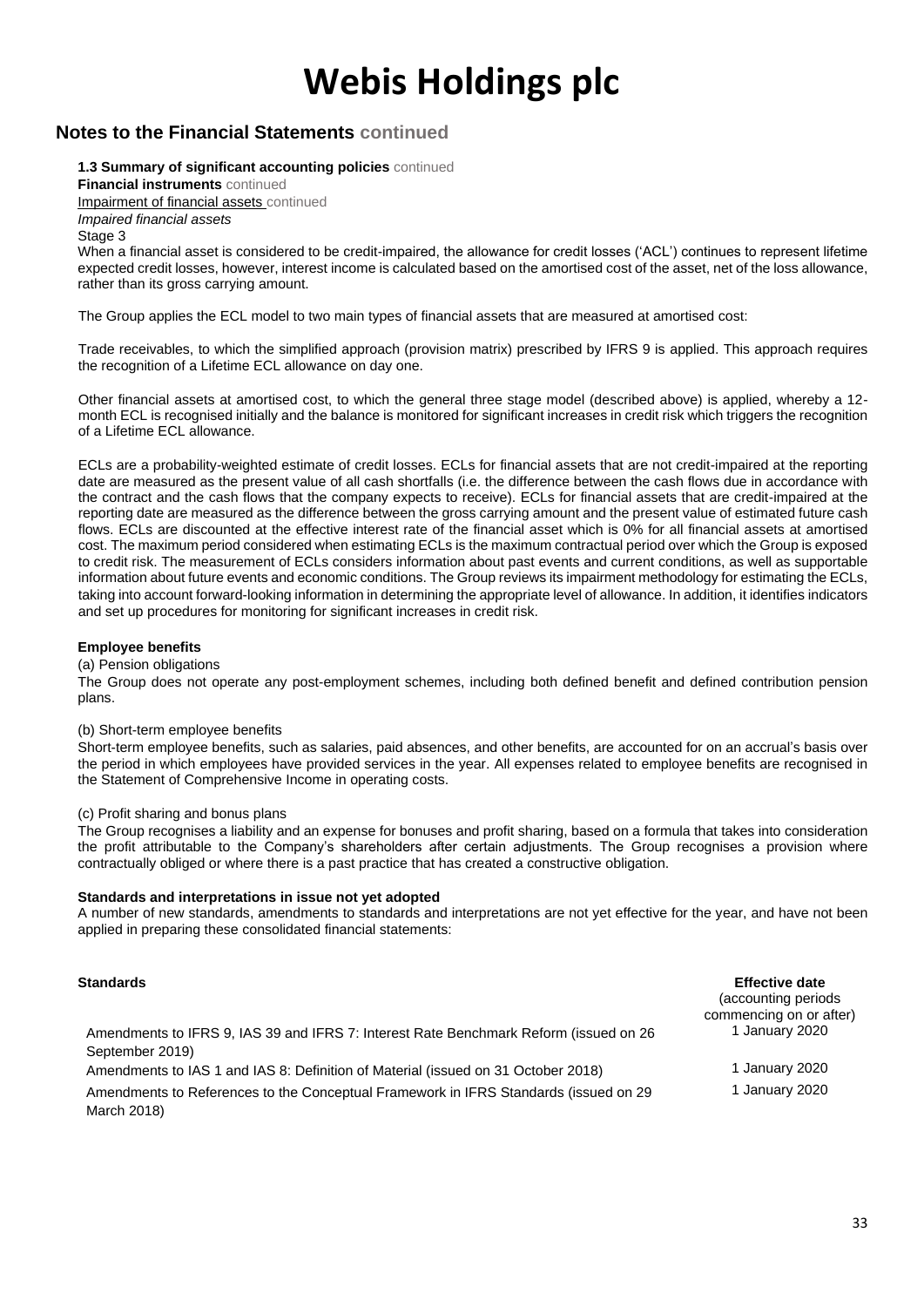### **Notes to the Financial Statements continued**

#### **2 Operating Segments**

#### **A. Basis for segmentation**

The Group has the below two operating segments, which are its reportable segments. The segments offer different services in relation to various forms of pari-mutuel racing, which are managed separately due to the nature of their activities.

#### **Reportable segments and operations provided**

Racetrack operations – hosting of races through the management and operation of a racetrack facility, enabling patrons to attend and wager on horse racing, as well as utilise simulcast facilities.

ADW operations – provision of online ADW services to enable customers to wager into global racetrack betting pools.

The Group's Board of Directors review the internal management reports of the operating segment on a monthly basis.

#### **B. Information about reportable segments**

Information relating to the reportable segments is set out below. Segment revenue along with segment profit / (loss) before tax are used to measure performance as management considers this information to be a relevant indicator for evaluating the performance of the segments.

| <b>Reportable segments</b>          |                                      |                                                           |                                 |  |
|-------------------------------------|--------------------------------------|-----------------------------------------------------------|---------------------------------|--|
| Racetrack<br>2020<br><b>US\$000</b> | <b>ADW</b><br>2020<br><b>US\$000</b> | Corporate<br>operating<br>costs<br>2020<br><b>US\$000</b> | Total<br>2020<br><b>US\$000</b> |  |
| 41,071                              | 2,365                                |                                                           | 43,436                          |  |
| 41,071                              | 2,365                                |                                                           | 43,436                          |  |
| 62                                  | (232)                                | (114)                                                     | (284)                           |  |
| (20)                                | (5)                                  | (69)                                                      | (94)                            |  |
| (71)                                | (124)                                |                                                           | (195)                           |  |
|                                     |                                      |                                                           |                                 |  |
|                                     | (18)                                 |                                                           | (18)                            |  |
| 1,185                               | 3,216                                | 2,252                                                     | 6,653                           |  |
| 870                                 | 3,513                                | 1,402                                                     | 5,785                           |  |
|                                     |                                      |                                                           |                                 |  |

|                                        |                                     | Reportable segments                  |                                                           |                                 |
|----------------------------------------|-------------------------------------|--------------------------------------|-----------------------------------------------------------|---------------------------------|
|                                        | Racetrack<br>2019<br><b>US\$000</b> | <b>ADW</b><br>2019<br><b>US\$000</b> | Corporate<br>operating<br>costs<br>2019<br><b>US\$000</b> | Total<br>2019<br><b>US\$000</b> |
| External revenues                      | 44,753                              | 2,506                                |                                                           | 47,259                          |
| <b>Segment revenue</b>                 | 44,753                              | 2,506                                |                                                           | 47,259                          |
| Segment loss before tax                | (97)                                | (708)                                | (125)                                                     | (930)                           |
| Interest expense                       |                                     |                                      | (41)                                                      | (41)                            |
| Depreciation and amortisation          | (8)                                 | (106)                                |                                                           | (114)                           |
| Other material non-cash items:         |                                     |                                      |                                                           |                                 |
| Impairment losses on trade receivables |                                     | (67)                                 |                                                           | (67)                            |
| <b>Segment assets</b>                  | 423                                 | 2,612                                | 1,863                                                     | 4,898                           |
| <b>Segment liabilities</b>             | 181                                 | 2,666                                | 899                                                       | 3,746                           |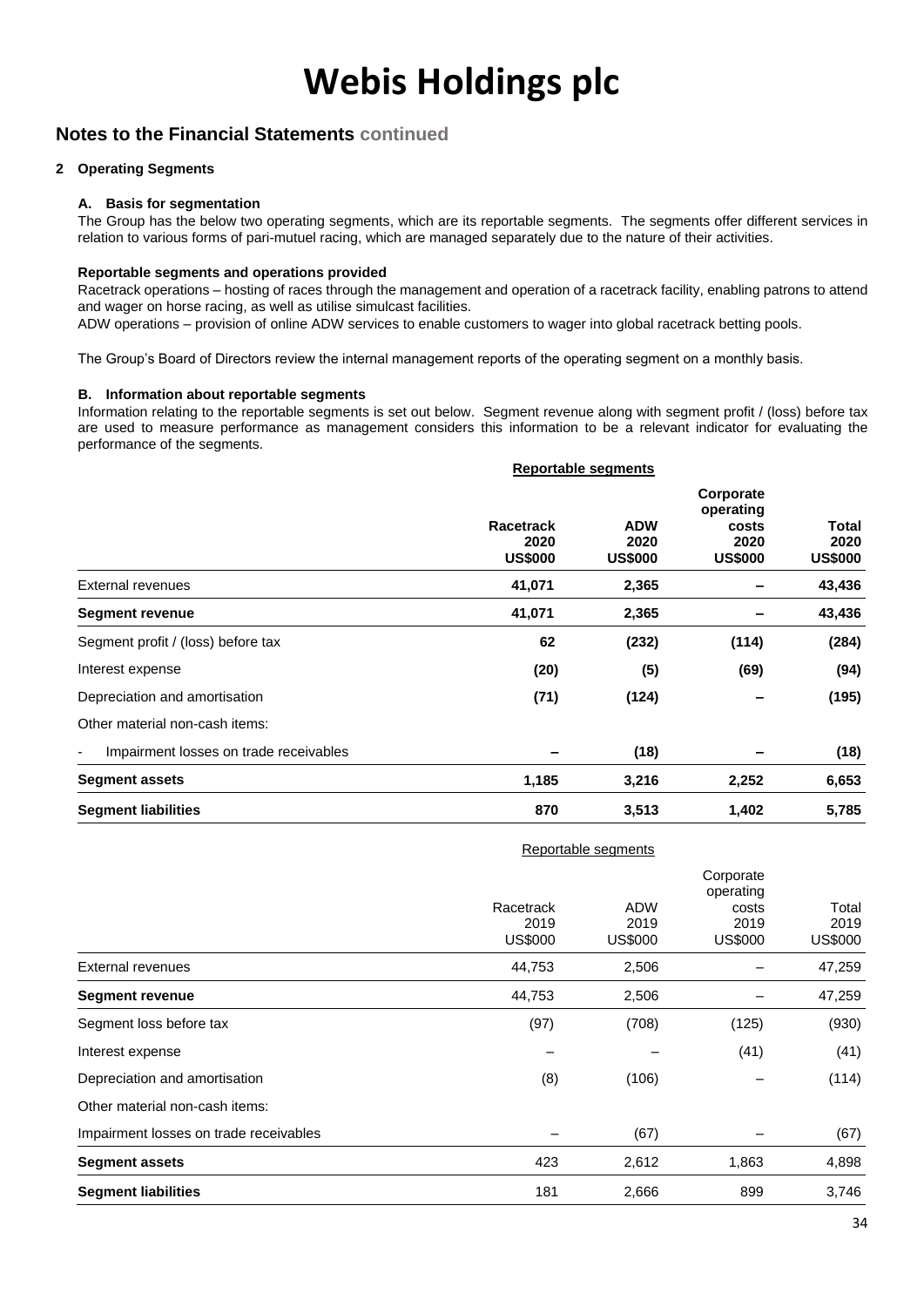## **Notes to the Financial Statements continued**

#### **2 Operating Segments** continued

#### **C. Reconciliations of information on reportable segments to the amounts reported in the financial statements**

|                                               | 2020<br><b>US\$000</b> | 2019<br>US\$000 |
|-----------------------------------------------|------------------------|-----------------|
| i. Revenues                                   |                        |                 |
| Total revenue for reportable segments         | 43,436                 | 47,259          |
| <b>Consolidated revenue</b>                   | 43,436                 | 47,259          |
| ii. Loss before tax                           |                        |                 |
| Total loss before tax for reportable segments | (170)                  | (805)           |
| Loss before tax for other segments            | (114)                  | (125)           |
| <b>Consolidated loss before tax</b>           | (284)                  | (930)           |
| iii. Assets                                   |                        |                 |
| Total assets for reportable segments          | 4,401                  | 3,035           |
| Assets for other segments                     | 2,252                  | 1,863           |
| <b>Consolidated total assets</b>              | 6,653                  | 4,898           |
| iv. Liabilities                               |                        |                 |
| Total liabilities for reportable segments     | 4,383                  | 2,847           |
| Liabilities for other segments                | 1,402                  | 899             |
| <b>Consolidated total liabilities</b>         | 5,785                  | 3,746           |
| v. Other material items                       |                        |                 |
| Interest expense                              | (94)                   | (41)            |
| Depreciation and amortisation                 | (195)                  | (114)           |
| Impairment losses on trade receivables        | (18)                   | (67)            |

There were no reconciling items noted between Segment information and the Financial Statements.

#### **D. Geographic information**

#### **i. Revenues**

The below table analyses the geographic location of the customer base of the operating segments.

|                      |                      | 2020<br><b>US\$000</b> | 2019<br>US\$000 |
|----------------------|----------------------|------------------------|-----------------|
| <b>Revenue</b>       |                      |                        |                 |
| Racetrack operations | North America        | 41,071                 | 44,753          |
| ADW operations       | North America        | 1,599                  | 1,541           |
| ADW operations       | <b>British Isles</b> | 760                    | 692             |
| ADW operations       | Asia Pacific         | 6                      | 273             |
|                      |                      | 43,436                 | 47,259          |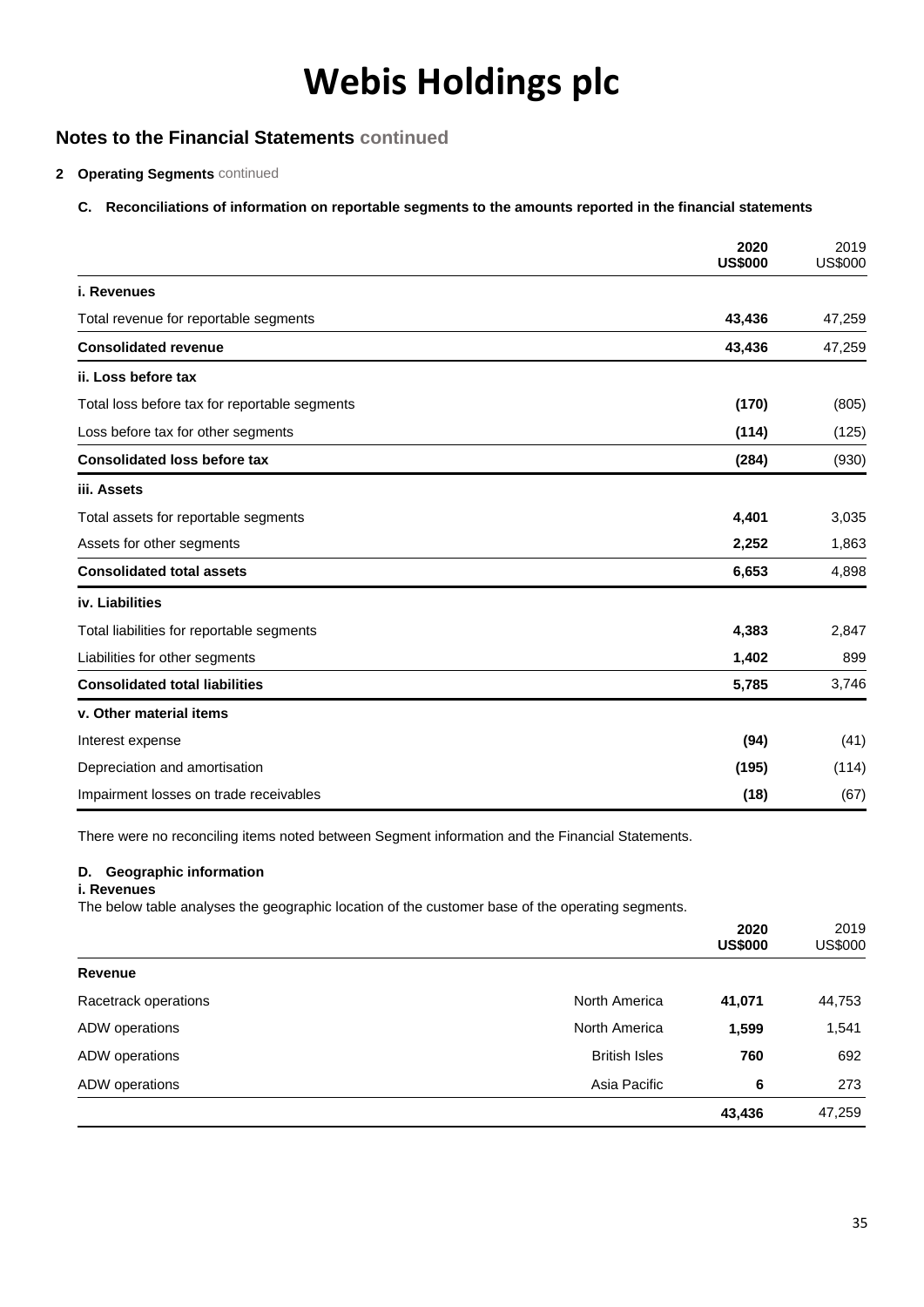### **Notes to the Financial Statements continued**

#### **2 Operating Segments** continued

**D. Geographic information** continued **ii. Non-current assets**

The geographical information below analyses the Group's non-current assets by the Company's Country of Domicile (Isle of Man) and the United States of America. Information is based on geographical location of Group's assets.

|                          | 2020<br><b>US\$000</b> | 2019<br><b>US\$000</b> |
|--------------------------|------------------------|------------------------|
| United States of America | 439                    | 113                    |
| Isle of Man              | 6                      | 17                     |
|                          | 445                    | 130                    |

Non-current assets exclude financial instruments.

#### **3 Operating loss**

| Operating loss is stated after charging:                                    | 2020<br><b>US\$000</b> | 2019<br>US\$000 |
|-----------------------------------------------------------------------------|------------------------|-----------------|
| Auditors' remuneration - audit                                              | 96                     | 81              |
| Depreciation of property, equipment and motor vehicles                      | 122                    | 34              |
| Amortisation of intangible assets                                           | 73                     | 80              |
| Exchange losses                                                             | 29                     | 166             |
| Operating lease rentals — other than plant, equipment and Harness Racetrack |                        | 30              |
| Operating lease rentals - Harness Racetrack                                 |                        | 74              |
| Directors' fees                                                             | 64                     | 67              |

#### **4 Finance costs**

|                       | 2020<br><b>US\$000</b> | 2019<br>US\$000 |
|-----------------------|------------------------|-----------------|
| Loan interest payable | (94)                   | (41)            |
| <b>Finance costs</b>  | (94)                   | (41)            |

#### **5 Staff numbers and cost**

|                                                                    | 2020                   | 2019            |
|--------------------------------------------------------------------|------------------------|-----------------|
| Average number of employees - Pari-mutuel and Racetrack Operations | 52                     | 55              |
| The aggregate payroll costs of these persons were as follows:      |                        |                 |
| <b>Pari-mutuel and Racetrack Operations</b>                        | 2020<br><b>US\$000</b> | 2019<br>US\$000 |
| Wages and salaries                                                 | 1,701                  | 1,711           |
| Social security costs                                              | 114                    | 121             |
|                                                                    | 1,815                  | 1,832           |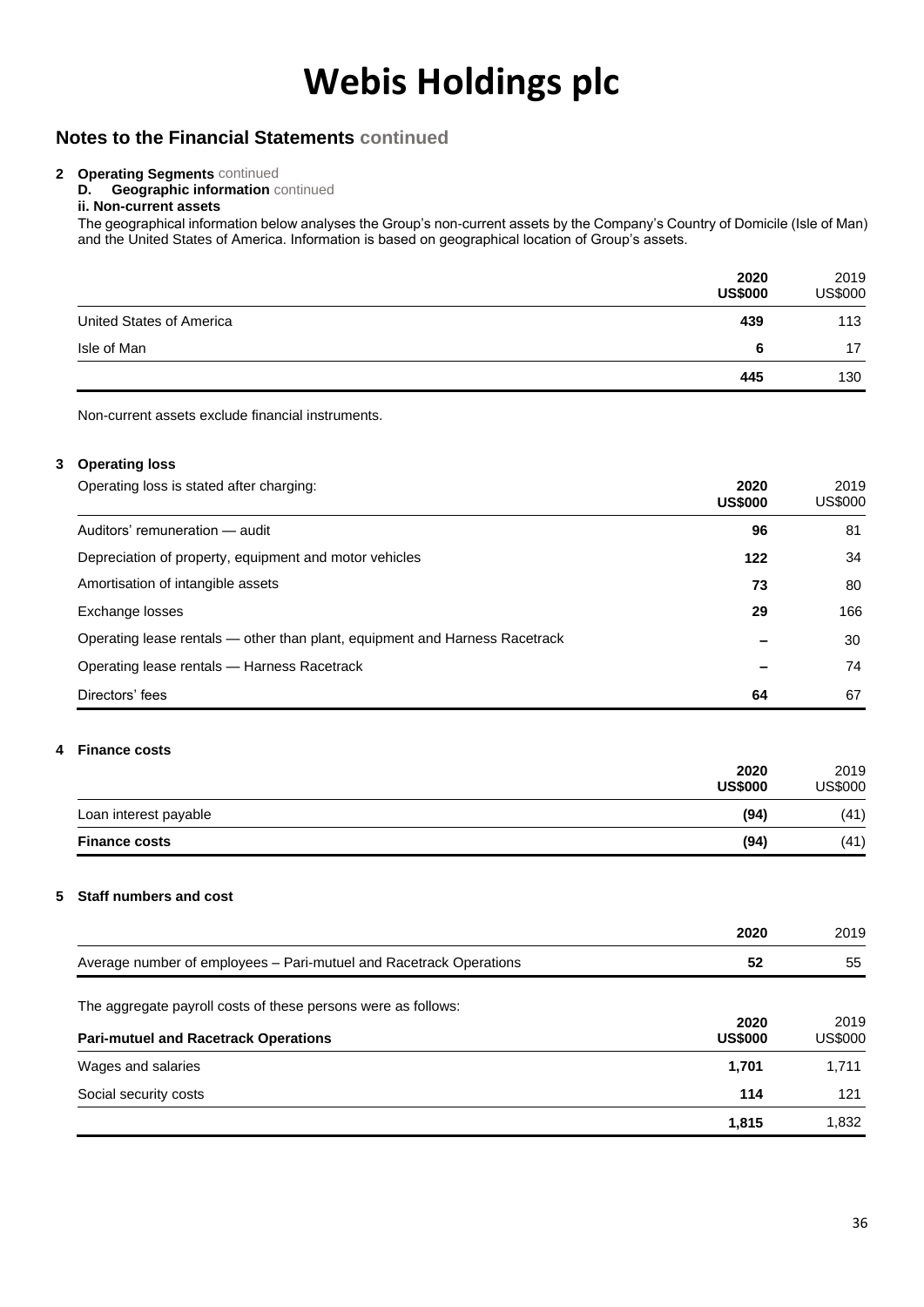### **Notes to the Financial Statements continued**

#### **6 Income tax expense**

#### **(a) Current and Deferred Tax Expenses**

The current and deferred tax expenses for the year were US\$Nil (2019: US\$Nil). Despite having made losses, no deferred tax was recognised as there is no reasonable expectation that the Group will recover the resultant deferred tax assets.

#### **(b) Tax Rate Reconciliation**

|                                             | 2020<br><b>US\$000</b> | 2019<br>US\$000 |
|---------------------------------------------|------------------------|-----------------|
| Loss before tax                             | (284)                  | (930)           |
| Tax charge at IOM standard rate (0%)        |                        |                 |
| Adjusted for:                               |                        |                 |
| Tax credit for US tax losses (at 15%)       | (97)                   | (166)           |
| Add back deferred tax losses not recognised | 97                     | 166             |
| Tax charge for the year                     |                        |                 |

The maximum deferred tax asset that could be recognised at year end is approximately US\$907,000 (2019: US\$810,000). The Group has not recognised any asset as it is not reasonably known whether the Group will recover such deferred tax assets.

#### **7 Earnings per ordinary share**

The calculation of the basic earnings per share is based on the earnings attributable to ordinary shareholders divided by the weighted average number of shares in issue during the year.

The calculation of diluted earnings per share is based on the basic earnings per share, adjusted to allow for the issue of shares, on the assumed conversion of all dilutive share options.

An adjustment for the dilutive effect of share options in the current period has not been reflected in the calculation of the diluted loss per share, as the effect would have been anti-dilutive.

| <b>US\$000</b>                                                         | 2020   | 2019<br><b>US\$000</b> |
|------------------------------------------------------------------------|--------|------------------------|
| Loss for the year                                                      | (284)  | (930)                  |
|                                                                        | No.    | No.                    |
| Weighted average number of ordinary shares in issue<br>393,338,310     |        | 393,338,310            |
| Dilutive element of share options if exercised (note 17)<br>14,000,000 |        | 14,000,000             |
| Diluted number of ordinary shares<br>407,338,310                       |        | 407,338,310            |
| Basic earnings per share (cents)                                       | (0.07) | (0.24)                 |
| Diluted earnings per share (cents)<br>(0.07)                           |        | (0.23)                 |

The earnings applied are the same for both basic and diluted earnings calculations per share as there are no dilutive effects to be applied.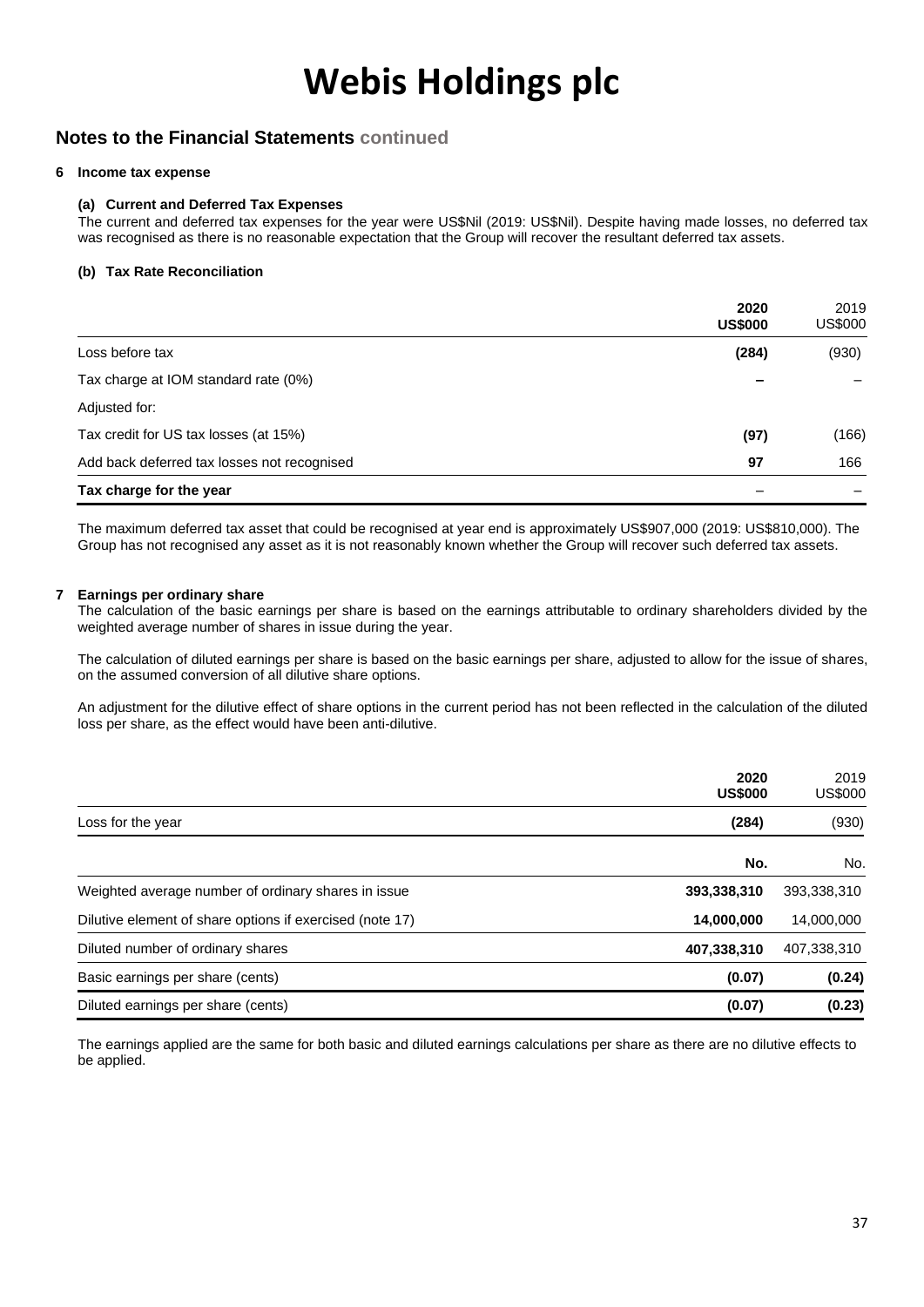### **Notes to the Financial Statements continued**

#### **8 Intangible assets**

|                                    | Software & development<br>Goodwill<br>costs |                         |                           |                         | <b>Total</b>              |
|------------------------------------|---------------------------------------------|-------------------------|---------------------------|-------------------------|---------------------------|
|                                    | Group<br><b>US\$000</b>                     | Group<br><b>US\$000</b> | Company<br><b>US\$000</b> | Group<br><b>US\$000</b> | Company<br><b>US\$000</b> |
| Cost                               |                                             |                         |                           |                         |                           |
| Balance at 1 June 2018             | 177                                         | 1,485                   | 64                        | 1,662                   | 64                        |
| Additions during the year          |                                             | 18                      |                           | 18                      |                           |
| Balance at 31 May 2019             | 177                                         | 1,503                   | 64                        | 1,680                   | 64                        |
| Balance at 1 June 2019             | 177                                         | 1,503                   | 64                        | 1,680                   | 64                        |
| Additions during the year          |                                             |                         |                           |                         |                           |
| Decommissioned assets              |                                             | (905)                   | (49)                      | (905)                   | (49)                      |
| Balance at 31 May 2020             | 177                                         | 598                     | 15                        | 775                     | 15                        |
| <b>Amortisation and Impairment</b> |                                             |                         |                           |                         |                           |
| Balance at 1 June 2018             | 177                                         | 1,319                   | 51                        | 1,496                   | 51                        |
| Amortisation for the year          |                                             | 80                      | 6                         | 80                      | 6                         |
| Balance at 31 May 2019             | 177                                         | 1,399                   | 57                        | 1,576                   | 57                        |
| Balance at 1 June 2019             | 177                                         | 1,399                   | 57                        | 1,576                   | 57                        |
| Amortisation for the year          |                                             | 73                      | 6                         | 73                      | $6\phantom{1}6$           |
| Decommissioned assets              |                                             | (905)                   | (49)                      | (905)                   | (49)                      |
| Currency translation differences   |                                             | 1                       | 1                         | 1                       | 1                         |
| Balance at 31 May 2020             | 177                                         | 568                     | 15                        | 745                     | 15                        |
| <b>Carrying amounts</b>            |                                             |                         |                           |                         |                           |
| At 1 June 2018                     |                                             | 166                     | 13                        | 166                     | 13                        |
| At 31 May 2019                     | —                                           | 104                     | $\overline{7}$            | 104                     | $\overline{7}$            |
| At 31 May 2020                     |                                             | 30                      |                           | 30                      |                           |

The Group tests intangible assets annually for impairment or more frequently if there are indications that the intangible assets may be impaired (see note 1).

During the year a review of assets held was undertaken to remove any historical items that were considered to be decommissioned and therefore no longer held by the Group. This principally relates to software and website costs that were fully amortised and removed from service in previous years following changes to those business activities and/or assets reaching their end of useful life.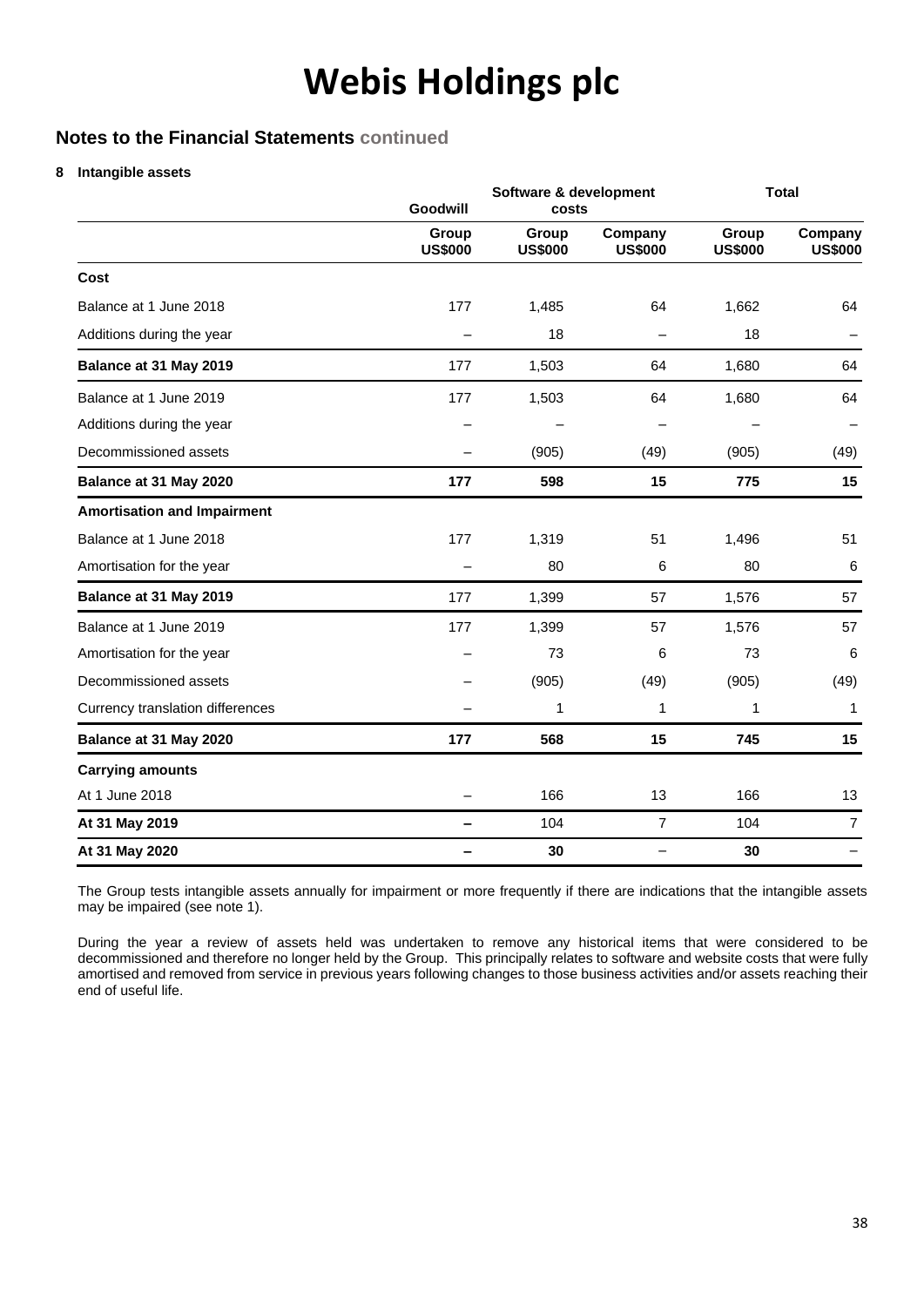### **Notes to the Financial Statements continued**

#### **9 Property, equipment and motor vehicles**

| Group                            | <b>Computer</b><br><b>Equipment</b><br><b>US\$000</b> | Fixtures,<br><b>Fittings &amp;</b><br><b>Track</b><br>Equipment<br><b>US\$000</b> | <b>Motor</b><br><b>Vehicles</b><br><b>US\$000</b> | <b>Right of</b><br><b>Use Assets</b><br><b>US\$000</b> | <b>Total</b><br><b>US\$000</b> |
|----------------------------------|-------------------------------------------------------|-----------------------------------------------------------------------------------|---------------------------------------------------|--------------------------------------------------------|--------------------------------|
| Cost                             |                                                       |                                                                                   |                                                   |                                                        |                                |
| Balance at 1 June 2018           | 604                                                   | 580                                                                               | 51                                                |                                                        | 1,235                          |
| Balance at 31 May 2019           | 604                                                   | 580                                                                               | 51                                                |                                                        | 1,235                          |
| Balance at 1 June 2019           | 604                                                   | 580                                                                               | 51                                                |                                                        | 1,235                          |
| Additions during the year        | 5                                                     |                                                                                   | 34                                                | 473                                                    | 512                            |
| Decommissioned/disposed assets   | (447)                                                 | (339)                                                                             | (35)                                              |                                                        | (821)                          |
| Balance at 31 May 2020           | 162                                                   | 241                                                                               | 50                                                | 473                                                    | 926                            |
| <b>Depreciation</b>              |                                                       |                                                                                   |                                                   |                                                        |                                |
| Balance at 1 June 2018           | 567                                                   | 570                                                                               | 38                                                |                                                        | 1,175                          |
| Charge for the year              | 19                                                    | $\overline{7}$                                                                    | 8                                                 |                                                        | 34                             |
| Balance at 31 May 2019           | 586                                                   | 577                                                                               | 46                                                | $\overline{\phantom{0}}$                               | 1,209                          |
| Balance at 1 June 2019           | 586                                                   | 577                                                                               | 46                                                |                                                        | 1,209                          |
| Charge for the year              | 16                                                    | 2                                                                                 | 6                                                 | 98                                                     | 122                            |
| Decommissioned/disposed assets   | (447)                                                 | (339)                                                                             | (35)                                              | $\overline{\phantom{0}}$                               | (821)                          |
| Currency translation differences |                                                       | 1                                                                                 |                                                   |                                                        | 1                              |
| Balance at 31 May 2020           | 155                                                   | 241                                                                               | 17                                                | 98                                                     | 511                            |
| <b>Carrying amounts</b>          |                                                       |                                                                                   |                                                   |                                                        |                                |
| At 1 June 2018                   | 37                                                    | 10                                                                                | 13                                                |                                                        | 60                             |
| At 31 May 2019                   | 18                                                    | 3                                                                                 | 5                                                 | $\overline{\phantom{0}}$                               | 26                             |
| At 31 May 2020                   | $\overline{7}$                                        |                                                                                   | 33                                                | 375                                                    | 415                            |

Right of use assets relate to two assets: an office building leased until May 2021, with an average length of renewal of three years; and a racetrack facility leased until May 2025, with extensions or renewals typically ranging between three to five years.

| Company                   | <b>Computer</b><br><b>Equipment</b><br><b>US\$000</b> | <b>Fixtures &amp;</b><br><b>Fittings</b><br><b>US\$000</b> | <b>Total</b><br><b>US\$000</b> |
|---------------------------|-------------------------------------------------------|------------------------------------------------------------|--------------------------------|
| Cost                      |                                                       |                                                            |                                |
| Balance at 1 June 2018    | 429                                                   | 139                                                        | 568                            |
| Balance at 31 May 2019    | 429                                                   | 139                                                        | 568                            |
| Balance at 1 June 2019    | 429                                                   | 139                                                        | 568                            |
| Additions during the year | 5                                                     |                                                            | 5                              |
| Discarded assets          | (401)                                                 | (59)                                                       | (460)                          |
| Balance at 31 May 2020    | 33                                                    | 80                                                         | 113                            |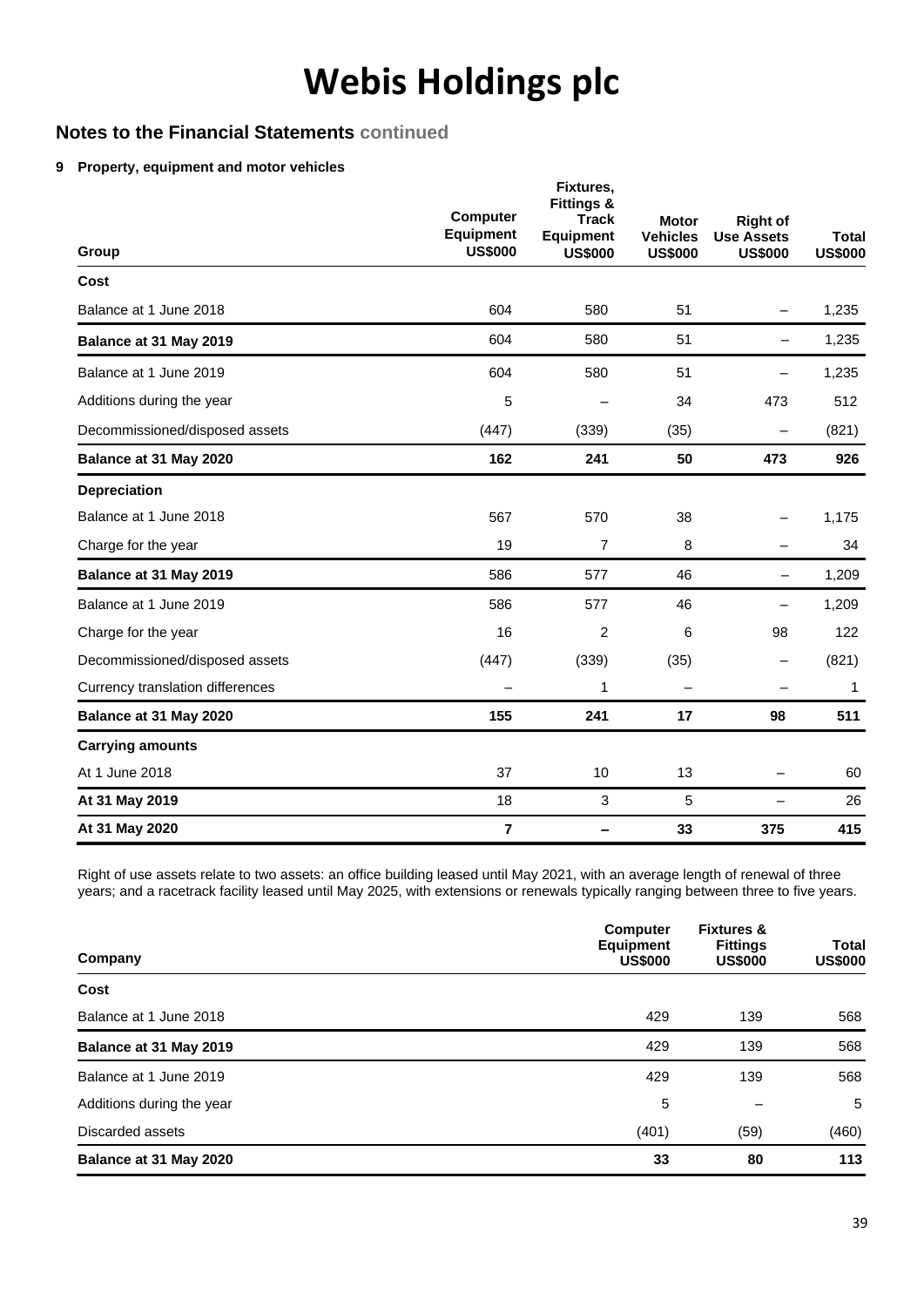### **Notes to the Financial Statements continued**

#### **9 Property, equipment and motor vehicles** continued

| Company                 | <b>Computer</b><br><b>Equipment</b><br><b>US\$000</b> | <b>Fixtures &amp;</b><br><b>Fittings</b><br><b>US\$000</b> | Total<br><b>US\$000</b> |
|-------------------------|-------------------------------------------------------|------------------------------------------------------------|-------------------------|
| <b>Depreciation</b>     |                                                       |                                                            |                         |
| Balance at 1 June 2018  | 410                                                   | 139                                                        | 549                     |
| Charge for the year     | 9                                                     |                                                            | 9                       |
| Balance at 31 May 2019  | 419                                                   | 139                                                        | 558                     |
| Balance at 1 June 2019  | 419                                                   | 139                                                        | 558                     |
| Charge for the year     | 8                                                     |                                                            | 8                       |
| Discarded assets        | (401)                                                 | (59)                                                       | (460)                   |
| Balance at 31 May 2020  | 26                                                    | 80                                                         | 106                     |
| <b>Carrying amounts</b> |                                                       |                                                            |                         |
| At 1 June 2018          | 19                                                    |                                                            | 19                      |
| At 31 May 2019          | 10                                                    |                                                            | 10                      |
| At 31 May 2020          | 7                                                     |                                                            | $\overline{7}$          |

During the year a review of assets held was undertaken to remove any historical items that were considered to be decommissioned and therefore no longer held by the Group. This principally relates to computer hardware and equipment costs that were fully depreciated and removed from service in previous years following changes to those business activities and/or assets reaching their end of useful life.

#### **10 Investments**

Investments in subsidiaries are held at cost. Details of investments at 31 May 2020 are as follows:

| <b>Subsidiaries</b>                                | Country of<br>incorporation | <b>Activity</b>                                                          | Holding (%) |
|----------------------------------------------------|-----------------------------|--------------------------------------------------------------------------|-------------|
| WatchandWager.com Limited                          | Isle of Man                 | Operation of interactive wagering<br>totaliser hub                       | 100         |
| WatchandWager.com LLC                              | United States of<br>America | Operation of interactive wagering<br>totaliser hub and harness racetrack | 100         |
| <b>Technical Facilities &amp; Services Limited</b> | Isle of Man                 | Dormant                                                                  | 100         |
| betinternet.com (IOM) Limited                      | Isle of Man                 | Dormant                                                                  | 100         |
| <b>B.E. Global Services Limited</b>                | Isle of Man                 | Dormant                                                                  | 100         |

#### **11 Bonds and deposits**

|                                                          | Group                  |                 | Company                |                 |
|----------------------------------------------------------|------------------------|-----------------|------------------------|-----------------|
|                                                          | 2020<br><b>US\$000</b> | 2019<br>US\$000 | 2020<br><b>US\$000</b> | 2019<br>US\$000 |
| Bonds and deposits which expire within one year          | 882                    | 882             |                        |                 |
| Bonds and deposits which expire within one to two years  |                        |                 |                        |                 |
| Bonds and deposits which expire within two to five years | 101                    | 101             |                        |                 |
|                                                          | 983                    | 983             |                        |                 |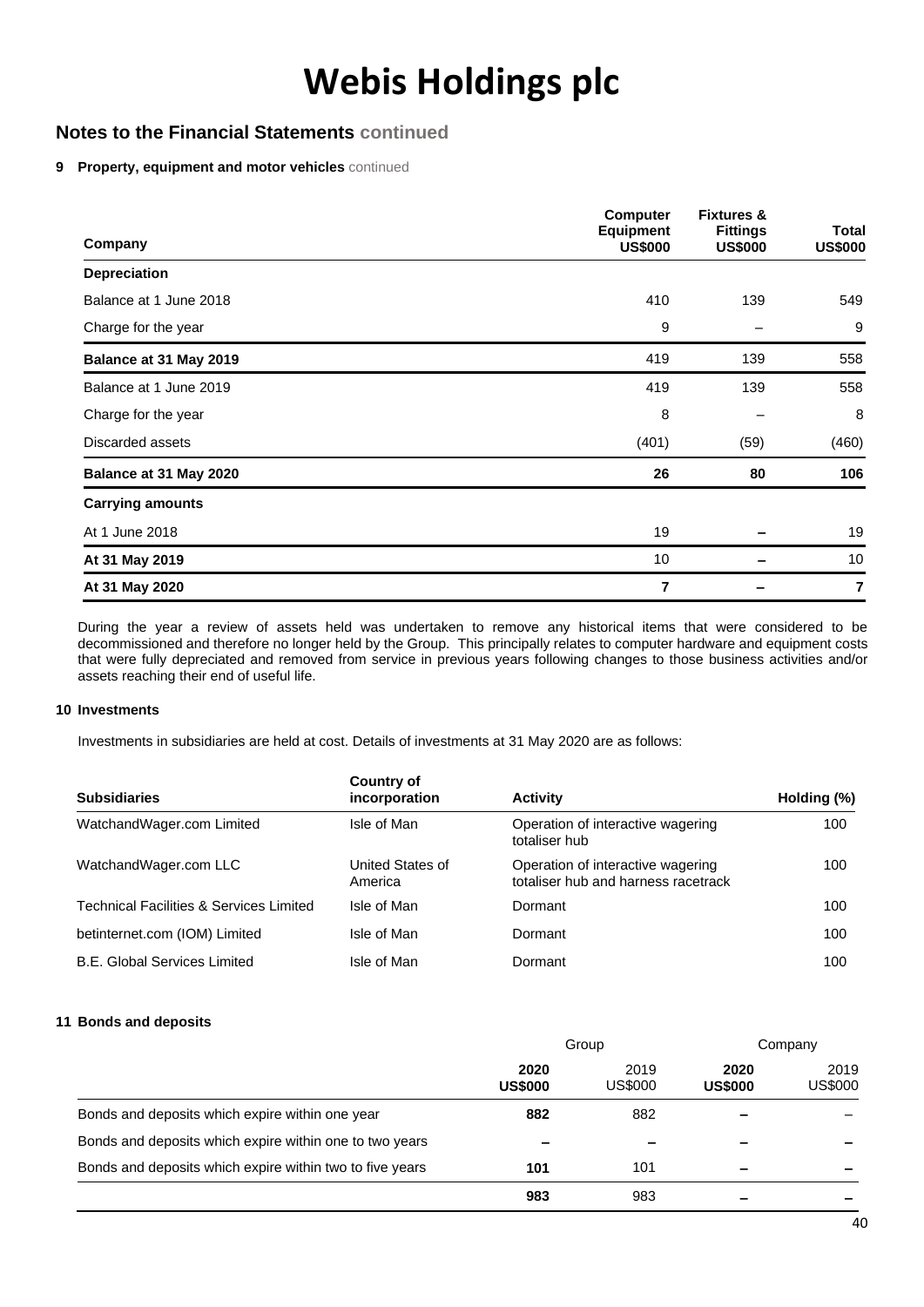### **Notes to the Financial Statements continued**

#### **11 Bonds and deposits continued**

Cash bonds of US\$875,000 have been paid as security deposits in relation to various US State ADW licences (2019: US\$875,000). These cash bonds are held in trust accounts used exclusively for cash collateral, with financial institutions which have been screened for their financial strength and capitalization ratio. The financial institutions have a credit rating of A-Excellent from AM Best credit rating agency. Therefore, these bonds are considered to be fully recoverable. A rent deposit of US\$100,000 is held by California Exposition & State Fair and is for a term of 5 years (2019: US\$100,000). This is held by an entity of the Californian state government and is therefore considered fully recoverable. Rent and other security deposits total US\$8,155 (2019: US\$8,227). These deposits are repayable upon completion of the relevant lease term, under the terms of legally binding agreements.

#### **12 Cash, cash equivalents and restricted cash**

|                                                     | Group                  |                 | Company                |                 |
|-----------------------------------------------------|------------------------|-----------------|------------------------|-----------------|
|                                                     | 2020<br><b>US\$000</b> | 2019<br>US\$000 | 2020<br><b>US\$000</b> | 2019<br>US\$000 |
| Cash and cash equivalents – company and other funds | 2.499                  | 1.363           | 324                    | 185             |
| Restricted cash – protected player funds            | 1.470                  | 1.231           | 1.456                  | 1,231           |
| Total cash, cash equivalents and restricted cash    | 3.969                  | 2.594           | 1.780                  | 1.416           |

The Group holds funds for operational requirements and for its non-Isle of Man customers, shown as 'company and other funds' and on behalf of its Isle of Man regulated customers and certain USA state customers, shown as 'protected player funds'.

Protected player funds are held in fully protected client accounts within an Isle of Man regulated bank and in segregated accounts within a USA regulated bank.

#### **13 Trade and other receivables**

|                                     | Group                    |                 | Company                |                 |
|-------------------------------------|--------------------------|-----------------|------------------------|-----------------|
|                                     | 2020<br><b>US\$000</b>   | 2019<br>US\$000 | 2020<br><b>US\$000</b> | 2019<br>US\$000 |
| Trade receivables                   | 675                      | 770             |                        |                 |
| Amounts due from Group undertakings | $\overline{\phantom{0}}$ |                 | 428                    | 393             |
| Other receivables and prepayments   | 581                      | 421             | 35                     | 34              |
|                                     | 1,256                    | 1,191           | 463                    | 427             |

Included within trade receivables are impairment provisions of US\$85,775 (see note 21), (2019: US\$66,738). Amounts due from Group undertakings are unsecured, interest free and repayable on demand.

#### **14 Trade and other payables**

|                              | Group                  |                 | Company                |                 |
|------------------------------|------------------------|-----------------|------------------------|-----------------|
|                              | 2020<br><b>US\$000</b> | 2019<br>US\$000 | 2020<br><b>US\$000</b> | 2019<br>US\$000 |
| Trade payables               | 603                    | 425             | 9                      | 12              |
| Amounts due to customers     | 2,446                  | 2,194           |                        |                 |
| Taxes and national insurance | 22                     | 17              | $\overline{2}$         | $\overline{2}$  |
| Accruals and other payables  | 678                    | 260             | 41                     | 35              |
|                              | 3,749                  | 2,896           | 52                     | 49              |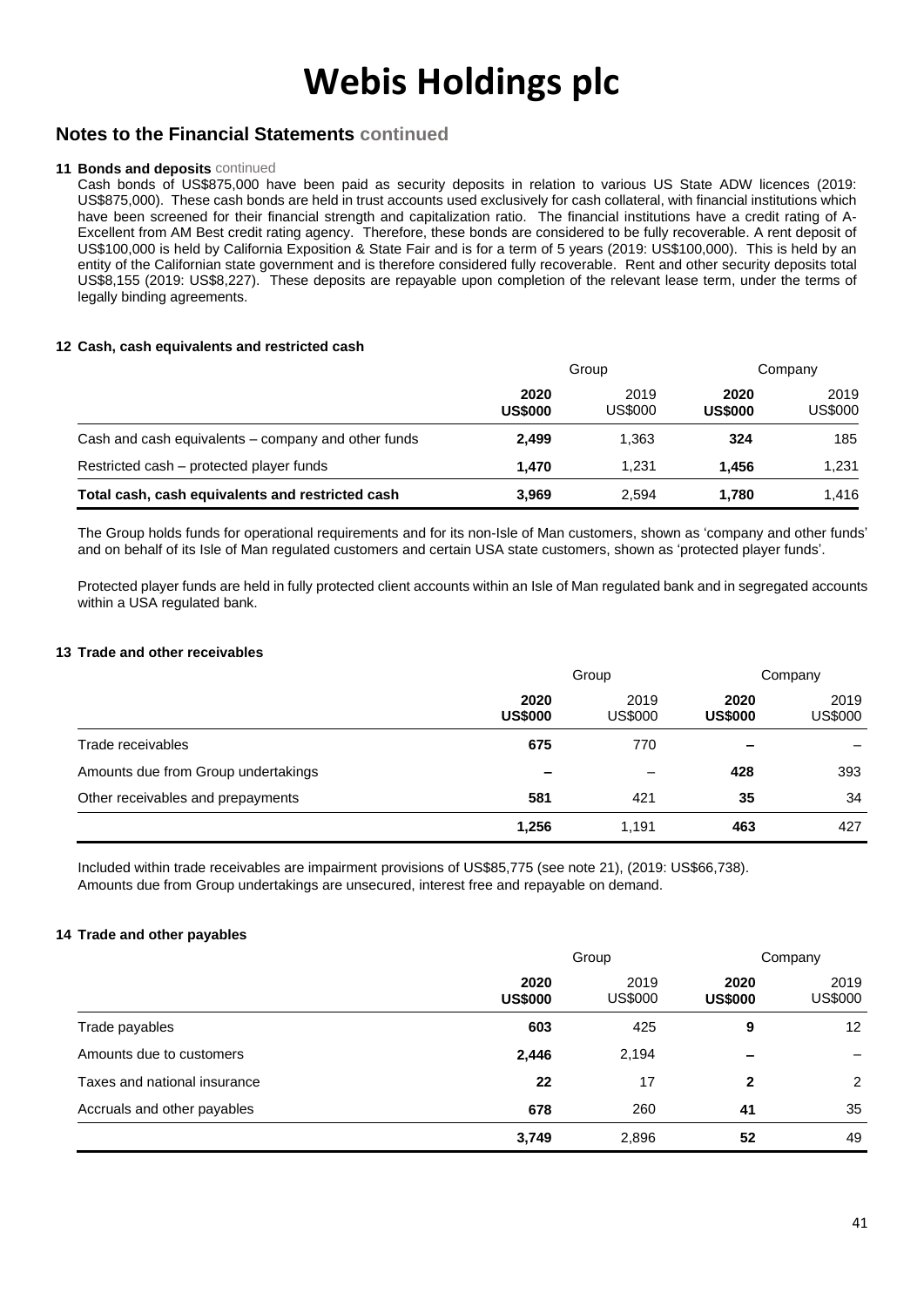### **Notes to the Financial Statements continued**

#### **15 Deferred income**

|                  |                        | Group             |                          | Company                  |  |
|------------------|------------------------|-------------------|--------------------------|--------------------------|--|
|                  | 2020<br><b>US\$000</b> | 2019<br>US\$000   | 2020<br><b>US\$000</b>   | 2019<br>US\$000          |  |
| Government grant | 272                    | $\qquad \qquad -$ | $\overline{\phantom{a}}$ | $\overline{\phantom{0}}$ |  |

The Group received a Paycheck Protection Program ("PPP") loan for US\$319,994, under the provisions of the US CARES Act in May 2020 to support certain incurred expenses. The provisions of the loan allow for an application for loan forgiveness, directly relating to expenditure incurred in the 24-week period from the date of the loan advance, of which at least 60% must be on payroll related expenditure. The Group has ascertained reasonable assurance that the loan should be forgiven in its entirety and the application for forgiveness is expected to be submitted in late 2020/early 2021. The grant will be recognised in profit or loss in the periods that the relevant expenses are recognised.

#### **16 Loans, borrowings and lease liabilities Current liabilities**

|                                                    | Group                  |                          | Company                  |                 |
|----------------------------------------------------|------------------------|--------------------------|--------------------------|-----------------|
|                                                    | 2020<br><b>US\$000</b> | 2019<br>US\$000          | 2020<br><b>US\$000</b>   | 2019<br>US\$000 |
| Unsecured loans (current portion)                  | 5                      | $\overline{\phantom{0}}$ | $\qquad \qquad$          |                 |
| Lease liabilities (current portion) (see note 1.2) | 92                     | –                        | $\qquad \qquad$          |                 |
|                                                    | 97                     |                          | $\overline{\phantom{0}}$ |                 |

#### **Non-current liabilities**

|                                                        | Group                  |                 | Company                  |                 |
|--------------------------------------------------------|------------------------|-----------------|--------------------------|-----------------|
|                                                        | 2020<br><b>US\$000</b> | 2019<br>US\$000 | 2020<br><b>US\$000</b>   | 2019<br>US\$000 |
| Unsecured loans (non-current portion)                  | 25                     |                 | -                        |                 |
| Lease liabilities (non-current portion) (see note 1.2) | 292                    |                 | $\overline{\phantom{a}}$ |                 |
| Secured Ioans - Galloway Ltd                           | 1,350                  | 850             | 1.350                    | 850             |
|                                                        | 1,667                  | 850             | 1,350                    | 850             |

#### **Terms and repayment schedule**

|                                   | Nominal<br>interest rate | Year of<br>maturity | 2020<br><b>Total</b><br><b>US\$000</b> | 2019<br>Total<br><b>US\$000</b> |
|-----------------------------------|--------------------------|---------------------|----------------------------------------|---------------------------------|
| Unsecured loan                    | 8.90%                    | 2025                | 30                                     |                                 |
| Lease liabilities (see note 1.2)  | 7.00-9.00%               | 2021-25             | 384                                    |                                 |
| Secured Ioan - Galloway Ltd       | 7.75%                    | 2022                | 500                                    | 500                             |
| Secured Ioan - Galloway Ltd       | 7.00%                    | 2024                | 350                                    | 350                             |
| Secured Ioan - Galloway Ltd       | 7.00%                    | 2025                | 500                                    |                                 |
| <b>Total loans and borrowings</b> |                          |                     | 1.764                                  | 850                             |

During the year, the Group received the following loans:

|                  |             |            |         | Remaining  |               |
|------------------|-------------|------------|---------|------------|---------------|
| Lender           | Principal   | Drawdown   | Term    | term       | Interest rate |
| Galloway Ltd     | US\$500,000 | March 2020 | 5 years | 4.75 vears | 7.00% pa      |
| Volkswagen Marin | US\$30.911  | March 2020 | 5 years | 4.75 vears | 8.90% pa      |

The secured loans from Galloway Ltd are secured over the unencumbered assets of the Group.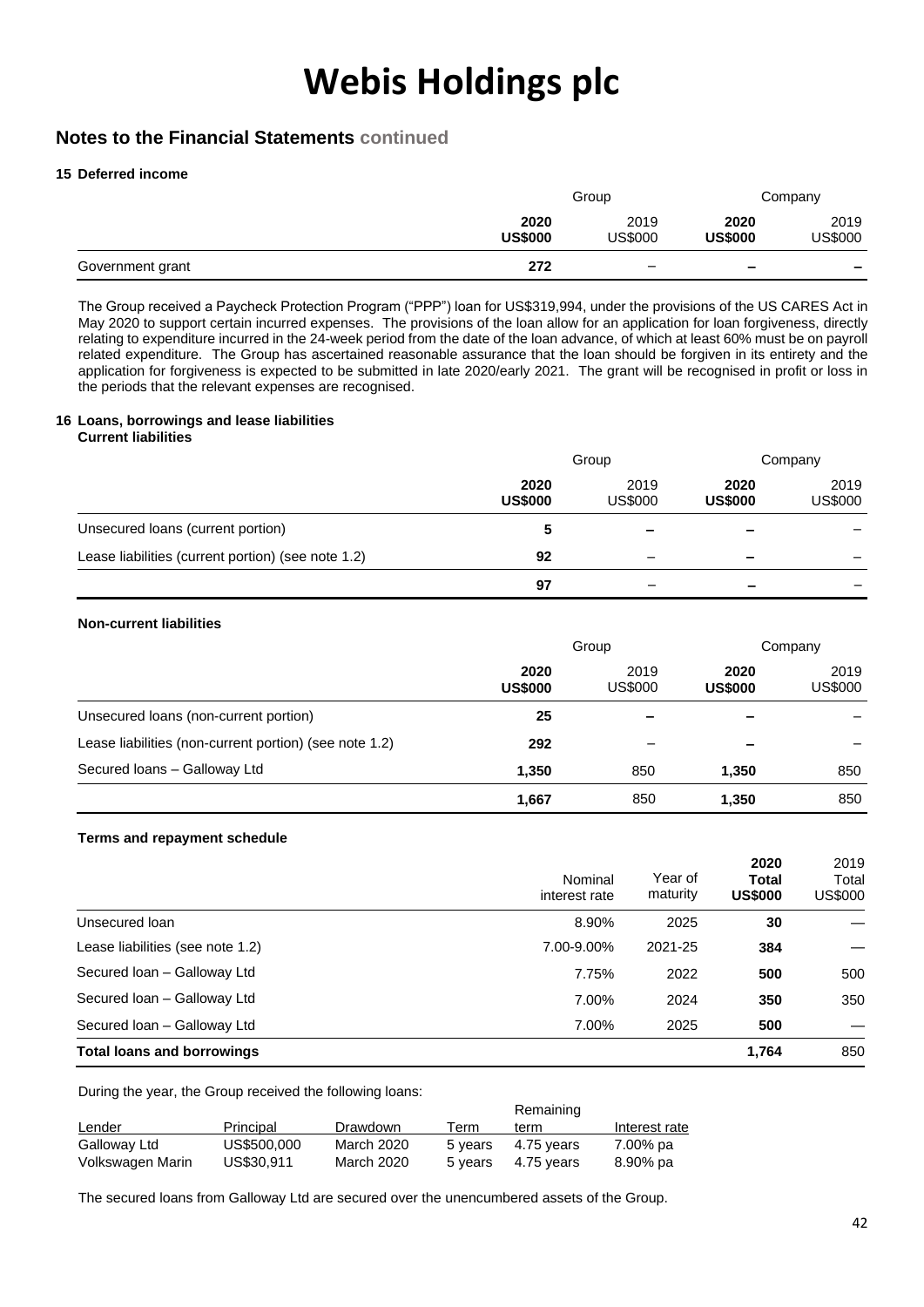### **Notes to the Financial Statements continued**

#### **17 Share capital**

|                                                            | No.         | 2020<br><b>US\$000</b> | 2019<br>US\$000 |
|------------------------------------------------------------|-------------|------------------------|-----------------|
| Allotted, issued and fully paid                            |             |                        |                 |
| At beginning and close of year: ordinary shares of 1p each | 393,338,310 | 6.334                  | 6.334           |
| At 31 May: ordinary shares of 1p each                      | 393,338,310 | 6.334                  | 6,334           |

The authorised share capital of the Company is US\$9,619,000 divided into 600,000,000 ordinary shares of £0.01 each (2019: US\$9,619,000 divided into 600,000,000 ordinary shares of £0.01 each).

#### **Options**

Movements in share options during the year ended 31 May 2020 were as follows:

|                                     | No.        |
|-------------------------------------|------------|
| At 31 May 2019 - 1p ordinary shares | 14,000,000 |
| Options granted                     |            |
| Options lapsed                      |            |
| Options exercised                   |            |
| At 31 May 2020 - 1p ordinary shares | 14,000,000 |

During 2016 the Group established an equity-settled share-based option program. The fair value of options granted is recognised as an expense, with a corresponding increase in equity. The fair value is measured at grant date using a Black-Scholes model and is spread over the vesting period. The amount recognised in equity is adjusted to reflect the actual number of share options which are expected to vest. By taking into consideration the volatility of the shares over the 3 years prior to granting, the volatility of the options is calculated at 75%, with a risk-free interest rate of 0.86%.

The options were issued on 3 March 2016 to Ed Comins, Managing Director of the Group. The fair value of each option on the grant date was estimated as being £0.0022. The share options vested on 3 March 2019 after Ed Comins had remained in the employment of the Group for 3 years from when the options were granted. The options are able to be exercised from 3 March 2019 and expire on 2 March 2026. The weighted average exercise price of all options is £0.01.

The charge for share options recorded in profit and loss for the year was US\$Nil (2019: US\$37,989), with the corresponding amount reflected in the share option reserve in the Statement of Financial Position and Statement of Changes in Equity. Since the grant date, the total charge in relation to the share options was US\$42,126.

#### **18 Capital commitments**

As at 31 May 2020, the Group had no known capital commitments (2019: US\$Nil).

#### **19 Operating lease commitments**

At 31 May 2020, the Group was committed to future minimum lease payments of:

|                                        | 2020<br><b>US\$000</b> | 2019<br>US\$000 |
|----------------------------------------|------------------------|-----------------|
| Payments due within one year           |                        | 108             |
| Payments due between one to five years |                        | 186             |
| Payments due beyond five years         |                        |                 |

The Group has recognised in the income statement operating lease payments of US\$Nil (2019: US\$104,000). The Group leases had comprised office facilities and racetrack facilities in 2019. These leases now fall under the definition of IFRS 16 and are disclosed accordingly.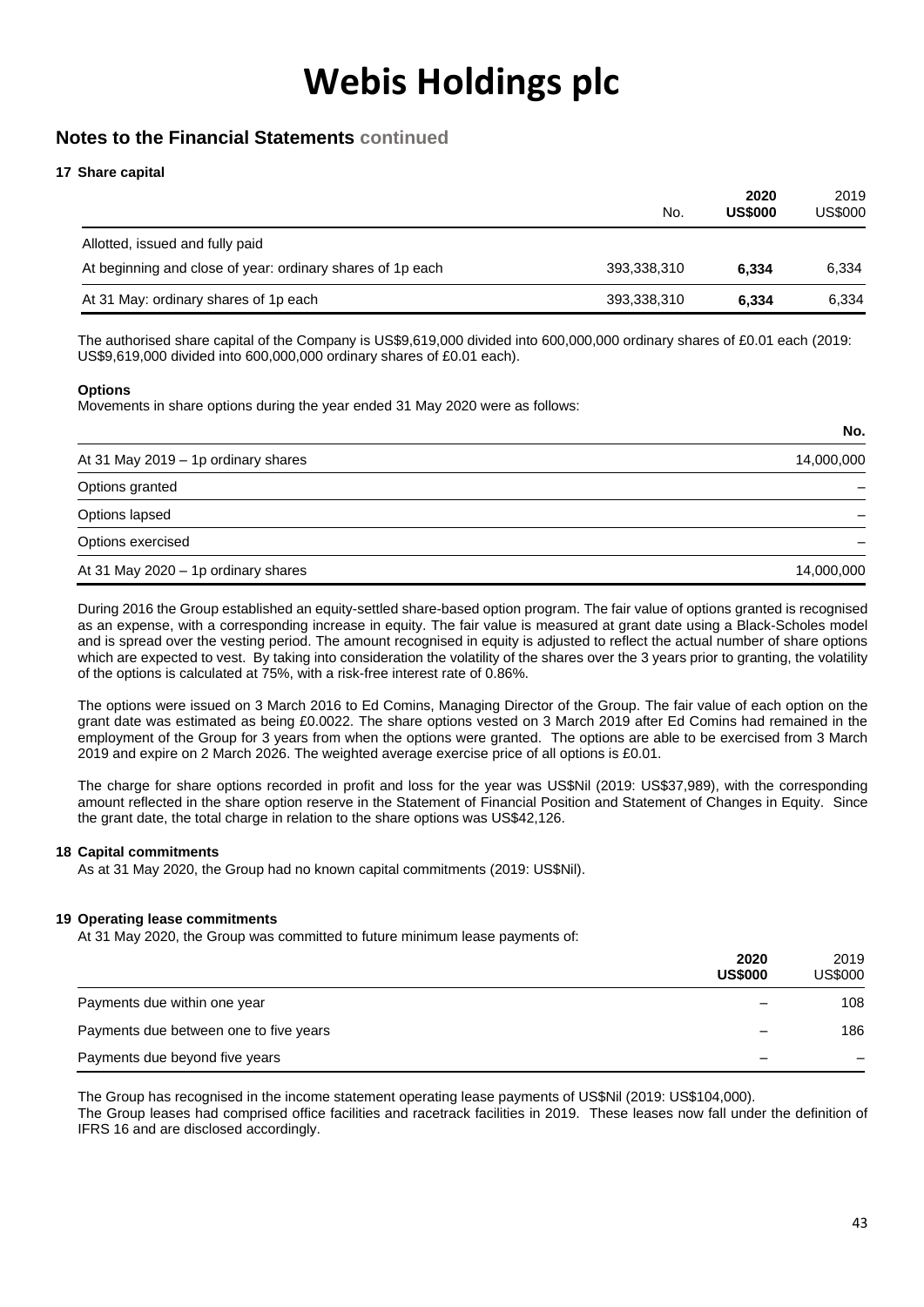### **Notes to the Financial Statements continued**

### **20 Related party transactions**

**Identity of related parties** The Parent Company has a related party relationship with its subsidiaries (see note 10), and with its Directors and executive officers and with Burnbrae Ltd (significant shareholder).

#### **Transactions with and between subsidiaries**

Transactions with and between the subsidiaries in the Group, which have been eliminated on consolidation, are considered to be related party transactions.

#### **Transactions with entities with significant influence over the Group**

Rental and service charges of US\$26,273 (2019: US\$45,484) and Directors' fees of US\$45,435 (2019: US\$46,898) were charged in the year by Burnbrae Limited, of which Denham Eke is a common Director. The Group also had loans of US\$1,350,000 (2019: US\$850,000) from Galloway Ltd, a company related to Burnbrae Limited by common ownership and Directors (note 17).

#### **Transactions with key management personnel**

The total amounts for Directors' remuneration were as follows:

|                                                     | 2020<br><b>US\$000</b> | 2019<br><b>US\$000</b> |
|-----------------------------------------------------|------------------------|------------------------|
| Emoluments - salaries, bonuses and taxable benefits | 368                    | 348                    |
| — fees                                              | 64                     | 67                     |
|                                                     | 432                    | 415                    |

#### **Directors' Emoluments**

|                             | Basic<br>salary<br>US\$000 | Fees<br><b>US\$000</b> | <b>Bonus</b><br><b>US\$000</b> | Termination<br>payments<br>US\$000 | <b>Benefits</b><br><b>US\$000</b> | 2020<br><b>Total</b><br><b>US\$000</b> | 2019<br>Total<br>US\$000 |
|-----------------------------|----------------------------|------------------------|--------------------------------|------------------------------------|-----------------------------------|----------------------------------------|--------------------------|
| <b>Executive</b>            |                            |                        |                                |                                    |                                   |                                        |                          |
| Ed Comins                   | 310                        |                        | 30                             |                                    | 28                                | 368                                    | 348                      |
| Non-executive               |                            |                        |                                |                                    |                                   |                                        |                          |
| Denham Eke*                 |                            | 25                     |                                |                                    |                                   | 25                                     | 26                       |
| Nigel Caine*                |                            | 20                     |                                |                                    |                                   | 20                                     | 21                       |
| Sir James Mellon            |                            | 19                     |                                |                                    |                                   | 19                                     | 20                       |
| <b>Aggregate emoluments</b> | 310                        | 64                     | 30                             |                                    | 28                                | 432                                    | 415                      |

\* Paid to Burnbrae Limited.

14,000,000 share options were issued to Ed Comins (see note 17) during 2016.

#### **21 Financial risk management**

#### **Capital structure**

The Group's capital structure is as follows:

|                               | 2020<br><b>US\$000</b> | 2019<br><b>US\$000</b> |
|-------------------------------|------------------------|------------------------|
| Cash and cash equivalents     | 2,499                  | 1,363                  |
| Loans and similar liabilities | (1, 380)               | (850)                  |
| Net funds                     | 1,119                  | 513                    |
| Shareholders' equity          | (868)                  | (1, 152)               |
| Capital employed              | 251                    | (639)                  |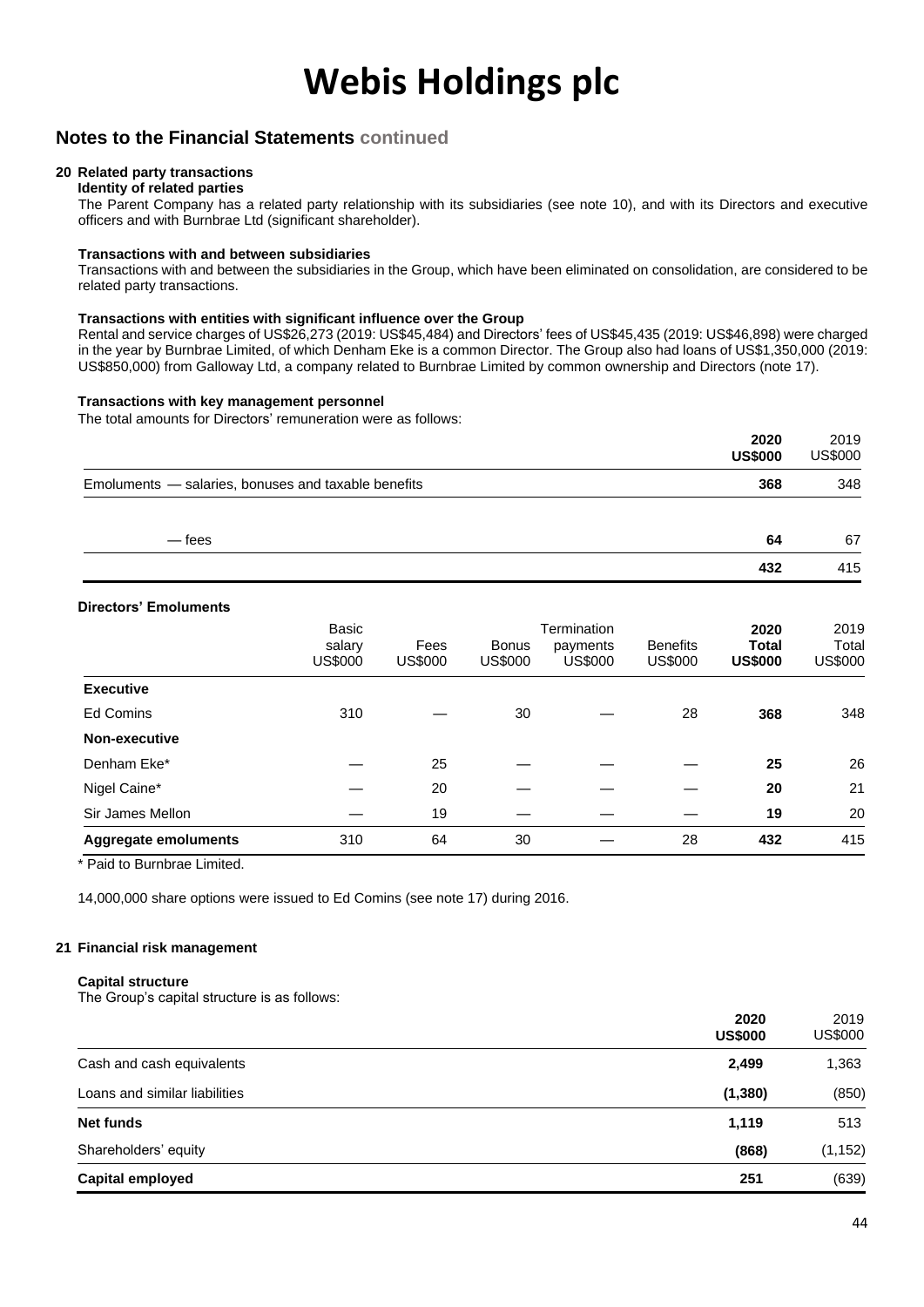## **Notes to the Financial Statements continued**

#### **21 Financial risk management** continued

#### **Capital structure** continued

The Group's policy is to maintain as strong a capital base as possible, insofar as can be sustained due to the fluctuations in the net results of the Group and the inherent effect this has on the capital structure.

The Group's principal financial instruments comprise cash and cash equivalents, trade receivables and payables that arise directly from its operations.

The main purpose of these financial instruments is to finance the Group's operations. The existence of the financial instruments exposes the Group to a number of financial risks, which are described in more detail below.

The principal risks which the Group is exposed to relate to liquidity risks, credit risks and foreign exchange risks.

#### **Liquidity risk**

Liquidity risk is the risk that the Group will be unable to meet its financial obligations as they fall due.

The Group's objective is to maintain continuity of funding through trading and share issues but to also retain flexibility through the use of short-term loans if required.

Management controls and monitors the Group's cash flow on a regular basis, including forecasting future cash flow. Banking facilities are kept under review to ensure they meet the Group's requirements. Funds equivalent to customer balances are held in designated bank accounts where applicable to ensure that Isle of Man Gambling Supervision Commission player protection principles are met. Other customer balances are covered by cash funds held within the Group and by receivables due from ADW racetrack settlement partners. The Directors anticipate that the business will generate sufficient cash flow in the forthcoming period, to meet its immediate financial obligations.

The following are the contractual maturities of financial liabilities:

#### **2020 Financial liabilities**

|                                           | Carrying<br>amount<br><b>US\$000</b> | <b>Contractual</b><br>cash flow<br><b>US\$000</b> | 6 months<br>or less<br><b>US\$000</b> | Up to<br>1 year<br><b>US\$000</b> | $1 - 5$<br><b>vears</b><br><b>US\$000</b> |
|-------------------------------------------|--------------------------------------|---------------------------------------------------|---------------------------------------|-----------------------------------|-------------------------------------------|
| Trade payables                            | (603)                                | (603)                                             | (603)                                 |                                   |                                           |
| Amounts due to customers                  | (2, 446)                             | (2, 446)                                          | (2, 446)                              |                                   |                                           |
| Other payables, loans and deferred income | (1,967)                              | (1, 967)                                          | (590)                                 | (2)                               | (1, 375)                                  |
| Lease liabilities                         | (384)                                | (384)                                             | (16)                                  | (76)                              | (292)                                     |
|                                           | (5,400)                              | (5,400)                                           | (3,655)                               | (78)                              | (1,667)                                   |

#### 2019

Financial liabilities

|                          | Carrying<br>amount<br><b>US\$000</b> | Contractual<br>cash flow<br><b>US\$000</b> | 6 months<br>or less<br><b>US\$000</b> | Up to<br>1 year<br>US\$000 | $1 - 5$<br>years<br>US\$000 |
|--------------------------|--------------------------------------|--------------------------------------------|---------------------------------------|----------------------------|-----------------------------|
| Trade payables           | (425)                                | (425)                                      | (425)                                 |                            |                             |
| Amounts due to customers | (2, 194)                             | (2, 194)                                   | (2, 194)                              |                            |                             |
| Other payables and loans | (865)                                | (865)                                      | (15)                                  |                            | (850)                       |
|                          | (3,484)                              | (3,484)                                    | (2,634)                               |                            | (850)                       |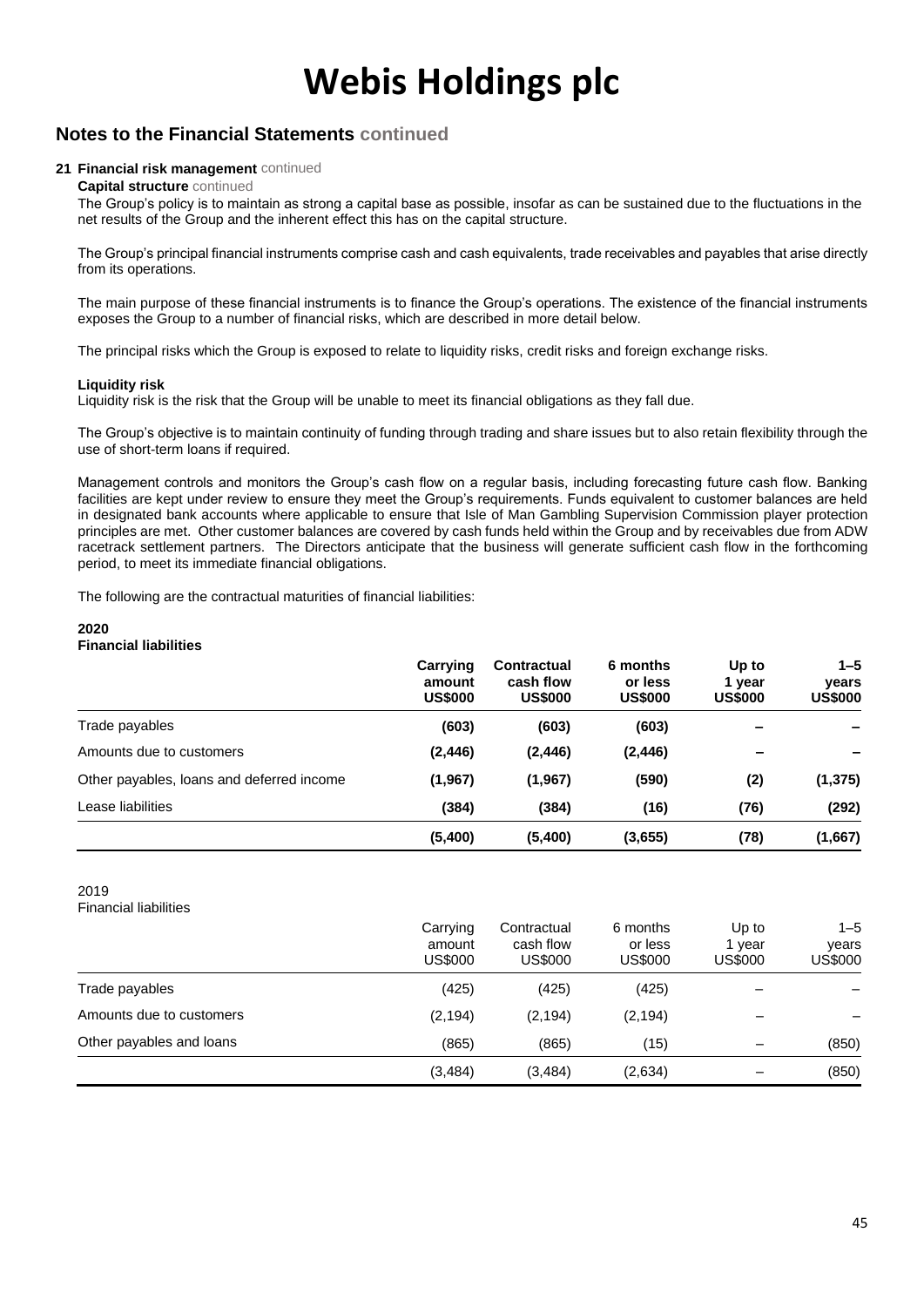### **Notes to the Financial Statements continued**

#### **21 Financial risk management** continued **Credit risk**

Credit risk is the risk that one party to a financial instrument will cause a financial loss for the other party by failing to discharge an obligation.

Impairment losses on financial assets recognised in profit or loss were as follows:

|                                       | 2020<br><b>US\$000</b> | 2019<br>US\$000 |
|---------------------------------------|------------------------|-----------------|
| Non-credit impaired trade receivables | 23                     | 5               |
| Credit impaired trade receivables     | 62                     | 62              |
| Total impairment losses               | 85                     | 67              |

The Group's exposure to credit risk is influenced by the characteristics of the individual racetracks and the settling agents operating on behalf of these tracks. The racetracks themselves are influenced by many factors, including the product they offer, supporting sources of revenue they might generate, such as offering simulcast, slots or sports wagering facilities, current economic conditions, ownership structure and so on, all of which can affect their liquidity.

The Group limits its exposure to credit risk by regular settling and verification of balances due to and from settling agents, with standard terms of one month. While there is on occasion debt that is slower to be settled, historical settlements for the last five years show that of the current trade receivable balance, greater than 99% would be expected to be received.

In addition, more than 75% of the current Group customers have transacted with the Group for five years or more and none of these customers balances have been specifically impaired in that period.

While there has been an obvious impact from Covid-19 across many industries worldwide, horse racing was one of the few events that managed to maintain some activity during the initial months of the pandemic. There was a natural slowdown of settlements from settling agents and tracks, but overall, the Group has currently suffered no losses from the receivables that were due. Nevertheless, the Group has taken a more conservative approach to the assessment of the Weighted Average Loss Rate and increased these rates to reflect the added risk that exists under current market conditions.

The following table provides information about exposure to credit risk and expected credit losses for trade receivables as at 31 May 2020:

| 2020                       | Weighted<br>Average<br><b>Loss Rate</b><br>(%) | <b>Gross</b><br>Carrying<br><b>Amount</b><br><b>US\$000</b> | Loss<br><b>Allowance</b><br><b>US\$000</b> | <b>Net</b><br>Carrying<br><b>Amount</b><br><b>US\$000</b> | <b>Credit</b><br><b>Impaired</b> |
|----------------------------|------------------------------------------------|-------------------------------------------------------------|--------------------------------------------|-----------------------------------------------------------|----------------------------------|
| Current (not past due)     | 0.50%                                          | 305                                                         | (2)                                        | 303                                                       | No.                              |
| 1-30 days past due         | 1.00%                                          | 129                                                         | (1)                                        | 128                                                       | No                               |
| 31-60 days past due        | 6.00%                                          | 97                                                          | (6)                                        | 91                                                        | No.                              |
| 61-90 days past due        | 8.00%                                          | 147                                                         | (12)                                       | 135                                                       | No.                              |
| More than 90 days past due | 10.00%                                         | 20                                                          | (2)                                        | 18                                                        | No.                              |
| More than 90 days past due | 100.00%                                        | 62                                                          | (62)                                       |                                                           | Yes                              |
|                            |                                                | 760                                                         | (85)                                       | 675                                                       |                                  |

| 2019                       | Weighted<br>Average Loss<br>Rate $(\%)$ | Gross Carrying<br>Amount<br>US\$000 | Loss Allowance<br><b>US\$000</b> | Net Carrying<br>Amount<br>US\$000 | Credit Impaired |
|----------------------------|-----------------------------------------|-------------------------------------|----------------------------------|-----------------------------------|-----------------|
| Current (not past due)     | 0.25%                                   | 385                                 | (1)                              | 384                               | No.             |
| 1-30 days past due         | 0.50%                                   | 294                                 | (1)                              | 293                               | No              |
| 31-60 days past due        | 1.00%                                   | 55                                  | (1)                              | 54                                | No              |
| 61-90 days past due        | 2.50%                                   | 28                                  | (1)                              | 27                                | No.             |
| More than 90 days past due | 5.00%                                   | 13                                  | (1                               | 12                                | N <sub>o</sub>  |
| More than 90 days past due | 100.00%                                 | 62                                  | (62)                             |                                   | Yes             |
|                            |                                         | 837                                 | (67)                             | 770                               |                 |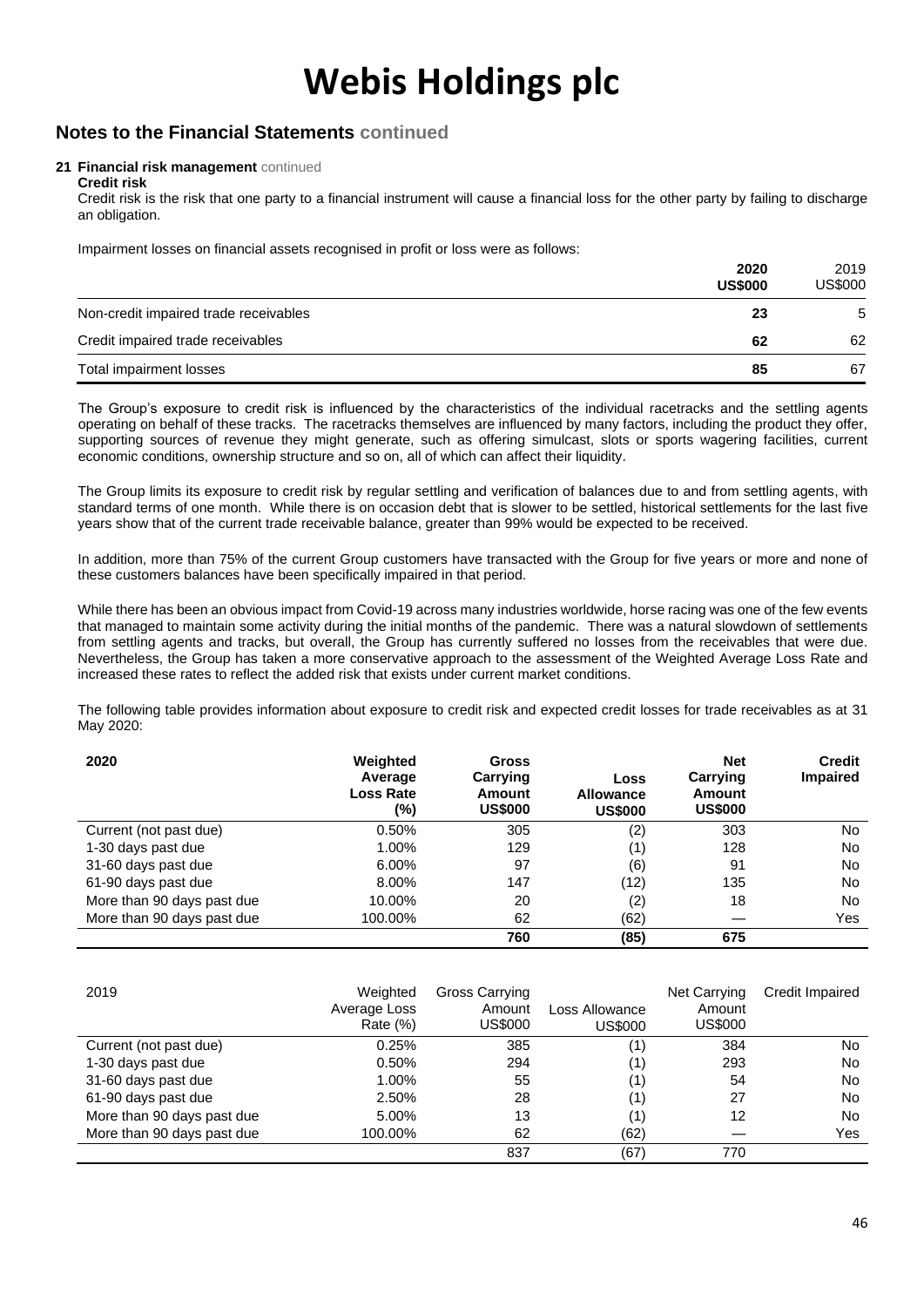### **Notes to the Financial Statements continued**

#### **21 Financial risk management** continued

#### **Credit risk** continued

The Group uses an allowance matrix to measure the ECLs of trade receivables from racetracks and their settling agents, which comprise a moderate number of balances, ranging from small to large. The Group has reviewed its historical losses over the past four years as well as considering current economic conditions in estimating the loss rates and calculating the corresponding loss allowance.

Classes of financial assets — carrying amounts

|                             | 2020<br><b>US\$000</b> | 2019<br>US\$000 |
|-----------------------------|------------------------|-----------------|
| Cash and cash equivalents   | 2,499                  | 1,363           |
| Bonds and deposits          | 983                    | 983             |
| Trade and other receivables | 1.184                  | 1,051           |
|                             | 4,666                  | 3,397           |

Generally, the maximum credit risk exposure of financial assets is the carrying amount of the financial assets as shown on the face of the balance sheet (or in the notes to the financial statements). Credit risk, therefore, is only disclosed in circumstances where the maximum potential loss differs significantly from the financial asset's carrying amount.

The maximum exposure to credit risks for receivables in any business segment:

|             | 2020<br><b>US\$000</b> | 2019<br><b>US\$000</b> |
|-------------|------------------------|------------------------|
| Pari-mutuel | 1,184                  | ,051                   |

Of the above receivables, US\$675,000 (2019: US\$770,000) relates to amounts owed from racing tracks. These receivables are actively monitored to avoid significant concentration of credit risk and the Directors consider there to be no significant concentration of credit risk.

The Directors consider that all the above financial assets that are not impaired for each of the reporting dates under review are of good credit quality. The banks have external credit ratings of at least Baa3 from Moody's.

The credit risk for liquid funds and other short-term financial assets is considered negligible, since the counterparties are reputable banks with high-quality external credit ratings.

#### **Interest rate risk**

The Group finances its operations mainly through capital with limited levels of borrowings. Cash at bank and in hand earns negligible interest at floating rates, based principally on short-term interbank rates.

Any movement in interest rates would not be considered to have any significant impact on net assets at the balance sheet date as the Group and Parent Company do not have floating rate loans payable.

#### **Foreign currency risks**

The Group operates internationally and is subject to transactional foreign currency exposures, primarily with respect to Pounds Sterling, Hong Kong Dollars and Euros.

The Group does not actively manage the exposures but regularly monitors the Group's currency position and exchange rate movements and makes decisions as appropriate.

At the reporting date the Group had the following exposure:

| 2020                       | <b>USD</b><br><b>US\$000</b> | <b>GBP</b><br><b>US\$000</b> | <b>EUR</b><br><b>US\$000</b> | <b>HKD</b><br><b>US\$000</b> | Total<br><b>US\$000</b> |
|----------------------------|------------------------------|------------------------------|------------------------------|------------------------------|-------------------------|
| Current assets             | 5.144                        | 53                           | 130                          | 708                          | 6,035                   |
| <b>Current liabilities</b> | (3, 170)                     | (127)                        | (83)                         | (716)                        | (4,096)                 |
| Short-term exposure        | 1,974                        | (74)                         | 47                           | (8)                          | 1,939                   |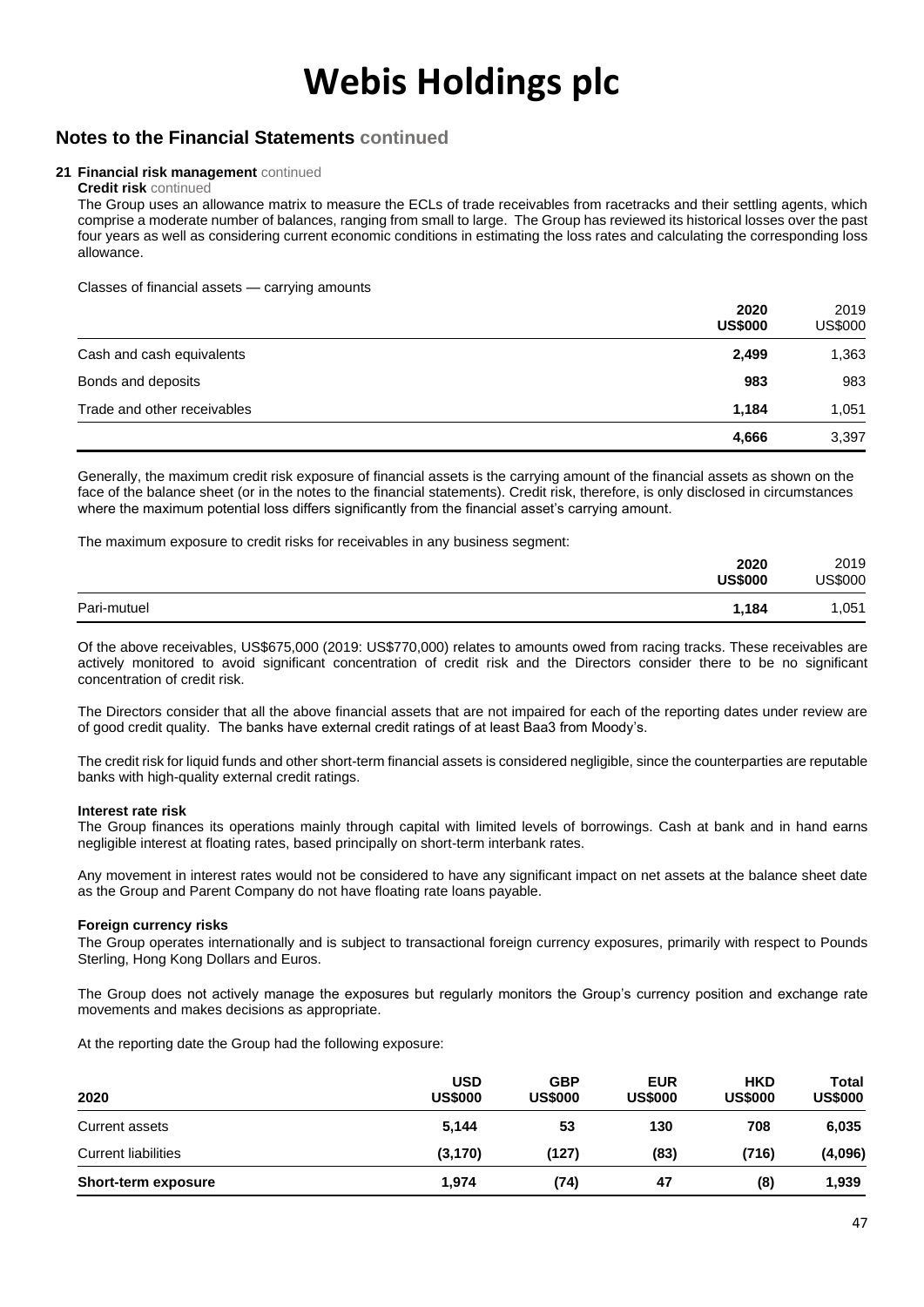### **Notes to the Financial Statements continued**

**21 Financial risk management** continued

**Foreign currency risks continued** 

| 2019                       | USD<br>US\$000 | GBP<br>US\$000 | <b>EUR</b><br>US\$000 | <b>HKD</b><br><b>US\$000</b> | Total<br>US\$000 |
|----------------------------|----------------|----------------|-----------------------|------------------------------|------------------|
| Current assets             | 3.128          | 289            | 427                   | 683                          | 4,527            |
| <b>Current liabilities</b> | (1,911)        | (196)          | (84)                  | (688)                        | (2,879)          |
| Short-term exposure        | 1.217          | 93             | 343                   | (5)                          | 1,648            |

The following table illustrates the sensitivity of the net result for the year and equity with regards to the Group's financial assets and financial liabilities and the US Dollar–Sterling exchange rate, US Dollar–Euro exchange rate and US Dollar–Hong Kong Dollar exchange rate.

A 5% weakening of the US Dollar against the following currencies at 31 May 2020 would have increased/(decreased) equity and profit and loss by the amounts shown below:

| 2020                       | <b>GBP</b><br><b>US\$000</b> | <b>EUR</b><br><b>US\$000</b> | <b>HKD</b><br><b>US\$000</b> | Total<br><b>US\$000</b> |
|----------------------------|------------------------------|------------------------------|------------------------------|-------------------------|
| <b>Current assets</b>      | 3                            | 6                            | 35                           | 44                      |
| <b>Current liabilities</b> | (6)                          | (4)                          | (36)                         | (46)                    |
| <b>Net assets</b>          | (3)                          | $\mathbf{2}$                 | (1)                          | (2)                     |
| 2019                       | <b>GBP</b><br><b>US\$000</b> | <b>EUR</b><br><b>US\$000</b> | <b>HKD</b><br><b>US\$000</b> | Total<br><b>US\$000</b> |
| <b>Current assets</b>      | 15                           | 21                           | 34                           | 70                      |
| <b>Current liabilities</b> | (10)                         | (4)                          | (34)                         | (48)                    |
| Net assets                 | 5                            | 17                           |                              | 22                      |

A 5% strengthening of the US Dollar against the above currencies would have had the equal but opposite effect on the above currencies to the amounts shown above on the basis that all other variables remain constant.

#### **22 Controlling party and ultimate controlling party**

The Directors consider the ultimate controlling party to be Burnbrae Limited and its beneficial owner Jim Mellon by virtue of their combined shareholding of 63.10%.

#### **23 Impact of COVID-19 on the Company's operations after year end**

COVID-19 has impacted the operations of the entity during the last few weeks of the financial year. Since 31 May 2020, COVID-19 has continued to cause severe implications for many local economies around the globe. In many countries, businesses are being forced to cease or limit operations for long or indefinite periods of time. Measures taken to contain the spread of the virus, including travel bans, quarantines, social distancing, and closures of non-essential services have triggered significant disruptions to businesses worldwide, resulting in an economic slowdown, which continued to be in place after year end. Global stock markets have also continued experienced great volatility and a significant weakening. Governments and central banks continued responding with monetary and fiscal interventions to stabilise economic conditions.

The horseracing industry has continued to operate behind closed doors and the level of wagering opportunities and global content the Group can offer has remained resilient to date. With a reduction in other sports events, the Group has seen a significant increase in retail player numbers and wagering volumes which has yielded improved trading results. New and refined strategies aimed at winning and retaining new player accounts remain a core focus of the Group to underpin a larger and wider customer base that can deliver profitable and consistent revenue streams. Whilst significant efforts have been directed towards this objective, there can be no certainty that these operating results will continue at current levels or that future wagering content will not be affected by further restrictions aimed at curbing the spread of future outbreaks.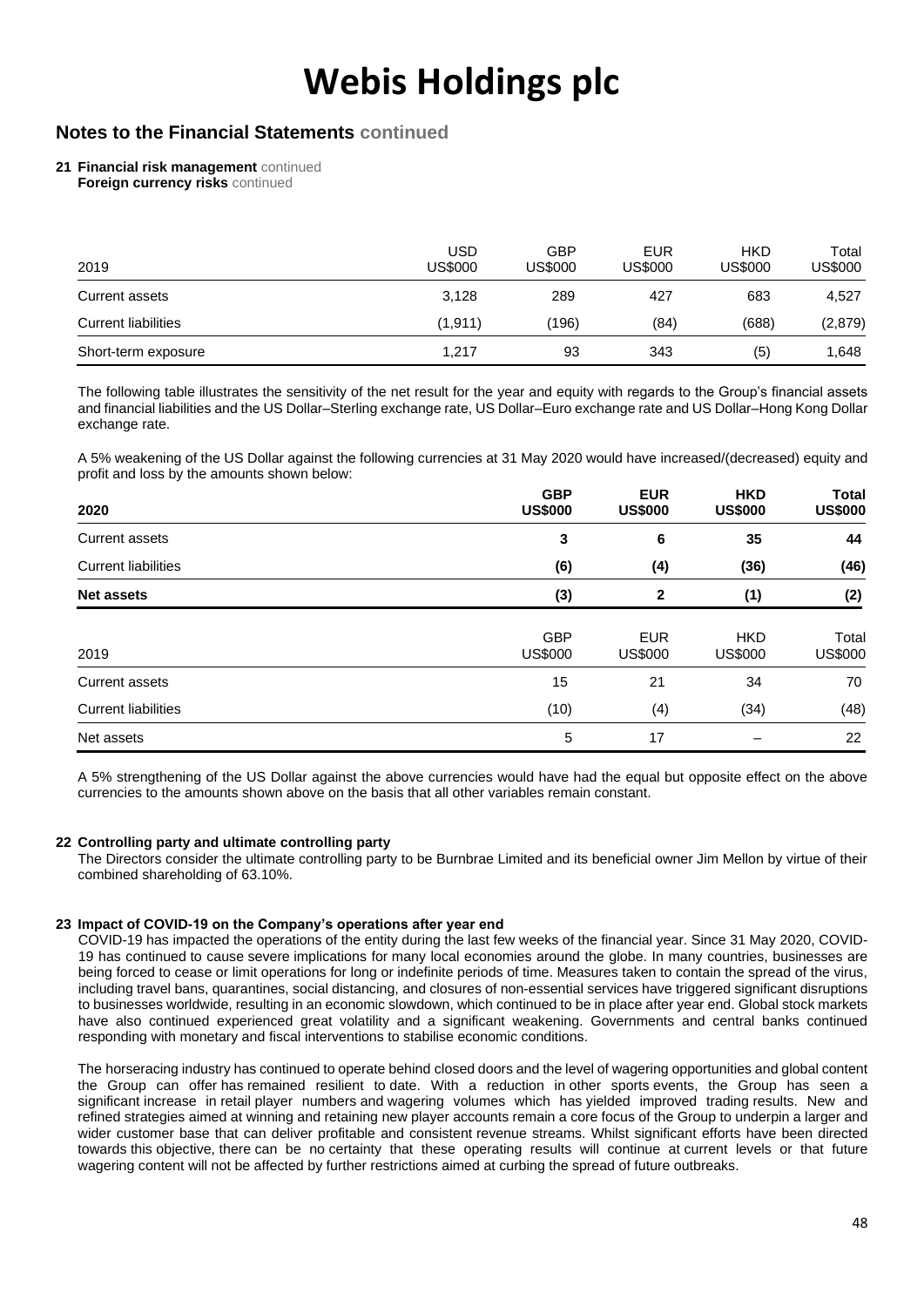### **Notes to the Financial Statements continued**

### **23 Impact of COVID-19 on the Company's operations after year end** continued

Based on an assessment of the impact of COVID-19 on the Group, the Directors determined that any events occurring after year end disclosed in this note are deemed non-adjusting subsequent events. Accordingly, the financial position and results of operations as of and for the year ended 31 May 2020 have not been adjusted to reflect their impact. The duration and impact of the COVID-19 pandemic, as well as the effectiveness of government and central bank responses, remains unclear at this time. It is not possible to reliably estimate the duration and severity of these consequences, as well as their ultimate impact on the financial position and results of the Group for future periods.

#### **24. Subsequent events**

To the knowledge of the Directors, there have been no other material events since the end of the reporting period that require disclosure in the accounts.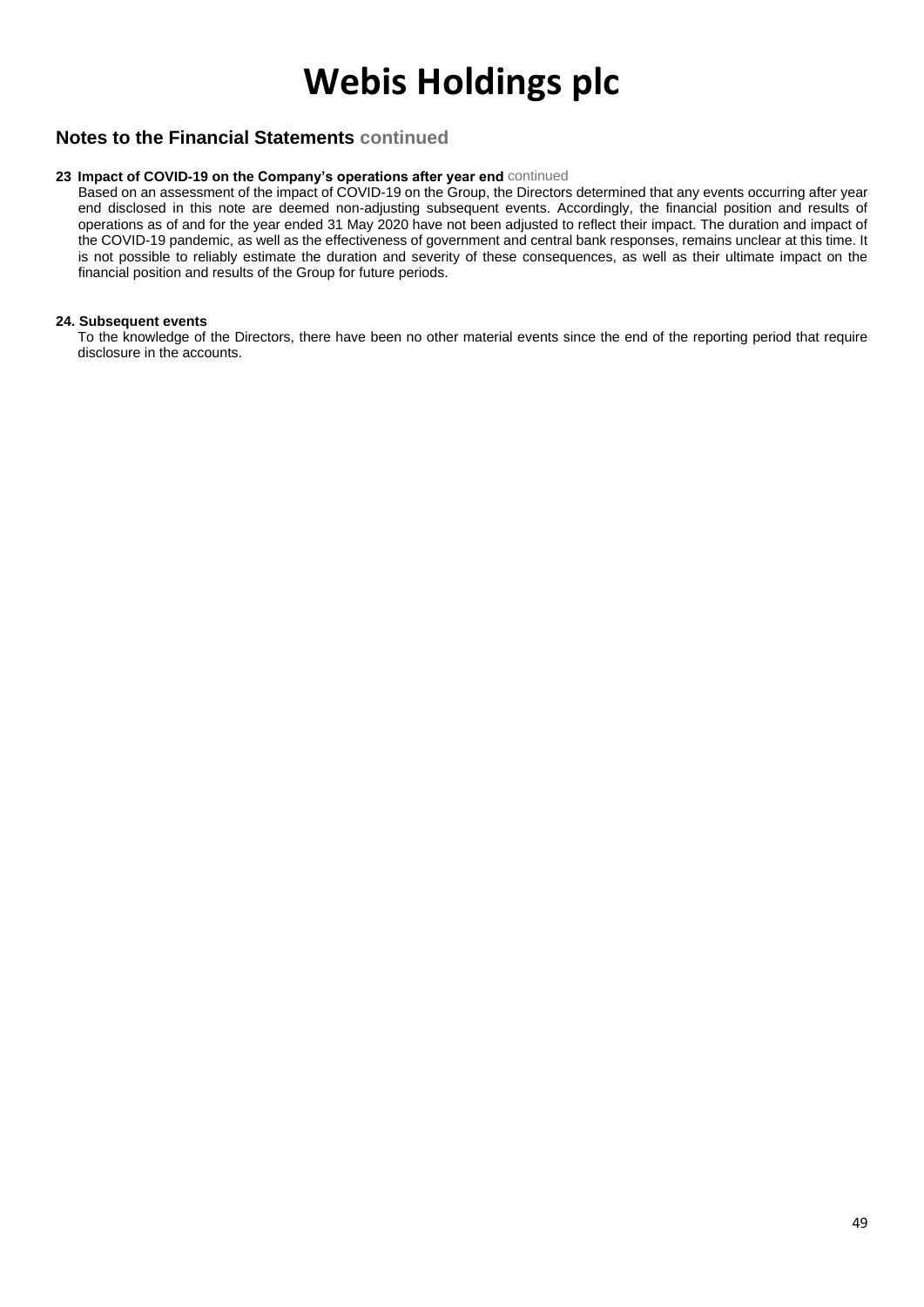### **Notice of Meeting**

NOTICE IS HEREBY GIVEN that the Annual General Meeting of Webis Holdings plc (the "Company") will be held at The Claremont Hotel, 18/19 Loch Promenade, Douglas, Isle of Man, on 1 February 2021 at 11 am for the purpose of transacting the below business.

The Board has considered how best to deal with the practical arrangements for the meeting considering the unique circumstances of the ongoing COVID-19 pandemic. In particular, the Board has also considered the measures introduced by the Isle of Man Government in response to the COVID-19 pandemic, still currently in force, which would prevent shareholders, advisers and directors of the Company who are not residents of the Isle of Man to attend the AGM in person. Of those measures, the most relevant to the AGM are the restrictions governing travelling to the Isle of Man, which require a 14-day period of self-isolation.

The Board considers it important that all shareholders should have the opportunity to exercise their voting rights at the AGM. To this end, the Company invites shareholders to complete the voting proxy form as early as possible. Shareholders may also submit questions to the Company Secretary either in writing at the registered office or by email to [ir@webisholdingsplc.com](mailto:ir@webisholdingsplc.com) prior to the meeting and as early as possible.

The Company will continue to monitor the advice of the Isle of Man Government and, in the event of material changes to the current advice, the Company will update its shareholders via the regulatory information service.

#### **Ordinary Business**

- 1 To receive and adopt the report of the Directors and the accounts for the year ended 31 May 2020.
- 2 To re-elect as a director Ed Comins who retires by rotation and, being eligible, offers himself for re-election in accordance with the Company's Articles of Association.
- 3 To reappoint KPMG Audit LLC as auditors and to authorise the Directors to determine their remuneration.

#### **Special Business**

To consider and, if thought fit, to pass the following resolutions:

#### **As an Ordinary Resolution**

4 That the authority granted by special resolution to the Directors of the Company to allot relevant securities up to an amount equal to but not exceeding the authorised but unissued share capital of the Company for the time being which was passed at the Annual General Meeting of the Company held on 9 December 2002 be renewed pursuant to the power provided by Article 6(C) of the Company's Articles of Association, that such renewal of authority be for the exercise of that power generally and unconditionally and in all respects in the same terms as originally granted, and that such authority shall expire at the conclusion of the next Annual General Meeting of the Company after the date of passing of this resolution unless renewed, varied or revoked by the Company in General Meeting.

#### **As a Special Resolution**

5 The Directors of the Company be and they are hereby empowered pursuant to Article 8 of the Articles of Association of the Company (the "Articles") to allot equity securities (as defined in Article 7(H) of the Articles) pursuant to the authority conferred on the Directors to allot relevant securities by Resolution 4 above as if Article 7(A) of the Articles did not apply to such allotment PROVIDED THAT this power shall be limited to:

- (i) the allotment of equity securities in connection with a rights issue in favour of ordinary shareholders where the equity securities are issued proportionally (or as nearly as may be) to the respective number of ordinary shares held by such shareholders (but subject to such exclusions or other arrangements as the Directors may deem necessary or expedient to deal with issues arising under the laws of any territory or the requirements of any regulatory body or any stock exchange in any territory or the fixing of exchange rates applicable to any such equity securities where such equity securities are to be issued to shareholders in more than one territory, or legal or practical problems in respect of overseas shareholders, fractional entitlements or otherwise howsoever);
- (ii) the allotment of equity securities to holders of any options under any share option scheme of the Company for the time being in force, on the exercise by them of any such options; and
- (iii) the allotment (otherwise than pursuant to paragraphs (i) or (ii) above) of equity securities up to a maximum aggregate nominal value equal to 50% of the issued ordinary share capital of the Company for the time being.

The power hereby conferred shall expire at the conclusion of the next Annual General Meeting of the Company after the date of passing of this resolution unless such power shall be renewed in accordance with and subject to the provisions of the said Article 8, save that the Company may before such expiry make an offer or agreement which would or might require equity securities to be allotted after such expiry and the Directors may allot equity securities pursuant to such offer or agreement as if the power conferred hereby had not expired.

#### **As Ordinary Resolutions**

- 6 That in accordance with Article 12 of the Company's Articles of Association and with Section 13 of the Companies Act 1992 the Company be generally and unconditionally authorised to make market purchases (as defined by Section 13(2) of the Companies Act 1992) of ordinary shares of 1 pence each in its capital, provided that:
	- (a) the maximum number of shares that may be acquired is 39,333,831;
	- (b) the minimum price that may be paid for the shares is 1 pence;
	- (c) the maximum price that may be paid is, for a share the Company contracts to purchase on any day, a sum equal to 105% of the average of the upper and lower quotations on the Daily Official List of the London Stock Exchange for the ordinary shares of the Company on the five business days immediately preceding that day; and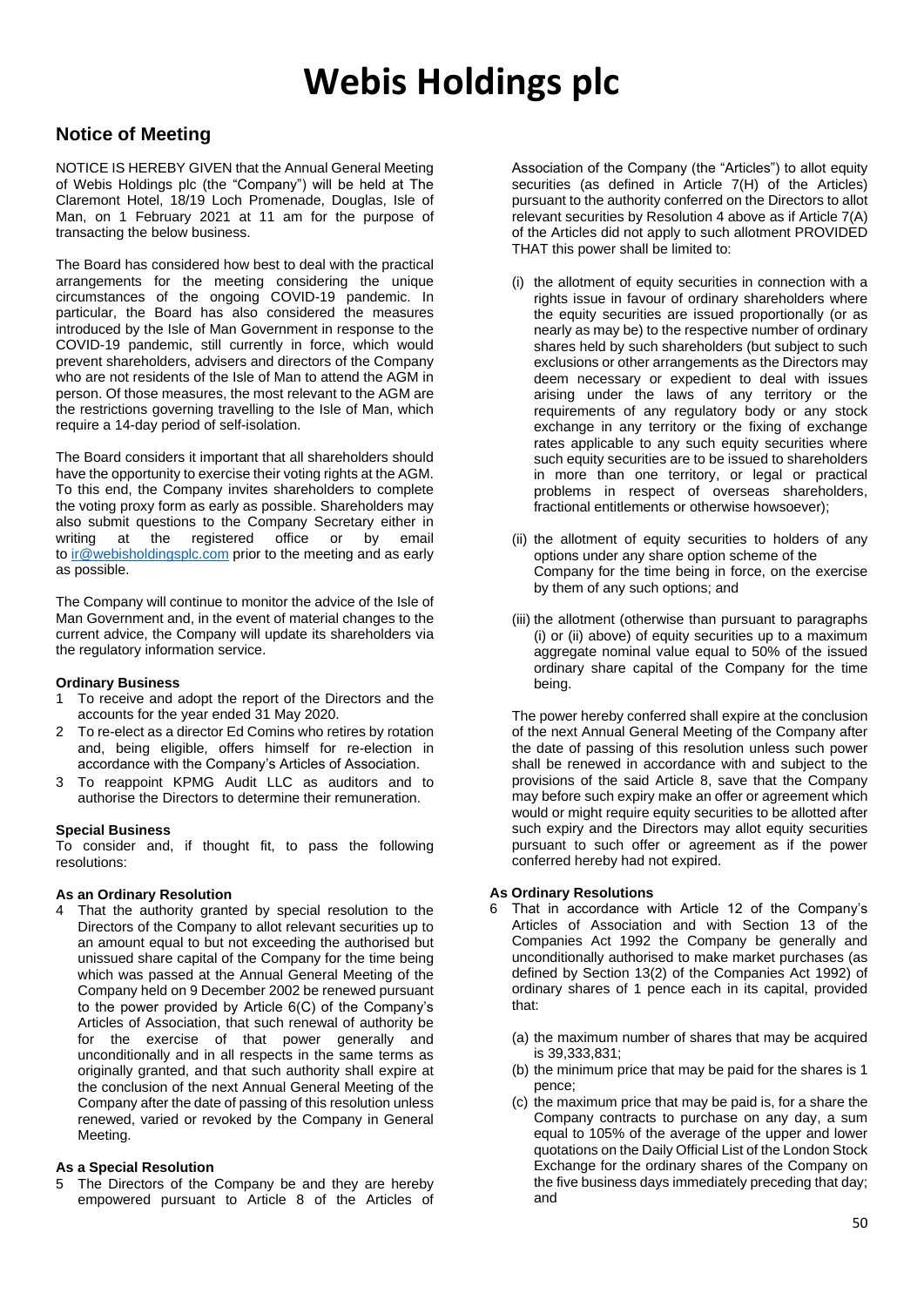### **Notice of Meeting continued**

#### **As Ordinary Resolutions** continued

- (d) the authority conferred by this resolution shall expire at the conclusion of the next Annual General Meeting of the Company after the date of the passing of this resolution unless renewed, varied or revoked by the Company in General Meeting, but not so as to prejudice the completion of a purchase contracted before that date.
- 7 That the Report of the Remuneration Committee be received and adopted.

By order of the Board

**Piotr Schabik Company Secretary 6 January 2021 Registered Office: Viking House Nelson Street, Douglas Isle of Man, IM1 2AH**

#### **Notes**

1. Members are entitled to appoint a proxy to exercise all or any of their rights to attend and vote on their behalf at the meeting. A proxy need not be a shareholder of the Company. A shareholder may appoint more than one proxy in relation to the Annual General Meeting provided that each proxy is appointed to exercise the rights attached to a different share or shares held by that shareholder. To appoint more than one proxy you may photocopy the proxy form accompanying this notice. Please indicate the proxy holder's name and the number of shares in relation to which they are authorised to act as your proxy (which, in aggregate, should not exceed the number of shares held by you). Please also indicate if the proxy instruction is one of multiple instructions being given. All forms must be signed and should be returned together in the same envelope.

- 2. To be valid, the form of proxy and the power of attorney or other authority (if any) under which it is signed - or a notarially certified or office copy of such power or authority - must be lodged at the offices of the Company's registrars, Link Group, PXS, 34 Beckenham Road, Beckenham, Kent, BR3 4TU by hand, or sent by post, so as to be received not less than 48 hours before the time fixed for the holding of the meeting or any adjournment thereof (as the case may be).
- 3. The completion and return of a form of proxy will not preclude a member from attending in person at the meeting and voting should he wish to do so.
- 4. In the case of a corporation, the form of proxy must be executed under its common seal or the hand of an officer or attorney duly authorised.
- 5. A member may appoint a proxy of his or her own choice. If the name of the member's choice is not entered in the space provided on the form of proxy, the return of the form of proxy duly signed will authorise the chairman of the meeting to act as that member's proxy.
- 6. To abstain from voting on a resolution, select the relevant 'withheld' box. A vote withheld is not a vote in law and will not be counted in the calculation of votes for or against the resolution. If no voting indication is given, your proxy will vote or abstain from voting at his or her discretion. Your proxy will vote (or abstain from voting) as he or she thinks fit in relation to any other matter which is put before the meeting.
- 7. Pursuant to regulation 22 of the Uncertificated Securities Regulations 2005, the Company has specified that only those members entered on the register of members at close of business on 30 January 2021 shall be entitled to attend and vote at the meeting. Changes to the register after close of business on 30 January 2021 shall be disregarded in determining the rights of any person to attend and vote at the meeting.
- 8. Where a corporation is to be represented at the meeting by a personal representative, such corporation must deposit a certified copy of the resolution of its Directors or other governing body authorising the appointment of the representative at the Company's registered office: Viking House, Nelson Street, Douglas, Isle of Man, IM1 2AH not later than 48 hours before the time appointed for the holding of the meeting.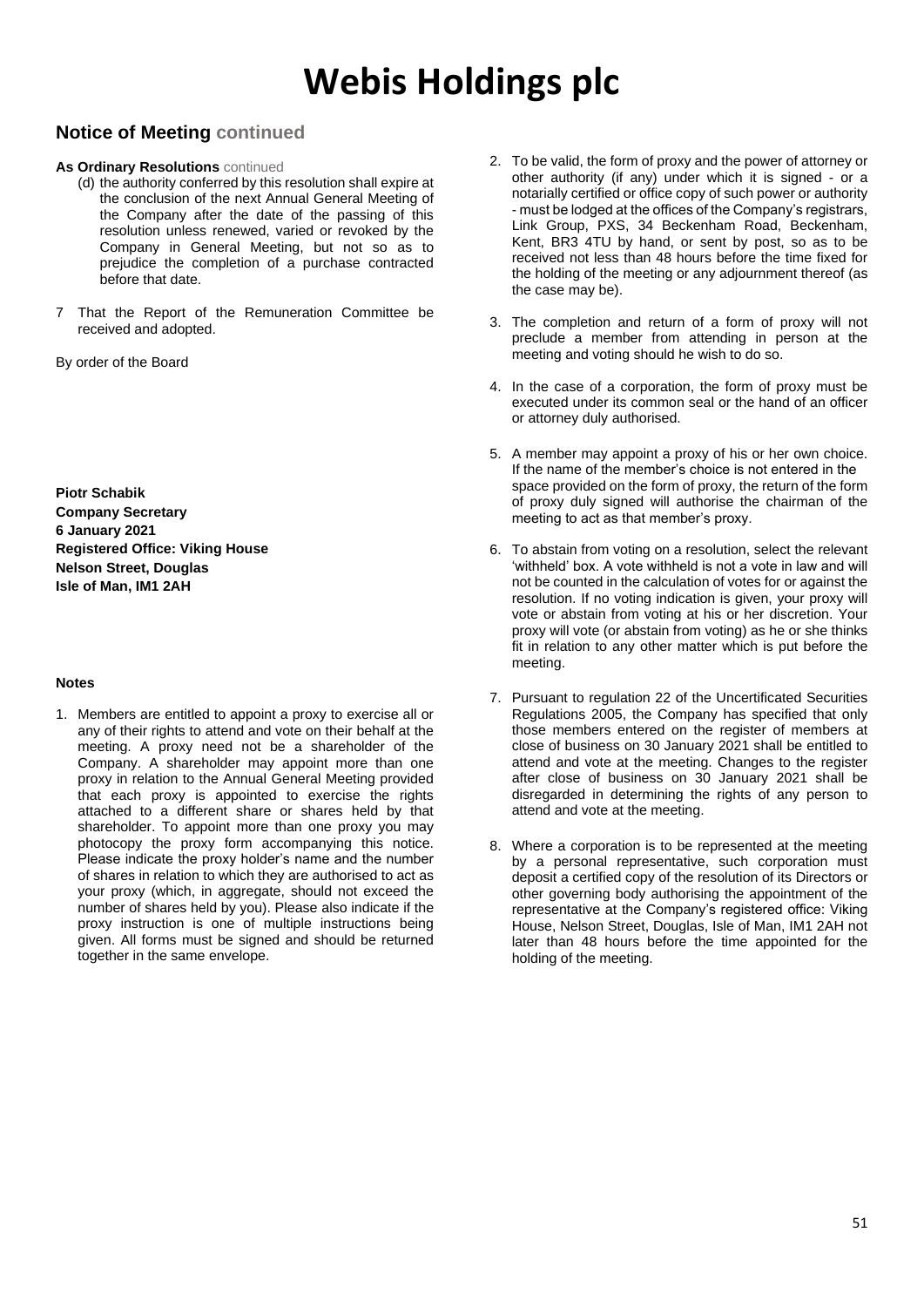# **Company Information**

#### **Directors**

Denham Eke *Non-Executive Chairman* Ed Comins *Managing Director* Sir James Mellon *Non-Executive Director*

**Company Secretary**

Piotr Schabik

#### **Registered Office**

Viking House Nelson Street Douglas, Isle of Man IM1 2AH

#### **Bankers**

NedBank Private Wealth Ltd St Mary's Court 20 Hill Street Douglas Isle of Man IM1 1EU

#### **Auditors**

KPMG Audit LLC Chartered Accountants Heritage Court 41 Athol Street Douglas, Isle of Man IM1 1LA

### **Nominated Adviser and Broker**

Beaumont Cornish Limited Building 3, Chiswick Park 566 Chiswick High Road London W4 5YA

#### **Legal Advisors**

Long & Humphrey The Old Courthouse Athol Street Douglas Isle of Man IM1 1LD

#### **UK Registrar**

Link Asset Services The Registry, 34 Beckenham Road **Beckenham** Kent BR3 4TU

**Corporate Website** www.webisholdingsplc.com

**Twitter** @WebisHoldings